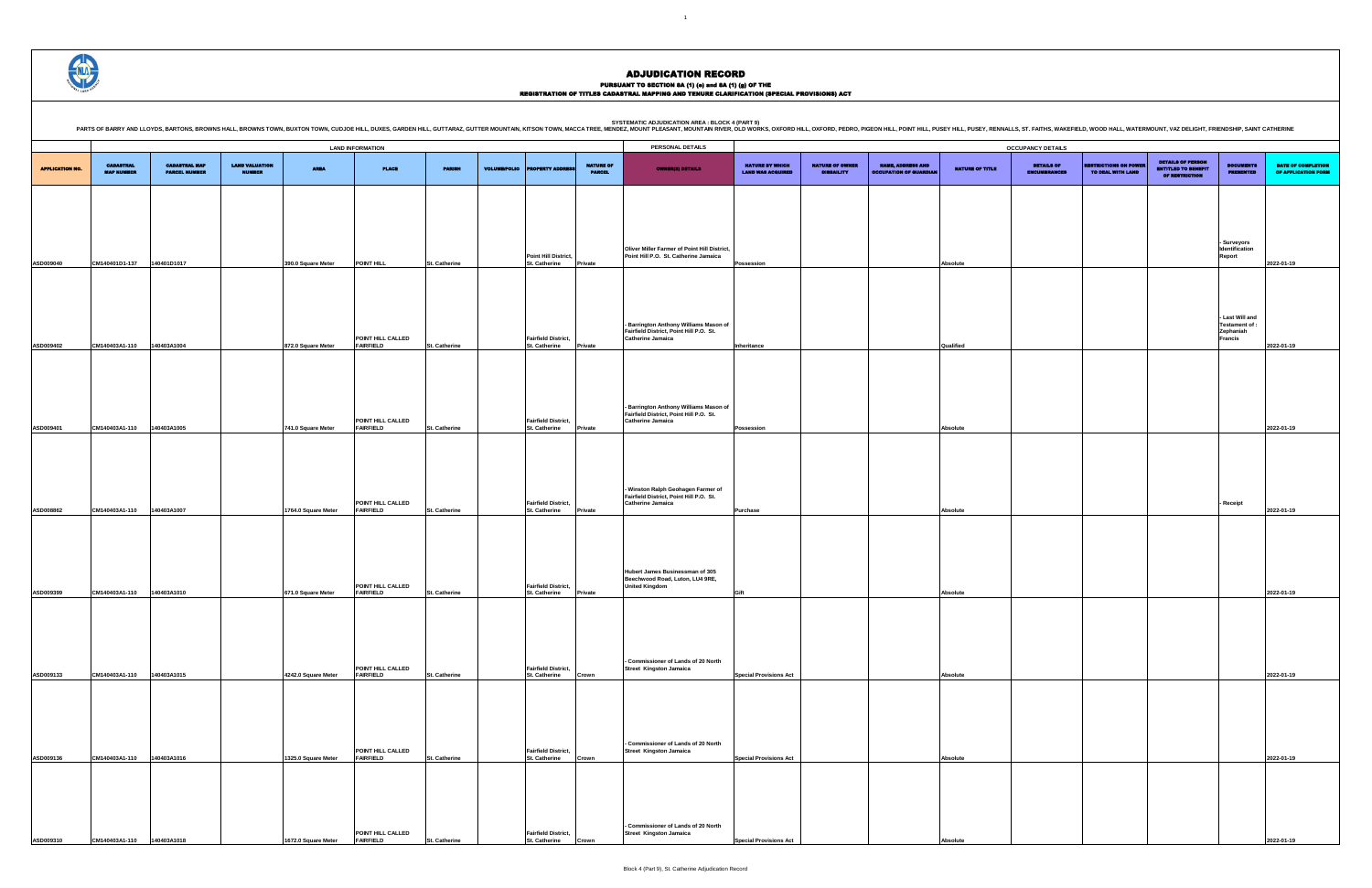### PURSUANT TO SECTION 8A (1) (0) and 8A (1) (g) OF THE<br>REGISTRATION OF TITLES CADASTRAL MAPPING AND TENURE CLARIFICATION (SPECIAL PROVISIONS) ACT

DETAILS OF ENCUMBRANCES RESTRICTIONS ON POWER TO DEAL WITH LAND DETAILS OF PERSON ENTITLED TO BENEFIT OF RESTRICTION DOCUMENTS PRESENTED DATE OF COMPLETION OF APPLICATION FORM **Special Provisions Act Absolute 2022-01-19 Special Provisions Act Absolute 2022-01-19 Special Provisions Act Absolute 2022-01-19 Special Provisions Act Absolute 2022-01-19 - Property Tax Receipts - Receipt 2022-01-19 Possession Qualified 2022-01-19 - Surveyors Identification Report 2022-01-19**

|                        |                                       |                                              |                                 |                     | <b>LAND INFORMATION</b>               |               |                     |                                                    |                                   | PERSONAL DETAILS                                                                                                                                                                                 |                                                    |                                             |                                                           |                        | <b>OCCUPANCY DETAILS</b>                 |
|------------------------|---------------------------------------|----------------------------------------------|---------------------------------|---------------------|---------------------------------------|---------------|---------------------|----------------------------------------------------|-----------------------------------|--------------------------------------------------------------------------------------------------------------------------------------------------------------------------------------------------|----------------------------------------------------|---------------------------------------------|-----------------------------------------------------------|------------------------|------------------------------------------|
| <b>APPLICATION NO.</b> | <b>CADASTRAL</b><br><b>MAP NUMBER</b> | <b>CADASTRAL MAP</b><br><b>PARCEL NUMBER</b> | <b>LAND VALUATION</b><br>NUMBER | <b>AREA</b>         | <b>PLACE</b>                          | <b>PARISH</b> | <b>VOLUME/FOLIO</b> | <b>PROPERTY ADDRESS</b>                            | <b>NATURE OF</b><br><b>PARCEL</b> | <b>OWNER(8) DETAILS</b>                                                                                                                                                                          | <b>NATURE BY WHICH</b><br><b>LAND WAS ACQUIRED</b> | <b>NATURE OF OWNER</b><br><b>DISBAILITY</b> | <b>NAME, ADDRESS AND</b><br><b>OCCUPATION OF GUARDIAN</b> | <b>NATURE OF TITLE</b> | <b>DETAILS OF</b><br><b>ENCUMBRANCES</b> |
| ASD009137              | CM140403A1-110                        | 140403A1019                                  |                                 | 1141.0 Square Meter | POINT HILL CALLED<br><b>FAIRFIELD</b> | St. Catherine |                     | <b>Fairfield District,</b><br><b>St. Catherine</b> | Crown                             | - Commissioner of Lands of 20 North<br><b>Street Kingston Jamaica</b>                                                                                                                            | <b>Special Provisions Act</b>                      |                                             |                                                           | Absolute               |                                          |
| ASD009205              | CM140403A1-110                        | 140403A1020                                  |                                 | 1458.0 Square Meter | POINT HILL CALLED<br><b>FAIRFIELD</b> | St. Catherine |                     | <b>Fairfield District,</b><br><b>St. Catherine</b> | Crown                             | - Commissioner of Lands of 20 North<br><b>Street Kingston Jamaica</b>                                                                                                                            | <b>Special Provisions Act</b>                      |                                             |                                                           | Absolute               |                                          |
| ASD009405              | CM140403A1-110                        | 140403A1022                                  |                                 | 443.0 Square Meter  | POINT HILL CALLED<br><b>FAIRFIELD</b> | St. Catherine |                     | <b>Fairfield District,</b><br><b>St. Catherine</b> | Crown                             | - Commissioner of Lands of 20 North<br><b>Street Kingston Jamaica</b>                                                                                                                            | <b>Special Provisions Act</b>                      |                                             |                                                           | Absolute               |                                          |
| ASD009409              | CM140403A1-110                        | 140403A1023                                  |                                 | 4184.0 Square Meter | POINT HILL CALLED<br><b>FAIRFIELD</b> | St. Catherine |                     | <b>Fairfield District,</b><br><b>St. Catherine</b> | Crown                             | - Commissioner of Lands of 20 North<br><b>Street Kingston Jamaica</b>                                                                                                                            | <b>Special Provisions Act</b>                      |                                             |                                                           | Absolute               |                                          |
| ASD009390              | CM140403A1-110                        | 140403A1024                                  |                                 | 623.0 Square Meter  | POINT HILL CALLED<br><b>FAIRFIELD</b> | St. Catherine |                     | <b>Fairfield District,</b><br><b>St. Catherine</b> | Private                           | Wayne Anthony Rose Farmer of Kentish<br>District, Kentish P.A. St. Catherine<br>Jamaica<br>- Eileen Eunice Rose Secretary of<br>Worthy Park Estate, Ewarton P.O. St.<br><b>Catherine Jamaica</b> | <b>Purchase</b>                                    |                                             |                                                           | Absolute               |                                          |
| ASD009080              | CM140403A1-110                        | 140403A1029                                  |                                 | 528.0 Square Meter  | POINT HILL CALLED<br><b>FAIRFIELD</b> | St. Catherine |                     | <b>Fairfield District,</b><br><b>St. Catherine</b> | Private                           | - Nadesia Powell Certified Nursing<br>Assistant of Point Hill District, Point Hill<br>P.A St. Catherine Jamaica                                                                                  | Possession                                         |                                             |                                                           | Qualified              |                                          |
| ASD009408              | CM140403A1-110                        | 140403A1031                                  |                                 | 2840.0 Square Meter | POINT HILL CALLED<br><b>FAIRFIELD</b> | St. Catherine |                     | <b>Fairfield District,</b><br><b>St. Catherine</b> | Private                           | - Lloyd Anthony Smith Electronic<br>Engineer of Fairfield District, Point Hill<br>P.O. St. Catherine Jamaica                                                                                     | Possession                                         |                                             |                                                           | Absolute               |                                          |

PARTS OF BARRY AND LLOYDS, BARTONS, BROWNS HALL, BROWNS TOWN, BUXTON TOWN, OUDJOE HILL, DUXES, GARDEN HILL, DUXTS, GARDEN HILL, GUITTARAZ, GUITTER MOUNTAIN, KITSON TOWN, MACCA TREE, MENDEZ, MOUNTAIN RIVER, OLD WORKS, OXFOR



## ADJUDICATION RECORD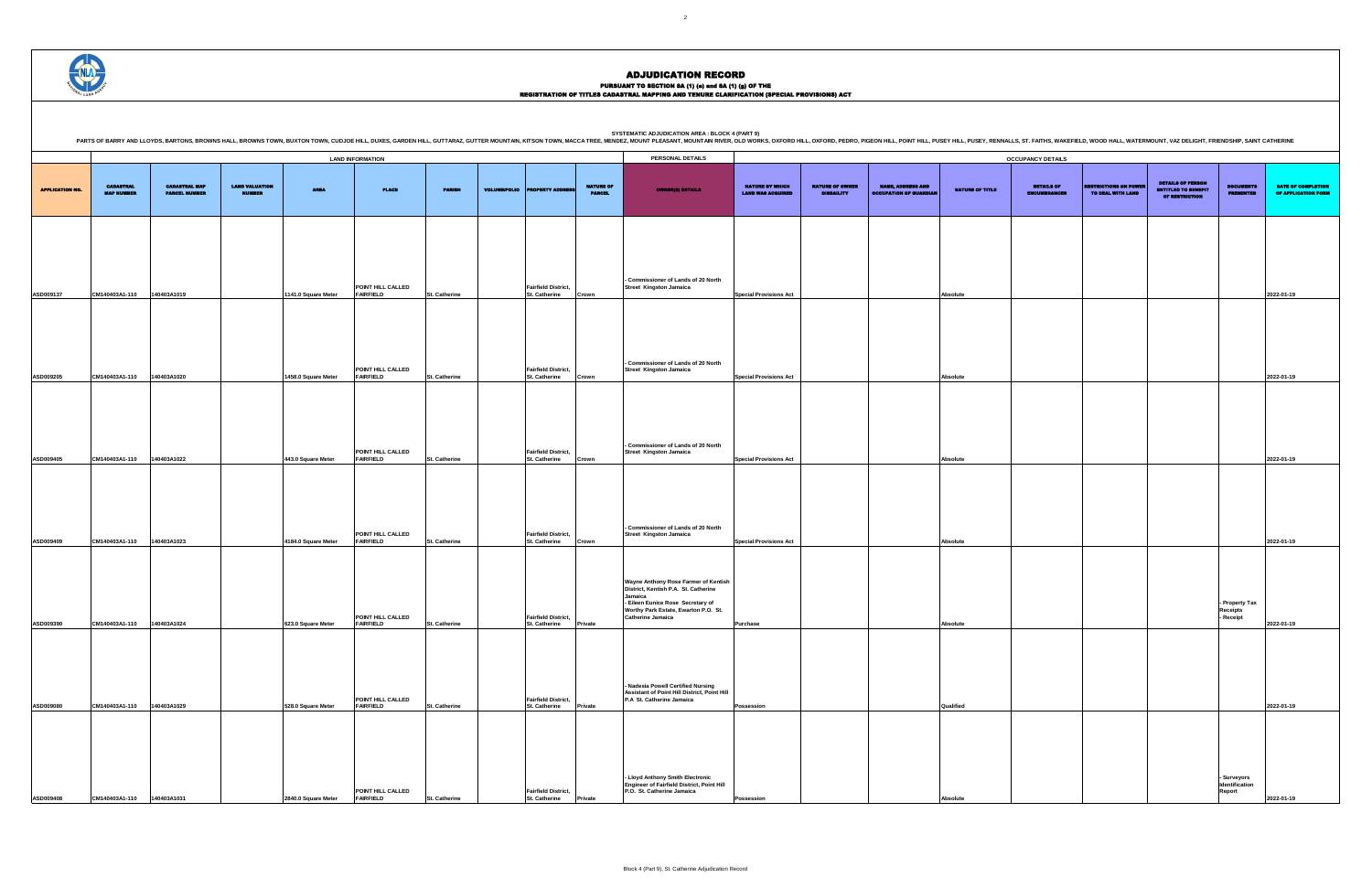|                                             |                                             |                                                           |                 | <b>OCCUPANCY DETAILS</b>                 |                                                   |                                                                          |                                      |                                           |
|---------------------------------------------|---------------------------------------------|-----------------------------------------------------------|-----------------|------------------------------------------|---------------------------------------------------|--------------------------------------------------------------------------|--------------------------------------|-------------------------------------------|
| NATURE BY WHICH<br><b>LAND WAS ACQUIRED</b> | <b>NATURE OF OWNER</b><br><b>DISBAILITY</b> | <b>NAME, ADDRESS AND</b><br><b>OCCUPATION OF GUARDIAN</b> | NATURE OF TITLE | <b>DETAILS OF</b><br><b>ENCUMBRANCES</b> | <b>RESTRICTIONS ON POWER</b><br>TO DEAL WITH LAND | <b>DETAILS OF PERSON</b><br><b>ENTITLED TO BENEFIT</b><br>OF RESTRICTION | <b>DOCUMENTS</b><br><b>PRESENTED</b> | DATE OF COMPLETION<br>OF APPLICATION FORM |
|                                             |                                             |                                                           |                 |                                          |                                                   |                                                                          | - Surveyors                          |                                           |
| Possession                                  |                                             |                                                           | Absolute        |                                          |                                                   |                                                                          | Identification<br>Report             | 2022-01-19                                |
|                                             |                                             |                                                           |                 |                                          |                                                   |                                                                          |                                      |                                           |
| <b>Special Provisions Act</b>               |                                             |                                                           | Absolute        |                                          |                                                   |                                                                          |                                      | 2022-01-19                                |
| Purchase                                    |                                             |                                                           | Qualified       |                                          |                                                   |                                                                          | - Agreement for<br>Sale<br>Receipt   | 2022-01-19                                |
| Purchase                                    |                                             |                                                           | Absolute        |                                          |                                                   |                                                                          | - Agreement for<br>Sale<br>Receipt   | 2022-01-19                                |
| Possession                                  |                                             |                                                           | <b>Absolute</b> |                                          |                                                   |                                                                          |                                      | 2022-01-19                                |
| Possession                                  |                                             |                                                           | Qualified       |                                          |                                                   |                                                                          |                                      | 2022-01-19                                |
| <b>Special Provisions Act</b>               |                                             |                                                           | Absolute        |                                          |                                                   |                                                                          |                                      | 2022-01-19                                |

ADJUDICATION RECORD

|                        |                                       |                                              |                                        |                     | <b>LAND INFORMATION</b>               |                      |                     |                                                    |                                   | <b>PERSONAL DETAILS</b>                                                                                                 |                                                    |                                             |                                                           |                        | <b>OCCUPANCY DETAILS</b>                 |
|------------------------|---------------------------------------|----------------------------------------------|----------------------------------------|---------------------|---------------------------------------|----------------------|---------------------|----------------------------------------------------|-----------------------------------|-------------------------------------------------------------------------------------------------------------------------|----------------------------------------------------|---------------------------------------------|-----------------------------------------------------------|------------------------|------------------------------------------|
| <b>APPLICATION NO.</b> | <b>CADASTRAL</b><br><b>MAP NUMBER</b> | <b>CADASTRAL MAP</b><br><b>PARCEL NUMBER</b> | <b>LAND VALUATION</b><br><b>NUMBER</b> | <b>AREA</b>         | <b>PLACE</b>                          | <b>PARISH</b>        | <b>VOLUME/FOLIO</b> | <b>PROPERTY ADDRESS</b>                            | <b>NATURE OF</b><br><b>PARCEL</b> | <b>OWNER(8) DETAILS</b>                                                                                                 | <b>NATURE BY WHICH</b><br><b>LAND WAS ACQUIRED</b> | <b>NATURE OF OWNER</b><br><b>DISBAILITY</b> | <b>NAME, ADDRESS AND</b><br><b>OCCUPATION OF GUARDIAN</b> | <b>NATURE OF TITLE</b> | <b>DETAILS OF</b><br><b>ENCUMBRANCES</b> |
|                        |                                       |                                              |                                        |                     | POINT HILL CALLED                     |                      |                     | <b>Fairfield District,</b>                         |                                   | Melvin Melford Mills Mason of Fairfield<br>District, Point Hill P.O. St. Catherine<br>Jamaica                           |                                                    |                                             |                                                           |                        |                                          |
| ASD009209              | CM140403A1-110                        | 140403A1032                                  |                                        | 526.0 Square Meter  | <b>FAIRFIELD</b>                      | St. Catherine        |                     | St. Catherine                                      | Private                           |                                                                                                                         | Possession                                         |                                             |                                                           | Absolute               |                                          |
| ASD008861              | CM140403A1-110                        | 140403A1033                                  |                                        | 6189.0 Square Meter | POINT HILL CALLED<br><b>FAIRFIELD</b> | St. Catherine        |                     | <b>Fairfield District,</b><br><b>St. Catherine</b> | Crown                             | Commissioner of Lands of 20 North<br>Street Kingston Jamaica                                                            | <b>Special Provisions Act</b>                      |                                             |                                                           | Absolute               |                                          |
|                        |                                       |                                              |                                        |                     | POINT HILL CALLED                     |                      |                     | <b>Fairfield District,</b>                         |                                   | Megan Coretta Ffrench Supervisor of<br>145 McKoy's Garden, Spanish Town,<br>Spanish Town P.O., St. Catherine<br>Jamaica |                                                    |                                             |                                                           |                        |                                          |
| ASD009410              | CM140403A1-110                        | 140403A1034                                  |                                        | 421.0 Square Meter  | <b>FAIRFIELD</b>                      | St. Catherine        |                     | St. Catherine                                      | Private                           |                                                                                                                         | Purchase                                           |                                             |                                                           | Qualified              |                                          |
| <b>ASD009229</b>       | CM140403A1-110                        | 140403A1035                                  |                                        | 440.0 Square Meter  | POINT HILL CALLED<br><b>FAIRFIELD</b> | St. Catherine        |                     | <b>Fairfield District,</b><br><b>St. Catherine</b> | Private                           | Althea Marie Welsh Store Clerk of<br>Fairfield District, Point Hill P.O. St.<br><b>Catherine Jamaica</b>                | Purchase                                           |                                             |                                                           | Absolute               |                                          |
|                        |                                       |                                              |                                        |                     |                                       |                      |                     |                                                    |                                   | Alexander Adolphus Mills Farmer of<br>Fairfield District, Point Hill P.O., St.                                          |                                                    |                                             |                                                           |                        |                                          |
| ASD009144              | CM140403A1-110                        | 140403A1039                                  |                                        | 4004.0 Square Meter | POINT HILL CALLED<br><b>FAIRFIELD</b> | St. Catherine        |                     | <b>Fairfield District,</b><br><b>St. Catherine</b> | Private                           | <b>Catherine Jamaica</b>                                                                                                | Possession                                         |                                             |                                                           | Absolute               |                                          |
| ASD009148              | CM140403A1-110                        | 140403A1040                                  |                                        | 5850.0 Square Meter | POINT HILL CALLED<br><b>FAIRFIELD</b> | St. Catherine        |                     | <b>Fairfield District,</b><br>St. Catherine        | Private                           | Alexander Adolphus Mills Farmer of<br>Fairfield District, Point Hill P.O., St.<br><b>Catherine Jamaica</b>              | Possession                                         |                                             |                                                           | Qualified              |                                          |
|                        |                                       |                                              |                                        |                     |                                       |                      |                     |                                                    |                                   |                                                                                                                         |                                                    |                                             |                                                           |                        |                                          |
|                        |                                       |                                              |                                        |                     |                                       |                      |                     | <b>Fairfield District,</b>                         |                                   | <b>Commissioner of Lands of 20 North</b><br><b>Street Kingston Jamaica</b>                                              |                                                    |                                             |                                                           |                        |                                          |
| ASD009267              | CM 140403B-152                        | 140403B057                                   |                                        | 925.0 Square Meter  | <b>FAIRFIELD</b>                      | <b>St. Catherine</b> |                     | <b>St. Catherine</b>                               | Crown                             |                                                                                                                         | <b>Special Provisions Act</b>                      |                                             |                                                           | Absolute               |                                          |

SYSTEMATIC ADJUDICATION AREA : BLOCK 4 (PART 9)<br>PARTS OF BARRY AND LLOYDS, BARTONS, BROWNS HALL, BROWNS HALL, BROWNS TOWN, BUXTON TOWN, CUDJOE HILL, DUXES, GARDEN HILL, GUTTARAZ, GUTTER MOUNTAIN, KITSON TOWN, MACCA TREE, M



PURSUANT TO SECTION 8A (1) (0) and 8A (1) (g) OF THE<br>REGISTRATION OF TITLES CADASTRAL MAPPING AND TENURE CLARIFICATION (SPECIAL PROVISIONS) ACT

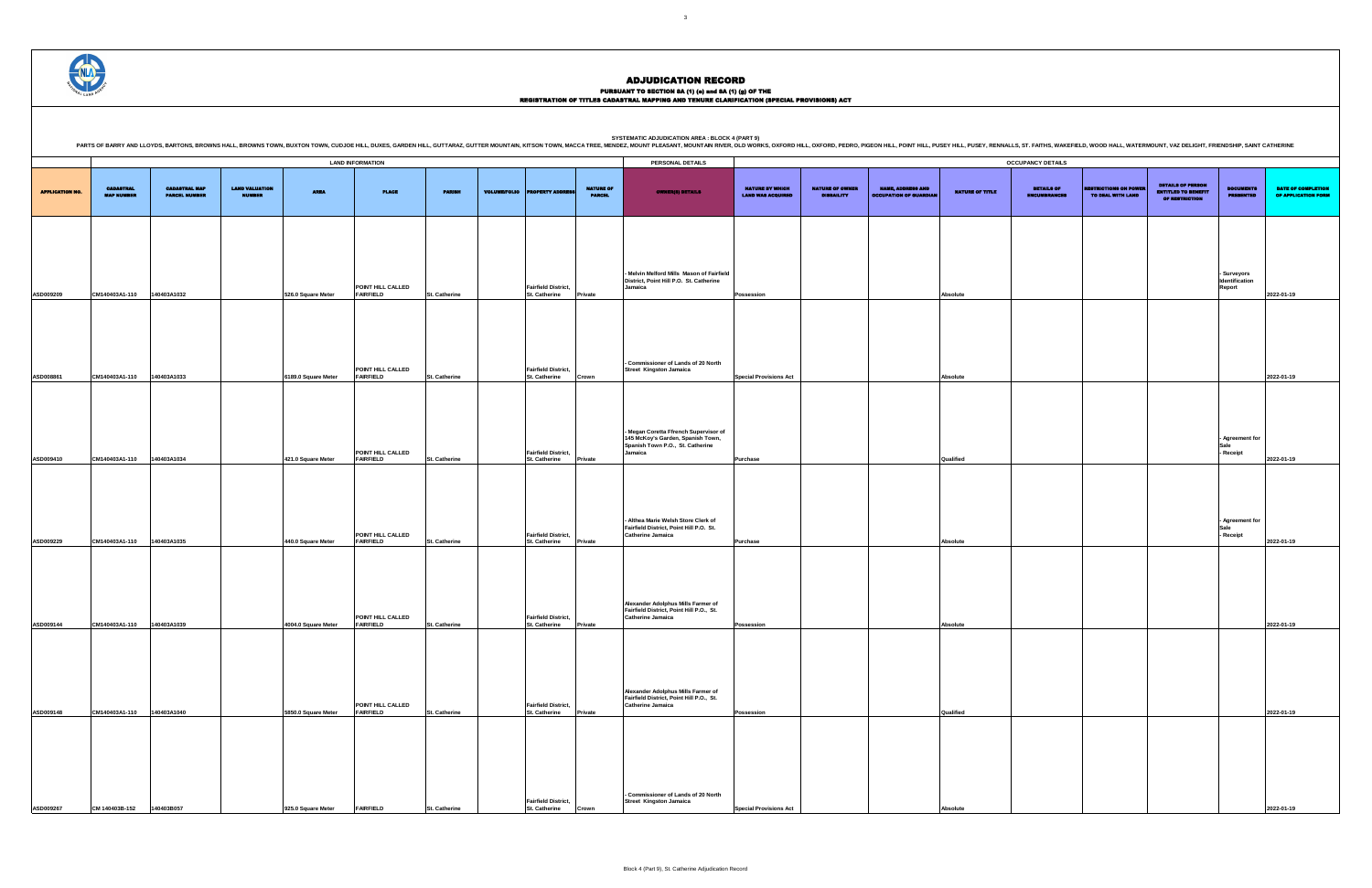PURSUANT TO SECTION 8A (1) (0) and 8A (1) (g) OF THE<br>REGISTRATION OF TITLES CADASTRAL MAPPING AND TENURE CLARIFICATION (SPECIAL PROVISIONS) ACT

SYSTEMATIC ADJUDICATION AREA : BLOCK 4 (PART 9)<br>PARTS OF BARRY AND LLOYDS, BARTONS, BROWNS HALL, BROWNS HALL, BROWNS TOWN, BUXTON TOWN, CUDJOE HILL, DUXES, GARDEN HILL, GUTTARAZ, GUTTER MOUNTAIN, KITSON TOWN, MACCA TREE, M

DETAILS OF ENCUMBRANCES RESTRICTIONS ON POWER TO DEAL WITH LAND DETAILS OF PERSON ENTITLED TO BENEFIT OF RESTRICTION DOCUMENTS PRESENTED DATE OF COMPLETION OF APPLICATION FORM **Special Provisions Act Absolute 2022-01-19 Possession Absolute 2022-01-19 Possession Absolute 2022-01-19 - Surveyors Identification Report - Last Will and Testament of : Adrian Ashmeade 2022-01-19 Special Provisions Act Absolute 2022-01-19**

|                        |                                       |                                              |                                        |                     | <b>LAND INFORMATION</b>            |                      |                     |                                                    |                                   | PERSONAL DETAILS                                                                                              |                                                    |                                             |                                                           |                        | <b>OCCUPANCY DETAILS</b>                 |                                                   |                                                                                 |                                                                                                  |                                  |
|------------------------|---------------------------------------|----------------------------------------------|----------------------------------------|---------------------|------------------------------------|----------------------|---------------------|----------------------------------------------------|-----------------------------------|---------------------------------------------------------------------------------------------------------------|----------------------------------------------------|---------------------------------------------|-----------------------------------------------------------|------------------------|------------------------------------------|---------------------------------------------------|---------------------------------------------------------------------------------|--------------------------------------------------------------------------------------------------|----------------------------------|
| <b>APPLICATION NO.</b> | <b>CADASTRAL</b><br><b>MAP NUMBER</b> | <b>CADASTRAL MAP</b><br><b>PARCEL NUMBER</b> | <b>LAND VALUATION</b><br><b>NUMBER</b> | <b>AREA</b>         | <b>PLACE</b>                       | <b>PARISH</b>        | <b>VOLUME/FOLIO</b> | <b>PROPERTY ADDRE</b>                              | <b>NATURE OF</b><br><b>PARCEL</b> | <b>OWNER(8) DETAILS</b>                                                                                       | <b>NATURE BY WHICH</b><br><b>LAND WAS ACQUIRED</b> | <b>NATURE OF OWNER</b><br><b>DISBAILITY</b> | <b>NAME, ADDRESS AND</b><br><b>OCCUPATION OF GUARDIAN</b> | <b>NATURE OF TITLE</b> | <b>DETAILS OF</b><br><b>ENCUMBRANCES</b> | <b>RESTRICTIONS ON POWER</b><br>TO DEAL WITH LAND | <b>DETAILS OF PERSON</b><br><b>ENTITLED TO BENEFIT</b><br><b>OF RESTRICTION</b> | <b>DOCUMENTS</b><br><b>PRESENTED</b>                                                             | <b>DATE OF</b><br><b>OF APPL</b> |
|                        |                                       |                                              |                                        |                     |                                    |                      |                     |                                                    |                                   |                                                                                                               |                                                    |                                             |                                                           |                        |                                          |                                                   |                                                                                 |                                                                                                  |                                  |
|                        |                                       |                                              |                                        |                     |                                    |                      |                     |                                                    |                                   | - Commissioner of Lands of 20 North                                                                           |                                                    |                                             |                                                           |                        |                                          |                                                   |                                                                                 |                                                                                                  |                                  |
| ASD009228              | CM 140403B-152                        | 140403B058                                   |                                        | 822.0 Square Meter  | <b>FAIRFIELD</b>                   | <b>St. Catherine</b> |                     | <b>Fairfield District,</b><br>St. Catherine        | Crown                             | <b>Street Kingston Jamaica</b>                                                                                | <b>Special Provisions Act</b>                      |                                             |                                                           | Absolute               |                                          |                                                   |                                                                                 |                                                                                                  | 2022-01-19                       |
|                        |                                       |                                              |                                        |                     |                                    |                      |                     |                                                    |                                   |                                                                                                               |                                                    |                                             |                                                           |                        |                                          |                                                   |                                                                                 |                                                                                                  |                                  |
|                        |                                       |                                              |                                        |                     |                                    |                      |                     | <b>Fairfield District,</b>                         |                                   | - James Elijah Milligen Mason of Fairfield<br>District, Point Hill P.O. St. Catherine<br>Jamaica              |                                                    |                                             |                                                           |                        |                                          |                                                   |                                                                                 |                                                                                                  |                                  |
| ASD009125              | CM 140403B-152                        | 140403B059                                   |                                        | 2138.0 Square Meter | <b>FAIRFIELD</b>                   | <b>St. Catherine</b> |                     | <b>St Catherine</b>                                | Private                           |                                                                                                               | <b>Possession</b>                                  |                                             |                                                           | Absolute               |                                          |                                                   |                                                                                 |                                                                                                  | 2022-01-19                       |
| ASD008942              | CM 140403B-152                        | 140403B061                                   |                                        | 910.0 Square Meter  | <b>FAIRFIELD</b>                   | <b>St. Catherine</b> |                     | <b>Fairfield District,</b><br><b>St. Catherine</b> | Private                           | - Clive Spiridian Milligin Labourer of<br>Fairfield District, Point Hill P.O. St.<br><b>Catherine Jamaica</b> | Possession                                         |                                             |                                                           | Absolute               |                                          |                                                   |                                                                                 |                                                                                                  | 2022-01-19                       |
|                        |                                       |                                              |                                        |                     |                                    |                      |                     |                                                    |                                   |                                                                                                               |                                                    |                                             |                                                           |                        |                                          |                                                   |                                                                                 |                                                                                                  |                                  |
| ASD009247              | CM 140403B-152                        | 140403B068                                   |                                        | 255.0 Square Meter  | <b>FAIRFIELD</b>                   | St. Catherine        |                     | <b>Fairfield District,</b><br><b>St Catherine</b>  | Private                           | - Verona Patricia Riley Retiree of 270<br>Laburnum Grove, Waterford P.O. St.<br><b>Catherine Jamaica</b>      | Possession                                         |                                             |                                                           | Absolute               |                                          |                                                   |                                                                                 | Surveyors<br>Identification<br>Report<br>- Last Will and<br>Testament of :<br>Adrian<br>Ashmeade | 2022-01-19                       |
|                        |                                       |                                              |                                        |                     |                                    |                      |                     |                                                    |                                   | - Commissioner of Lands of 20 North                                                                           |                                                    |                                             |                                                           |                        |                                          |                                                   |                                                                                 |                                                                                                  |                                  |
| ASD009412              | CM 140403B-152                        | 140403B069                                   |                                        | 1254.0 Square Meter | <b>FAIRFIELD</b>                   | <b>St. Catherine</b> |                     | <b>Fairfield District,</b><br><b>St. Catherine</b> | Crown                             | <b>Street Kingston Jamaica</b>                                                                                | <b>Special Provisions Act</b>                      |                                             |                                                           | Absolute               |                                          |                                                   |                                                                                 |                                                                                                  | 2022-01-19                       |
| ASD009217              | CM140404F1-87 140404F1016             |                                              |                                        | 564.0 Square Meter  | POINT HILL CALLED<br><b>OXFORD</b> | <b>St. Catherine</b> |                     | <b>Oxford District,</b><br>St. Catherine           | Private                           | - Valerie Eugene James Self Employed of<br>Oxford District, Point Hill P.O. St.<br><b>Catherine Jamaica</b>   | Possession                                         |                                             |                                                           | Absolut                |                                          |                                                   |                                                                                 |                                                                                                  | 2022-01-19                       |

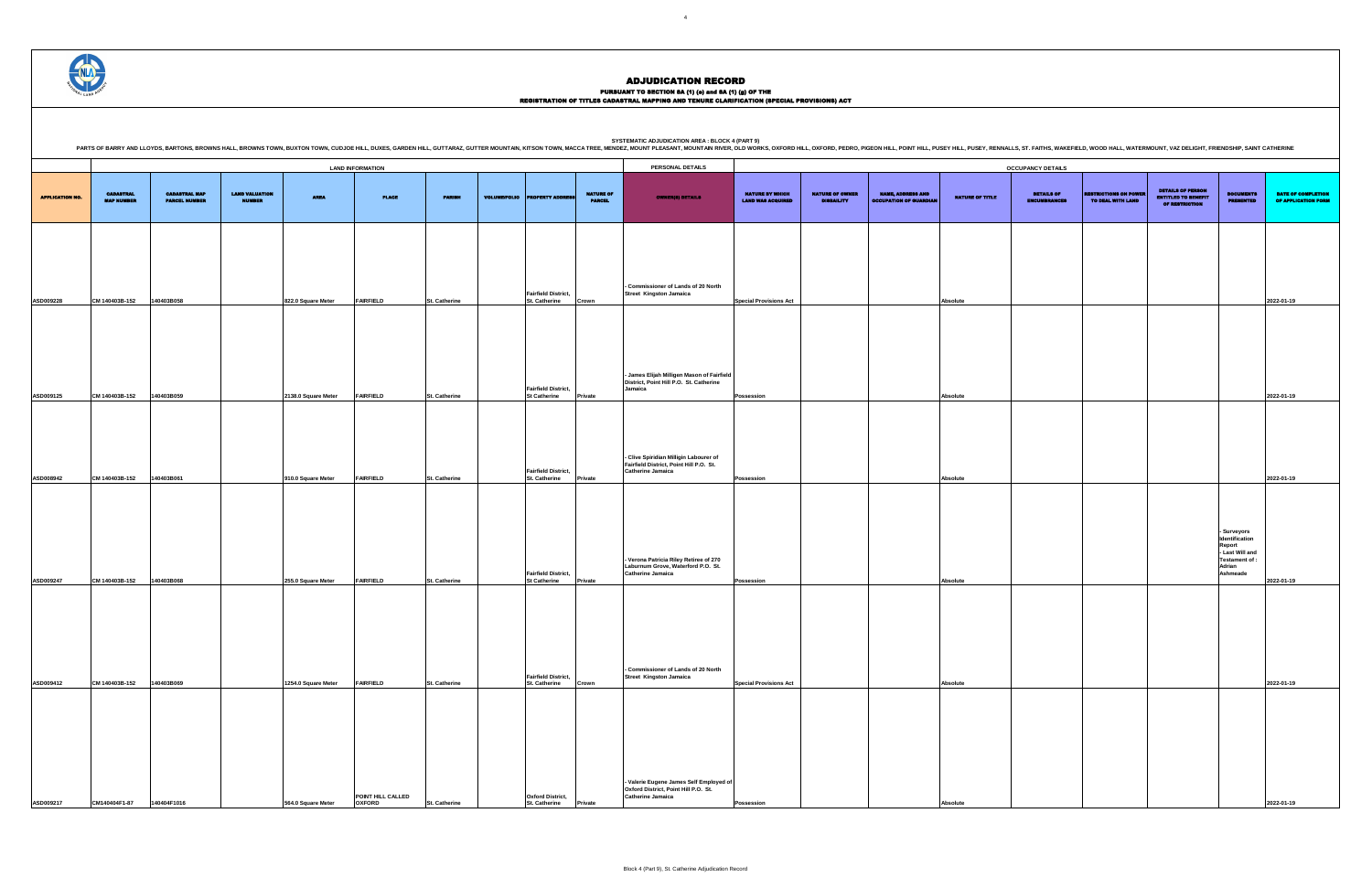### PURSUANT TO SECTION 8A (1) (0) and 8A (1) (g) OF THE<br>REGISTRATION OF TITLES CADASTRAL MAPPING AND TENURE CLARIFICATION (SPECIAL PROVISIONS) ACT

DETAILS OF ENCUMBRANCES RESTRICTIONS ON POWER TO DEAL WITH LAND DETAILS OF PERSON ENTITLED TO BENEFIT OF RESTRICTION DOCUMENTS PRESENTED DATE OF COMPLETION OF APPLICATION FORM **Possession Qualified 2022-01-19 Possession Absolute 2022-01-19 Possession Absolute 2022-01-19 Gift Absolute 2022-01-19**

|                        |                                       |                                              |                                        |                     | <b>LAND INFORMATION</b>                                 |                      |                                                                            |                                   | PERSONAL DETAILS                                                                                                                                                                                                                                                                                                                                                                                                                                                                                                                                                                                                                                                                                                                                                                                                                                                         |                                                    |                                             |                                                           |                        | <b>OCCUPANCY DETAILS</b>                 |                                                   |                                                                                 |                                      |                                 |
|------------------------|---------------------------------------|----------------------------------------------|----------------------------------------|---------------------|---------------------------------------------------------|----------------------|----------------------------------------------------------------------------|-----------------------------------|--------------------------------------------------------------------------------------------------------------------------------------------------------------------------------------------------------------------------------------------------------------------------------------------------------------------------------------------------------------------------------------------------------------------------------------------------------------------------------------------------------------------------------------------------------------------------------------------------------------------------------------------------------------------------------------------------------------------------------------------------------------------------------------------------------------------------------------------------------------------------|----------------------------------------------------|---------------------------------------------|-----------------------------------------------------------|------------------------|------------------------------------------|---------------------------------------------------|---------------------------------------------------------------------------------|--------------------------------------|---------------------------------|
| <b>APPLICATION NO.</b> | <b>CADASTRAL</b><br><b>MAP NUMBER</b> | <b>CADASTRAL MAP</b><br><b>PARCEL NUMBER</b> | <b>LAND VALUATION</b><br><b>NUMBER</b> | <b>AREA</b>         | <b>PLACE</b>                                            | <b>PARISH</b>        | <b>VOLUME/FOLIO PROPERTY ADDRES</b>                                        | <b>NATURE OF</b><br><b>PARCEL</b> | <b>OWNER(8) DETAILS</b>                                                                                                                                                                                                                                                                                                                                                                                                                                                                                                                                                                                                                                                                                                                                                                                                                                                  | <b>NATURE BY WHICH</b><br><b>LAND WAS ACQUIRED</b> | <b>NATURE OF OWNER</b><br><b>DISBAILITY</b> | <b>NAME, ADDRESS AND</b><br><b>OCCUPATION OF GUARDIAN</b> | <b>NATURE OF TITLE</b> | <b>DETAILS OF</b><br><b>ENCUMBRANCES</b> | <b>RESTRICTIONS ON POWER</b><br>TO DEAL WITH LAND | <b>DETAILS OF PERSON</b><br><b>ENTITLED TO BENEFIT</b><br><b>OF RESTRICTION</b> | <b>DOCUMENTS</b><br><b>PRESENTED</b> | <b>DATE O</b><br><b>OF APPL</b> |
|                        |                                       |                                              |                                        |                     |                                                         |                      |                                                                            |                                   | - Pearline Elsaida Russell Farmer of<br>Oxford District, Point Hill P.O. St.<br><b>Catherine Jamaica</b><br>- Clive Donavan Russell Self Employed<br>of Oxford District, Point Hill P.O. St.<br><b>Catherine Jamaica</b><br>- Carmen Claire Russell Farmer of<br>Oxford District, Point Hill P.O. St.<br><b>Catherine Jamaica</b><br>- Winnifred Williams Nurse of 7 Fuller<br>Avenue, East Hartford Connecticut<br><b>United States</b><br>- Conrod Russell Construction Worker<br>of Oxford District, Point Hill P.O. St.<br><b>Catherine Jamaica</b><br>- Huntley Richard Russell Construction<br>Worker of Oxford District, Point Hill P.O.<br>St. Catherine Jamaica<br>- Wayne Albert Russell Photographer of<br>Oxford District, Point Hill P.O. St.<br><b>Catherine Jamaica</b><br>- Alphanso Russell Farmer of Oxford<br>District, Point Hill P.O. St. Catherine |                                                    |                                             |                                                           |                        |                                          |                                                   |                                                                                 |                                      |                                 |
| ASD009041              | CM140404F1-87                         | 140404F1018                                  |                                        | 1967.0 Square Meter | POINT HILL CALLED<br><b>OXFORD</b>                      | St. Catherine        | <b>Oxford District,</b><br>St. Catherine                                   | Private                           | Jamaica                                                                                                                                                                                                                                                                                                                                                                                                                                                                                                                                                                                                                                                                                                                                                                                                                                                                  | Possession                                         |                                             |                                                           | Qualified              |                                          |                                                   |                                                                                 |                                      | 2022-01-19                      |
| ASD009200              | CM140404F1-87                         | 140404F1020                                  |                                        | 212.0 Square Meter  | POINT HILL CALLED<br><b>OXFORD</b><br>POINT HILL CALLED | <b>St. Catherine</b> | <b>Oxford District,</b><br><b>St. Catherine</b><br><b>Oxford District,</b> | Private                           | Ricardo Everton Gooden Carpenter of<br>Duxes District, Point Hill P.O. St.<br><b>Catherine Jamaica</b><br>- Calvin Alexander Gooden Farmer of<br>Duxes District, Point Hill P.O. St. Andrew<br>Jamaica                                                                                                                                                                                                                                                                                                                                                                                                                                                                                                                                                                                                                                                                   | Possession                                         |                                             |                                                           | Absolute               |                                          |                                                   |                                                                                 |                                      | 2022-01-19                      |
| ASD009207              | CM140404F1-87                         | 140404F1021                                  |                                        | 337.0 Square Meter  | <b>OXFORD</b>                                           | St. Catherine        | St. Catherine                                                              | Private                           |                                                                                                                                                                                                                                                                                                                                                                                                                                                                                                                                                                                                                                                                                                                                                                                                                                                                          | Possession                                         |                                             |                                                           | Absolute               |                                          |                                                   |                                                                                 |                                      | 2022-01-19                      |
| ASD008863              | CM140404F1-87                         | 140404F1022                                  |                                        | 424.0 Square Meter  | POINT HILL CALLED<br><b>OXFORD</b>                      | St. Catherine        | <b>Oxford District,</b><br><b>St. Catherine</b>                            | Private                           | - Mordecai Ezekiel Gooden Carpenter of<br>Oxford District, Point Hill P.O. St.<br><b>Catherine Jamaica</b>                                                                                                                                                                                                                                                                                                                                                                                                                                                                                                                                                                                                                                                                                                                                                               | Gift                                               |                                             |                                                           | <b>Absolute</b>        |                                          |                                                   |                                                                                 |                                      | 2022-01-19                      |
| ASD009389              | CM140404F1-87                         | 140404F1023                                  |                                        | 538.0 Square Meter  | POINT HILL CALLED<br><b>OXFORD</b>                      | <b>St. Catherine</b> | <b>Oxford District,</b><br>St. Catherine                                   | Private                           | Mordecai Nathaniel Gooden Mechanic of<br>Duxes District, Point Hill P.O. St.<br><b>Catherine Jamaica</b><br>- Giovannie Omodeokoro McCallum<br>Restaurant Worker of 266 Innswood<br>Drive, Innswood Village, Spanish Town<br>P.O. St. Catherine Jamaica                                                                                                                                                                                                                                                                                                                                                                                                                                                                                                                                                                                                                  | Possession                                         |                                             |                                                           | Qualified              |                                          |                                                   |                                                                                 |                                      | 2022-01-19                      |

SYSTEMATIC ADJUDICATION AREA : BLOCK 4 (PART 9)<br>PARTS OF BARRY AND LLOYDS, BARTONS, BROWNS HALL, BROWNS HALL, BROWNS TOWN, BUXTON TOWN, CUDJOE HILL, DUXES, GARDEN HILL, GUTTARAZ, GUTTER MOUNTAIN, KITSON TOWN, MACCA TREE, M

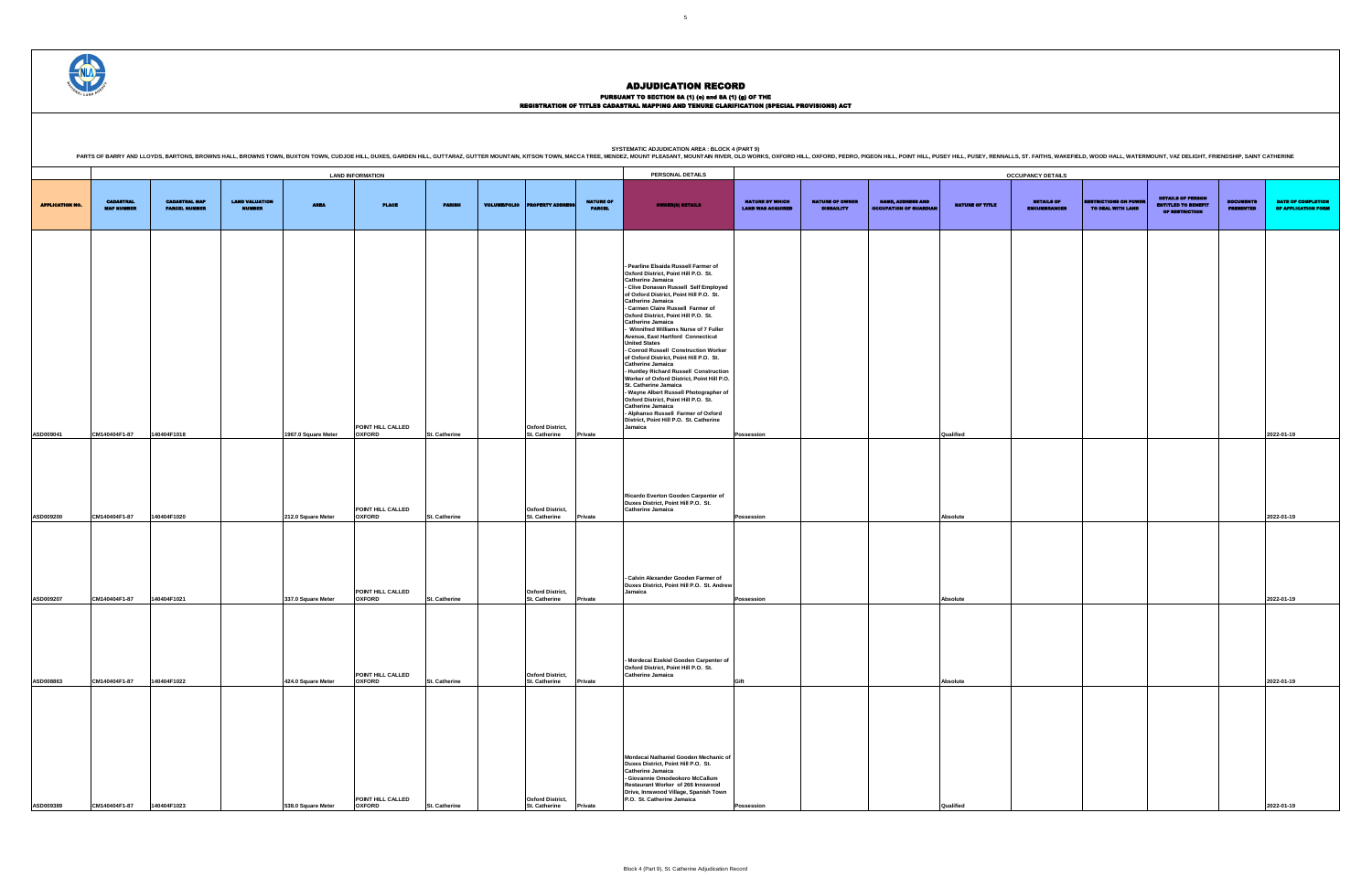### PURSUANT TO SECTION 8A (1) (0) and 8A (1) (g) OF THE<br>REGISTRATION OF TITLES CADASTRAL MAPPING AND TENURE CLARIFICATION (SPECIAL PROVISIONS) ACT

SYSTEMATIC ADJUDICATION AREA : BLOCK 4 (PART 9)<br>PARTS OF BARRY AND LLOYDS, BARTONS, BROWNS HALL, BROWNS HALL, BROWNS TOWN, BUXTON TOWN, CUDJOE HILL, DUXES, GARDEN HILL, GUTTARAZ, GUTTER MOUNTAIN, KITSON TOWN, MACCA TREE, M

|                                             |                                             |                                                           |                        | <b>OCCUPANCY DETAILS</b>          |                                                   |                                                                                 |                                                                              |                                                  |
|---------------------------------------------|---------------------------------------------|-----------------------------------------------------------|------------------------|-----------------------------------|---------------------------------------------------|---------------------------------------------------------------------------------|------------------------------------------------------------------------------|--------------------------------------------------|
| NATURE BY WHICH<br><b>LAND WAS ACQUIRED</b> | <b>NATURE OF OWNER</b><br><b>DISBAILITY</b> | <b>NAME, ADDRESS AND</b><br><b>OCCUPATION OF GUARDIAN</b> | <b>NATURE OF TITLE</b> | DETAILS OF<br><b>ENCUMBRANCES</b> | <b>RESTRICTIONS ON POWER</b><br>TO DEAL WITH LAND | <b>DETAILS OF PERSON</b><br><b>ENTITLED TO BENEFIT</b><br><b>OF RESTRICTION</b> | <b>DOCUMENTS</b><br><b>PRESENTED</b>                                         | <b>DATE OF COMPLETION</b><br>OF APPLICATION FORM |
|                                             |                                             |                                                           |                        |                                   |                                                   |                                                                                 |                                                                              |                                                  |
| Possession                                  |                                             |                                                           | Absolute               |                                   |                                                   |                                                                                 |                                                                              | 2022-01-19                                       |
|                                             |                                             |                                                           |                        |                                   |                                                   |                                                                                 |                                                                              |                                                  |
| Purchase                                    |                                             |                                                           | Absolute               |                                   |                                                   |                                                                                 | - Agreement for<br>Sale                                                      | 2022-01-19                                       |
|                                             |                                             |                                                           |                        |                                   |                                                   |                                                                                 |                                                                              |                                                  |
|                                             |                                             |                                                           |                        |                                   |                                                   |                                                                                 |                                                                              |                                                  |
| Possession                                  |                                             |                                                           | Absolute               |                                   |                                                   |                                                                                 |                                                                              | 2022-01-19                                       |
|                                             |                                             |                                                           |                        |                                   |                                                   |                                                                                 | - Property Tax                                                               |                                                  |
| Possession                                  |                                             |                                                           | Absolute               |                                   |                                                   |                                                                                 | <b>Receipts</b>                                                              | 2022-01-19                                       |
|                                             |                                             |                                                           |                        |                                   |                                                   |                                                                                 | - Surveyors<br>Identification<br>Report<br>- Property Tax<br><b>Receipts</b> |                                                  |
| Purchase                                    |                                             |                                                           | Absolute               |                                   |                                                   |                                                                                 |                                                                              | 2022-01-19                                       |
|                                             |                                             |                                                           |                        |                                   |                                                   |                                                                                 |                                                                              |                                                  |
| <b>Special Provisions Act</b>               |                                             |                                                           | Absolute               |                                   |                                                   |                                                                                 |                                                                              | 2022-01-19                                       |
|                                             |                                             |                                                           |                        |                                   |                                                   |                                                                                 |                                                                              |                                                  |
|                                             |                                             |                                                           |                        |                                   |                                                   |                                                                                 |                                                                              |                                                  |
| Possession                                  |                                             |                                                           | Absolute               |                                   |                                                   |                                                                                 |                                                                              | 2022-01-19                                       |



|                        |                                       |                                              |                                        |                     | <b>LAND INFORMATION</b>            |               |                     |                                                  |                                   | PERSONAL DETAILS                                                                                                                                   |                                                    |                                             |                                                           |                        | <b>OCCUPANCY DETAILS</b>                 |
|------------------------|---------------------------------------|----------------------------------------------|----------------------------------------|---------------------|------------------------------------|---------------|---------------------|--------------------------------------------------|-----------------------------------|----------------------------------------------------------------------------------------------------------------------------------------------------|----------------------------------------------------|---------------------------------------------|-----------------------------------------------------------|------------------------|------------------------------------------|
| <b>APPLICATION NO.</b> | <b>CADASTRAL</b><br><b>MAP NUMBER</b> | <b>CADASTRAL MAP</b><br><b>PARCEL NUMBER</b> | <b>LAND VALUATION</b><br><b>NUMBER</b> | <b>AREA</b>         | <b>PLACE</b>                       | <b>PARISH</b> | <b>VOLUME/FOLIO</b> | <b>PROPERTY ADDRE</b>                            | <b>NATURE OF</b><br><b>PARCEL</b> | <b>OWNER(8) DETAILS</b>                                                                                                                            | <b>NATURE BY WHICH</b><br><b>LAND WAS ACQUIRED</b> | <b>NATURE OF OWNER</b><br><b>DISBAILITY</b> | <b>NAME, ADDRESS AND</b><br><b>OCCUPATION OF GUARDIAN</b> | <b>NATURE OF TITLE</b> | <b>DETAILS OF</b><br><b>ENCUMBRANCES</b> |
|                        |                                       |                                              |                                        |                     |                                    |               |                     |                                                  |                                   |                                                                                                                                                    |                                                    |                                             |                                                           |                        |                                          |
| ASD009211              | CM140404F1-87                         | 140404F1024                                  |                                        | 990.0 Square Meter  | POINT HILL CALLED<br><b>OXFORD</b> | St. Catherine |                     | <b>Oxford District,</b><br>St. Catherine         | Private                           | - Rupert George Baltimore Gooden<br><b>Carpenter of Duxes District, Point Hill</b><br>P.O., St. Catherine Jamaica                                  | Possession                                         |                                             |                                                           | Absolute               |                                          |
|                        |                                       |                                              |                                        |                     |                                    |               |                     |                                                  |                                   |                                                                                                                                                    |                                                    |                                             |                                                           |                        |                                          |
|                        |                                       |                                              |                                        |                     | POINT HILL CALLED                  |               |                     | <b>Oxford District,</b>                          |                                   | - Sashagay Burrell Sales Manager of 210<br>Chamberlain Avenue Paterson New<br><b>Jersey United States</b>                                          |                                                    |                                             |                                                           |                        |                                          |
| ASD009424              | CM140404F1-87                         | 140404F1025                                  |                                        | 1728.0 Square Meter | <b>OXFORD</b>                      | St. Catherine |                     | St. Catherine                                    | Private                           |                                                                                                                                                    | <b>Purchase</b>                                    |                                             |                                                           | Absolute               |                                          |
| ASD008939              | CM140404F2-13                         | 140404F2029                                  |                                        | 1994.0 Square Meter | POINT HILL CALLED<br><b>OXFORD</b> | St. Catherine |                     | <b>Oxford District,</b><br><b>St. Catherine</b>  | Private                           | - Vincent Bryan Farmer of Duxes District,<br>Point Hill P.O. St. Catherine Jamaica                                                                 | Possession                                         |                                             |                                                           | Absolute               |                                          |
| ASD009265              | CM140405A-224                         | 140405A012                                   |                                        | 2263.0 Square Meter | POINT HILL                         | St. Catherine |                     | Point Hill District,<br><b>St. Catherine</b>     | Private                           | - Devon Nehemiah Thomas Alias Fine<br>Taxi Operator of Point Hill District, Point<br>Hill P.O. St. Catherine Jamaica                               | Possession                                         |                                             |                                                           | Absolute               |                                          |
| ASD009212              | CM140405A-224                         | 140405A013                                   |                                        | 2659.0 Square Meter | POINT HILL                         | St. Catherine |                     | Point Hill District,<br><b>St Catherine</b>      | Private                           | Devon Nehemiah Thomas Alias Fine<br>Taxi Operator of Point Hill District, Point<br>Hill P.O. St. Catherine Jamaica                                 | Purchase                                           |                                             |                                                           | Absolute               |                                          |
| ASD009302              | CM140405D-72                          | 140405D002                                   |                                        | 1.1017 Hectare      | POINT HILL CALLED<br>PIGEON HILL   | St. Catherine |                     | <b>Pigeon Hill</b><br>District, St.<br>Catherine | Crown                             | Commissioner of Lands of 20 North<br><b>Street Kingston Jamaica</b>                                                                                | <b>Special Provisions Act</b>                      |                                             |                                                           | Absolute               |                                          |
| ASD009226              | CM140405D-72                          | 140405D004                                   |                                        | 1.6245 Hectare      | POINT HILL CALLED<br>PIGEON HILL   | St. Catherine |                     | <b>Pigeon Hill</b><br>District, St.<br>Catherine | Private                           | - Delroy Ferdinand O'Connor Retiree of<br>Lot 127 North East 5th way, Christian<br>Gardens, Gregory P.O., Portmore St.<br><b>Catherine Jamaica</b> | Possession                                         |                                             |                                                           | Absolute               |                                          |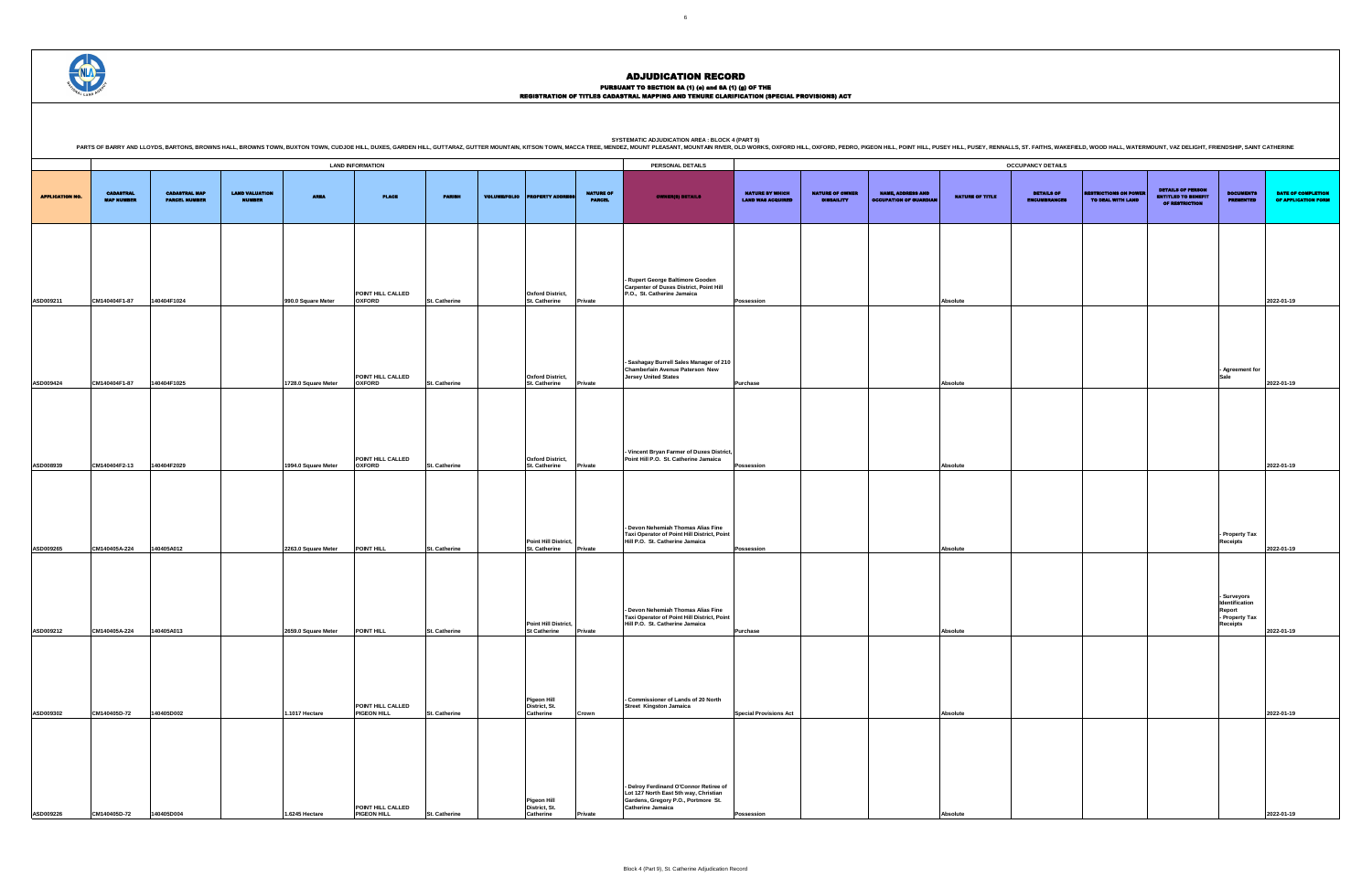SYSTEMATIC ADJUDICATION AREA : BLOCK 4 (PART 9)<br>PARTS OF BARRY AND LLOYDS, BARTONS, BROWNS HALL, BROWNS HALL, BROWNS TOWN, BUXTON TOWN, CUDJOE HILL, DUXES, GARDEN HILL, GUTTARAZ, GUTTER MOUNTAIN, KITSON TOWN, MACCA TREE, M

DETAILS OF ENCUMBRANCES RESTRICTIONS ON POWER TO DEAL WITH LAND DETAILS OF PERSON ENTITLED TO BENEFIT OF RESTRICTION DOCUMENTS PRESENTED DATE OF COMPLETION OF APPLICATION FORM **Inheritance Qualified 2022-01-19 Special Provisions Act Absolute 2022-01-19 Special Provisions Act Absolute 2022-01-19 Special Provisions Act Absolute 2022-01-19 Possession Absolute 2022-01-19 Special Provisions Act Absolute 2022-01-19**

|                        |                                       |                                              |                                        |                     | <b>LAND INFORMATION</b>                 |                      |                     |                                                  |                                   | PERSONAL DETAILS                                                                                                          |                                                    |                                             |                                                           |                        | <b>OCCUPANCY DETAILS</b>                 |                                                  |                                                                                 |                                      |                                  |
|------------------------|---------------------------------------|----------------------------------------------|----------------------------------------|---------------------|-----------------------------------------|----------------------|---------------------|--------------------------------------------------|-----------------------------------|---------------------------------------------------------------------------------------------------------------------------|----------------------------------------------------|---------------------------------------------|-----------------------------------------------------------|------------------------|------------------------------------------|--------------------------------------------------|---------------------------------------------------------------------------------|--------------------------------------|----------------------------------|
| <b>APPLICATION NO.</b> | <b>CADASTRAL</b><br><b>MAP NUMBER</b> | <b>CADASTRAL MAP</b><br><b>PARCEL NUMBER</b> | <b>LAND VALUATION</b><br><b>NUMBER</b> | <b>AREA</b>         | <b>PLACE</b>                            | <b>PARISH</b>        | <b>VOLUME/FOLIO</b> | <b>PROPERTY ADDRE</b>                            | <b>NATURE OF</b><br><b>PARCEL</b> | <b>OWNER(8) DETAILS</b>                                                                                                   | <b>NATURE BY WHICH</b><br><b>LAND WAS ACQUIRED</b> | <b>NATURE OF OWNER</b><br><b>DISBAILITY</b> | <b>NAME, ADDRESS AND</b><br><b>OCCUPATION OF GUARDIAN</b> | <b>NATURE OF TITLE</b> | <b>DETAILS OF</b><br><b>ENCUMBRANCES</b> | <b>RESTRICTIONS ON POWE</b><br>TO DEAL WITH LAND | <b>DETAILS OF PERSON</b><br><b>ENTITLED TO BENEFIT</b><br><b>OF RESTRICTION</b> | <b>DOCUMENTS</b><br><b>PRESENTED</b> | <b>DATE OF</b><br><b>OF APPL</b> |
|                        |                                       |                                              |                                        |                     |                                         |                      |                     |                                                  |                                   |                                                                                                                           |                                                    |                                             |                                                           |                        |                                          |                                                  |                                                                                 |                                      |                                  |
| ASD009314              | CM140405D-72                          | 140405D005                                   |                                        | 660.0 Square Meter  | POINT HILL CALLED<br><b>PIGEON HILL</b> | <b>St. Catherine</b> |                     | <b>Pigeon Hill</b><br>District, St.<br>Catherine | Private                           | - Donald Davis Farmer of Pigeon Hill<br>District, Point Hill P.O., St. Catherine<br>Jamaica                               | Inheritance                                        |                                             |                                                           | Qualified              |                                          |                                                  |                                                                                 |                                      | 2022-01-19                       |
|                        |                                       |                                              |                                        |                     |                                         |                      |                     |                                                  |                                   |                                                                                                                           |                                                    |                                             |                                                           |                        |                                          |                                                  |                                                                                 |                                      |                                  |
| ASD009338              | CM140405D-72                          | 140405D006                                   |                                        | 5420.0 Square Meter | POINT HILL CALLED<br>PIGEON HILL        | St. Catherine        |                     | <b>Pigeon Hill</b><br>District, St.<br>Catherine | Crown                             | - Commissioner of Lands of 20 North<br><b>Street Kingston Jamaica</b>                                                     | <b>Special Provisions Act</b>                      |                                             |                                                           | Absolute               |                                          |                                                  |                                                                                 |                                      | 2022-01-19                       |
|                        |                                       |                                              |                                        |                     |                                         |                      |                     |                                                  |                                   |                                                                                                                           |                                                    |                                             |                                                           |                        |                                          |                                                  |                                                                                 |                                      |                                  |
| ASD009339              | CM140405D-72                          | 140405D008                                   |                                        | 2471.0 Square Meter | POINT HILL CALLED<br><b>PIGEON HILL</b> | <b>St. Catherine</b> |                     | <b>Pigeon Hill</b><br>District, St.<br>Catherine | Crown                             | - Commissioner of Lands of 20 North<br><b>Street Kingston Jamaica</b>                                                     | <b>Special Provisions Act</b>                      |                                             |                                                           | Absolute               |                                          |                                                  |                                                                                 |                                      | 2022-01-19                       |
|                        |                                       |                                              |                                        |                     |                                         |                      |                     |                                                  |                                   |                                                                                                                           |                                                    |                                             |                                                           |                        |                                          |                                                  |                                                                                 |                                      |                                  |
| ASD009340              | CM140405D-72                          | 140405D009                                   |                                        | 3166.0 Square Meter | POINT HILL CALLED<br>PIGEON HILL        | <b>St. Catherine</b> |                     | Pigeon Hill<br>District, St.<br>Catherine        | Crown                             | - Commissioner of Lands of 20 North<br><b>Street Kingston Jamaica</b>                                                     | <b>Special Provisions Act</b>                      |                                             |                                                           | Absolute               |                                          |                                                  |                                                                                 |                                      | 2022-01-19                       |
|                        |                                       |                                              |                                        |                     |                                         |                      |                     |                                                  |                                   | - Lennox Garfield Warren Deane Retired<br>Lecturer of 31 Edinburgh Avenue,<br><b>Constant Spring Gardens, Kingston 10</b> |                                                    |                                             |                                                           |                        |                                          |                                                  |                                                                                 |                                      |                                  |
| ASD009316              | CM140405D-72                          | 140405D010                                   |                                        | 6965.0 Square Meter | POINT HILL CALLED<br><b>PIGEON HILL</b> | <b>St. Catherine</b> |                     | Pigeon Hill<br>District, St.<br>Catherine        | Private                           | St. Andrew Jamaica                                                                                                        | <b>Possession</b>                                  |                                             |                                                           | Absolute               |                                          |                                                  |                                                                                 |                                      | 2022-01-19                       |
|                        |                                       |                                              |                                        |                     | POINT HILL CALLED                       |                      |                     |                                                  |                                   | - Commissioner of Lands of 20 North                                                                                       |                                                    |                                             |                                                           |                        |                                          |                                                  |                                                                                 |                                      |                                  |
| ASD008864              | CM140408A-77                          | 140408A049                                   |                                        | 5433.0 Square Meter | <b>PUSEY</b>                            | <b>St. Catherine</b> |                     | Pusey District, St.<br>Catherine                 | Crown                             | <b>Street Kingston Jamaica</b>                                                                                            | <b>Special Provisions Act</b>                      |                                             |                                                           | <b>Absolute</b>        |                                          |                                                  |                                                                                 |                                      | 2022-01-19                       |
|                        |                                       |                                              |                                        |                     |                                         |                      |                     |                                                  |                                   |                                                                                                                           |                                                    |                                             |                                                           |                        |                                          |                                                  |                                                                                 |                                      |                                  |
| ASD008895              | CM140408A-77                          | 140408A051                                   |                                        | 7365.0 Square Meter | POINT HILL CALLED<br><b>PUSEY</b>       | <b>St. Catherine</b> |                     | Pusey District, St.<br>Catherine                 | :rowr                             | - Commissioner of Lands of 20 North<br><b>Street Kingston Jamaica</b>                                                     | <b>Special Provisions Act</b>                      |                                             |                                                           | Absolu                 |                                          |                                                  |                                                                                 |                                      | 2022-01-19                       |



# ADJUDICATION RECORD

PURSUANT TO SECTION 8A (1) (0) and 8A (1) (g) OF THE<br>REGISTRATION OF TITLES CADASTRAL MAPPING AND TENURE CLARIFICATION (SPECIAL PROVISIONS) ACT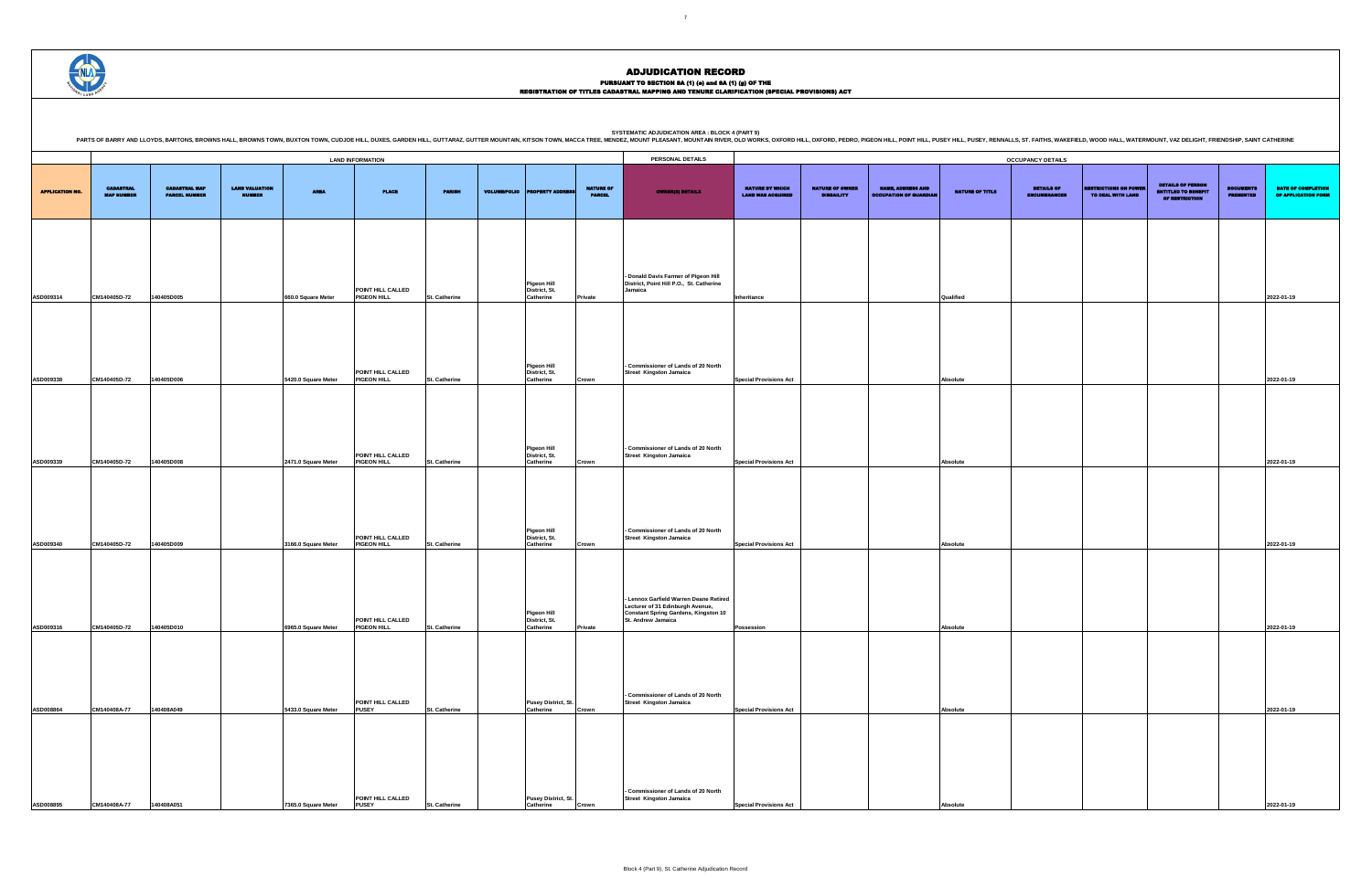SYSTEMATIC ADJUDICATION AREA : BLOCK 4 (PART 9)<br>PARTS OF BARRY AND LLOYDS, BARTONS, BROWNS HALL, BROWNS HALL, BROWNS TOWN, BUXTON TOWN, CUDJOE HILL, DUXES, GARDEN HILL, GUTTARAZ, GUTTER MOUNTAIN, KITSON TOWN, MACCA TREE, M

|                        |                                       |                                              |                                        |                                 | <b>LAND INFORMATION</b>                     |                      |                     |                                                  |                                   | PERSONAL DETAILS                                                                                                                                                                                                   |                                                    |                                             |                                                           |                        | <b>OCCUPANCY DETAILS</b>                 |                                                  |                                                                                 |                                      |                                  |
|------------------------|---------------------------------------|----------------------------------------------|----------------------------------------|---------------------------------|---------------------------------------------|----------------------|---------------------|--------------------------------------------------|-----------------------------------|--------------------------------------------------------------------------------------------------------------------------------------------------------------------------------------------------------------------|----------------------------------------------------|---------------------------------------------|-----------------------------------------------------------|------------------------|------------------------------------------|--------------------------------------------------|---------------------------------------------------------------------------------|--------------------------------------|----------------------------------|
| <b>APPLICATION NO.</b> | <b>CADASTRAL</b><br><b>MAP NUMBER</b> | <b>CADASTRAL MAP</b><br><b>PARCEL NUMBER</b> | <b>LAND VALUATION</b><br><b>NUMBER</b> | <b>AREA</b>                     | <b>PLACE</b>                                | <b>PARISH</b>        | <b>VOLUME/FOLIO</b> | <b>PERTY ADDRES</b>                              | <b>NATURE OF</b><br><b>PARCEL</b> | <b>OWNER(S) DETAILS</b>                                                                                                                                                                                            | <b>NATURE BY WHICH</b><br><b>LAND WAS ACQUIRED</b> | <b>NATURE OF OWNER</b><br><b>DISBAILITY</b> | <b>NAME, ADDRESS AND</b><br><b>OCCUPATION OF GUARDIAN</b> | <b>NATURE OF TITLE</b> | <b>DETAILS OF</b><br><b>ENCUMBRANCES</b> | <b>RESTRICTIONS ON POWE</b><br>TO DEAL WITH LAND | <b>DETAILS OF PERSON</b><br><b>ENTITLED TO BENEFIT</b><br><b>OF RESTRICTION</b> | <b>DOCUMENTS</b><br><b>PRESENTED</b> | <b>DATE OF</b><br><b>OF APPL</b> |
|                        |                                       |                                              |                                        |                                 |                                             |                      |                     |                                                  |                                   |                                                                                                                                                                                                                    |                                                    |                                             |                                                           |                        |                                          |                                                  |                                                                                 |                                      |                                  |
| ASD009122              | CM140409C-65                          | 140409C001                                   |                                        | 6546.0 Square Meter             | <b>PUSEY CALLED</b><br><b>ROARING RIVER</b> | St. Catherine        |                     | <b>Pusey District, St.</b><br>Catherine          | Private                           | - Emily Mitchell Saunders Alias Sport<br>Retiree of Worthy Park District, Point Hill<br>P.O. St. Catherine Jamaica                                                                                                 | Possession                                         |                                             |                                                           | Qualified              |                                          |                                                  |                                                                                 |                                      | 2022-01-19                       |
|                        |                                       |                                              |                                        |                                 |                                             |                      |                     |                                                  |                                   | - Norman Headley Pearson Retired<br>Farmer of Roaring River District, Point<br>Hill P.O. St. Catherine Jamaica<br>- Marjorie Elaine Pearson Housewife of                                                           |                                                    |                                             |                                                           |                        |                                          |                                                  |                                                                                 |                                      |                                  |
| ASD009342              | CM140409C-65                          | 140409C004                                   |                                        | 1001.0 Square Meter             | <b>PUSEY CALLED</b><br><b>ROARING RIVER</b> | St. Catherine        |                     | <b>Pusey District, St.</b><br>Catherine          | Private                           | Point Hill District, Point Hill P.O. St.<br><b>Catherine Jamaica</b>                                                                                                                                               | <b>Purchase</b>                                    |                                             |                                                           | Absolute               |                                          |                                                  |                                                                                 |                                      | 2022-01-19                       |
|                        |                                       |                                              |                                        |                                 |                                             |                      |                     |                                                  |                                   |                                                                                                                                                                                                                    |                                                    |                                             |                                                           |                        |                                          |                                                  |                                                                                 |                                      |                                  |
| ASD009052              | CM140409C-65                          | 140409C005                                   |                                        | 1089.0 Square Meter             | <b>PUSEY CALLED</b><br><b>ROARING RIVER</b> | St. Catherine        |                     | Pusey District, St.<br>Catherine                 | <b>Private</b>                    | - Carene Natalie Valentine-Grey Practical<br>Nurse of Roaring River District, Point Hill<br>P.O. St. Catherine Jamaica                                                                                             | Possession                                         |                                             |                                                           | Absolute               |                                          |                                                  |                                                                                 |                                      | 2022-01-19                       |
|                        |                                       |                                              |                                        |                                 |                                             |                      |                     |                                                  |                                   |                                                                                                                                                                                                                    |                                                    |                                             |                                                           |                        |                                          |                                                  |                                                                                 |                                      |                                  |
|                        |                                       |                                              |                                        |                                 | <b>MENDEZ DISTRICT POINT</b>                |                      |                     |                                                  |                                   | Nadine Theresa Jones Teacher of<br>Mendez District, Point Hill P.O. St.<br><b>Catherine Jamaica</b><br>- Rudolph Manasseh Jones<br><b>Businessman of Mendez District, Point</b><br>Hill P.O. St. Catherine Jamaica |                                                    |                                             |                                                           |                        |                                          |                                                  |                                                                                 |                                      |                                  |
| ASD009360              | CM140413F-20                          | 140413F049                                   |                                        | 728.0 Square Meter              | <b>HILL</b>                                 | St. Catherine        |                     | <b>Mendez District,</b><br>St. Catherine         | Private                           |                                                                                                                                                                                                                    | <b>Possession</b>                                  |                                             |                                                           | Absolute               |                                          |                                                  |                                                                                 |                                      | 2022-01-19                       |
|                        |                                       |                                              |                                        |                                 |                                             |                      |                     | <b>Garden Hill</b>                               |                                   | - Pearlene Delores Cooper Medical<br>Assistant of 259-90 148 Avenue, Apt 2,                                                                                                                                        |                                                    |                                             |                                                           |                        |                                          |                                                  |                                                                                 |                                      |                                  |
| <b>ASD009388</b>       | CM140415C-5                           | 140415C041                                   |                                        | 1800.0 Square Meter             | <b>GARDEN HILL</b>                          | St. Catherine        |                     | District, St.<br>Catherine                       | Private                           | Queens New York United States                                                                                                                                                                                      | Inheritance                                        |                                             |                                                           | Qualified              |                                          |                                                  |                                                                                 |                                      | 2022-01-19                       |
|                        |                                       |                                              |                                        |                                 |                                             |                      |                     | Garden Hill                                      |                                   | - Commissioner of Lands of 20 North                                                                                                                                                                                |                                                    |                                             |                                                           |                        |                                          |                                                  |                                                                                 |                                      |                                  |
| ASD009387              | CM140415C-5                           | 140415C042                                   |                                        | 2507.0 Square Meter             | <b>GARDEN HILL</b>                          | St. Catherine        |                     | District, St.<br>Catherine                       | Crown                             | <b>Street Kingston Jamaica</b>                                                                                                                                                                                     | <b>Special Provisions Act</b>                      |                                             |                                                           | <b>Absolute</b>        |                                          |                                                  |                                                                                 |                                      | 2022-01-19                       |
|                        |                                       |                                              |                                        |                                 |                                             |                      |                     |                                                  |                                   |                                                                                                                                                                                                                    |                                                    |                                             |                                                           |                        |                                          |                                                  |                                                                                 |                                      |                                  |
| ASD009332              | CM140415C-5                           | 140415C043                                   |                                        | 1949.0 Square Meter GARDEN HILL |                                             | <b>St. Catherine</b> |                     | <b>Garden Hill</b><br>District, St.<br>Catherine | ∶rown                             | - Commissioner of Lands of 20 North<br><b>Street Kingston Jamaica</b>                                                                                                                                              | <b>Special Provisions Act</b>                      |                                             |                                                           | Absolute               |                                          |                                                  |                                                                                 |                                      | 2022-01-19                       |

DETAILS OF ENCUMBRANCES RESTRICTIONS ON POWER TO DEAL WITH LAND DETAILS OF PERSON ENTITLED TO BENEFIT OF RESTRICTION DOCUMENTS PRESENTED DATE OF COMPLETION OF APPLICATION FORM **Possession Qualified 2022-01-19 Absolute 2022-01-19 Possession Absolute 2022-01-19 Possession Absolute 2022-01-19 Inheritance Qualified 2022-01-19 Special Provisions Act Absolute 2022-01-19**



#### ADJUDICATION RECORD

PURSUANT TO SECTION 8A (1) (0) and 8A (1) (g) OF THE<br>REGISTRATION OF TITLES CADASTRAL MAPPING AND TENURE CLARIFICATION (SPECIAL PROVISIONS) ACT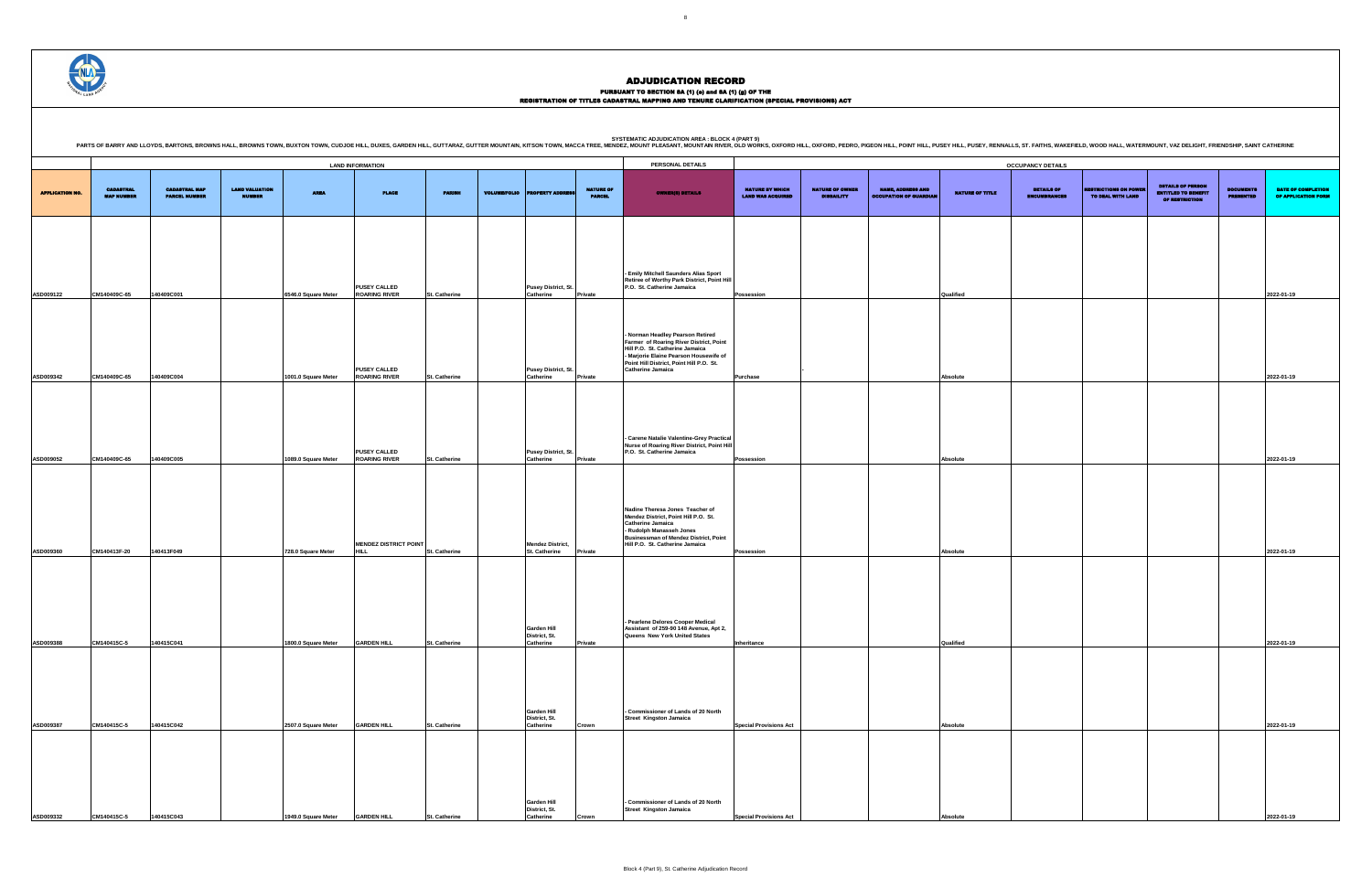### PURSUANT TO SECTION 8A (1) (0) and 8A (1) (g) OF THE<br>REGISTRATION OF TITLES CADASTRAL MAPPING AND TENURE CLARIFICATION (SPECIAL PROVISIONS) ACT

|                        |                                       |                                              |                                        |                     |                         |                      |                     |                                                         |                                   | PARTS OF BARRY AND LLOYDS, BARTONS, BROWNS HALL, BROWNS TOWN, BUXTON TOWN, CUDJOE HILL, DUJOE HILL, DUJIES, GARDEN HILL, GUITTARAZ, GUITTER MOUNTAIN, KITSON TOWN, MACCA TREE, MEDIDEZ, MOUNT PLEASANT, MOUNTAIN RIVER, OLD WO |                                                    |                                             |                                                           |                        |                                          |                                                  |                                                                                 |                                      |                                                  |
|------------------------|---------------------------------------|----------------------------------------------|----------------------------------------|---------------------|-------------------------|----------------------|---------------------|---------------------------------------------------------|-----------------------------------|--------------------------------------------------------------------------------------------------------------------------------------------------------------------------------------------------------------------------------|----------------------------------------------------|---------------------------------------------|-----------------------------------------------------------|------------------------|------------------------------------------|--------------------------------------------------|---------------------------------------------------------------------------------|--------------------------------------|--------------------------------------------------|
|                        |                                       |                                              |                                        |                     | <b>LAND INFORMATION</b> |                      |                     |                                                         |                                   | PERSONAL DETAILS                                                                                                                                                                                                               |                                                    |                                             |                                                           |                        | <b>OCCUPANCY DETAILS</b>                 |                                                  |                                                                                 |                                      |                                                  |
| <b>APPLICATION NO.</b> | <b>CADASTRAL</b><br><b>MAP NUMBER</b> | <b>CADASTRAL MAP</b><br><b>PARCEL NUMBER</b> | <b>LAND VALUATION</b><br><b>NUMBER</b> | <b>AREA</b>         | <b>PLACE</b>            | <b>PARISH</b>        | <b>VOLUME/FOLIO</b> | <b>OPERTY ADDRE</b>                                     | <b>NATURE OF</b><br><b>PARCEL</b> | <b>OWNER(S) DETAILS</b>                                                                                                                                                                                                        | <b>NATURE BY WHICH</b><br><b>LAND WAS ACQUIRED</b> | <b>NATURE OF OWNER</b><br><b>DISBAILITY</b> | <b>NAME, ADDRESS AND</b><br><b>OCCUPATION OF GUARDIAL</b> | <b>NATURE OF TITLE</b> | <b>DETAILS OF</b><br><b>ENCUMBRANCES</b> | <b>RESTRICTIONS ON POWI</b><br>TO DEAL WITH LAND | <b>DETAILS OF PERSON</b><br><b>ENTITLED TO BENEFIT</b><br><b>OF RESTRICTION</b> | <b>DOCUMENTS</b><br><b>PRESENTED</b> | <b>DATE OF COMPLETION</b><br>OF APPLICATION FORM |
|                        |                                       |                                              |                                        |                     |                         |                      |                     |                                                         |                                   |                                                                                                                                                                                                                                |                                                    |                                             |                                                           |                        |                                          |                                                  |                                                                                 |                                      |                                                  |
| ASD009334              | CM140415C-5                           | 140415C044                                   |                                        | 232.0 Square Meter  | <b>GARDEN HILL</b>      | St. Catherine        |                     | Garden Hill<br>District, St.<br>Catherine               | Crown                             | - Commissioner of Lands of 20 North<br>Street Kingston Jamaica                                                                                                                                                                 | <b>Special Provisions Act</b>                      |                                             |                                                           | Absolute               |                                          |                                                  |                                                                                 |                                      | 2022-01-19                                       |
|                        |                                       |                                              |                                        |                     |                         |                      |                     | <b>Garden Hill</b>                                      |                                   | - Lascell Edward Davis Mason of Garden<br>Hill District, Point Hill P.O. St. Catherine                                                                                                                                         |                                                    |                                             |                                                           |                        |                                          |                                                  |                                                                                 |                                      |                                                  |
| ASD009159              | CM140415C-5                           | 140415C045                                   |                                        | 1274.0 Square Meter | <b>GARDEN HILL</b>      | St. Catherine        |                     | District, St.<br>Catherine                              | Private                           | Jamaica                                                                                                                                                                                                                        | Possession                                         |                                             |                                                           | Absolute               |                                          |                                                  |                                                                                 |                                      | 2022-01-19                                       |
|                        |                                       |                                              |                                        |                     |                         |                      |                     |                                                         |                                   | Theophilus Rhule Farmer of Garden Hill                                                                                                                                                                                         |                                                    |                                             |                                                           |                        |                                          |                                                  |                                                                                 |                                      |                                                  |
| ASD009128              | CM140415C-5                           | 140415C046                                   |                                        | 634.0 Square Meter  | <b>GARDEN HILL</b>      | St. Catherine        |                     | <b>Garden Hill</b><br>District, St.<br>Catherine        | Private                           | District, Point Hill P.O. St. Catherine<br>Jamaica                                                                                                                                                                             | Possession                                         |                                             |                                                           | Absolute               |                                          |                                                  |                                                                                 |                                      | 2022-01-19                                       |
|                        |                                       |                                              |                                        |                     |                         |                      |                     | Garden Hill<br>District, St.                            |                                   | - Commissioner of Lands of 20 North<br><b>Street Kingston Jamaica</b>                                                                                                                                                          |                                                    |                                             |                                                           |                        |                                          |                                                  |                                                                                 |                                      |                                                  |
| ASD009124              | CM140415C-5                           | 140415C047                                   |                                        | 1488.0 Square Meter | <b>GARDEN HILL</b>      | St. Catherine        |                     | Catherine                                               | Crown                             |                                                                                                                                                                                                                                | <b>Special Provisions Act</b>                      |                                             |                                                           | Absolute               |                                          |                                                  |                                                                                 |                                      | 2022-01-19                                       |
| ASD009315              | CM140415E2-57                         | 140415E2033                                  |                                        | 1838.0 Square Meter | <b>GARDEN HILL</b>      | St. Catherine        |                     | <b>Garden Hill</b><br>District, St.<br><b>Catherine</b> | Private                           | - Donald Anderson Porter of 52<br>Silvermere Road London United<br>Kingdom                                                                                                                                                     | <b>Purchase</b>                                    |                                             |                                                           | Absolute               |                                          |                                                  |                                                                                 | - Receipt                            | 2022-01-19                                       |
|                        |                                       |                                              |                                        |                     |                         |                      |                     |                                                         |                                   |                                                                                                                                                                                                                                |                                                    |                                             |                                                           |                        |                                          |                                                  |                                                                                 |                                      |                                                  |
| ASD009123              | CM140415E2-57                         | 140415E2034                                  |                                        | 1037.0 Square Meter | <b>GARDEN HILL</b>      | St. Catherine        |                     | <b>Garden Hill</b><br>District, St.<br>Catherine        | Crown                             | - Commissioner of Lands of 20 North<br><b>Street Kingston Jamaica</b>                                                                                                                                                          | <b>Special Provisions Act</b>                      |                                             |                                                           | Absolute               |                                          |                                                  |                                                                                 |                                      | 2022-01-19                                       |
| ASD009400              | CM140415E2-57                         | 140415E2036                                  |                                        | 3512.0 Square Meter | <b>GARDEN HILL</b>      | <b>St. Catherine</b> |                     | <b>Garden Hill</b><br>District, St.<br><b>Catherine</b> | 'rivate                           | - Gertrude Tulloch Retiree of Garden Hill<br>District, Point Hill P.O. St. Catherine<br>Jamaica                                                                                                                                | <b>Possession</b>                                  |                                             |                                                           | Absolute               |                                          |                                                  |                                                                                 |                                      | 2022-01-19                                       |

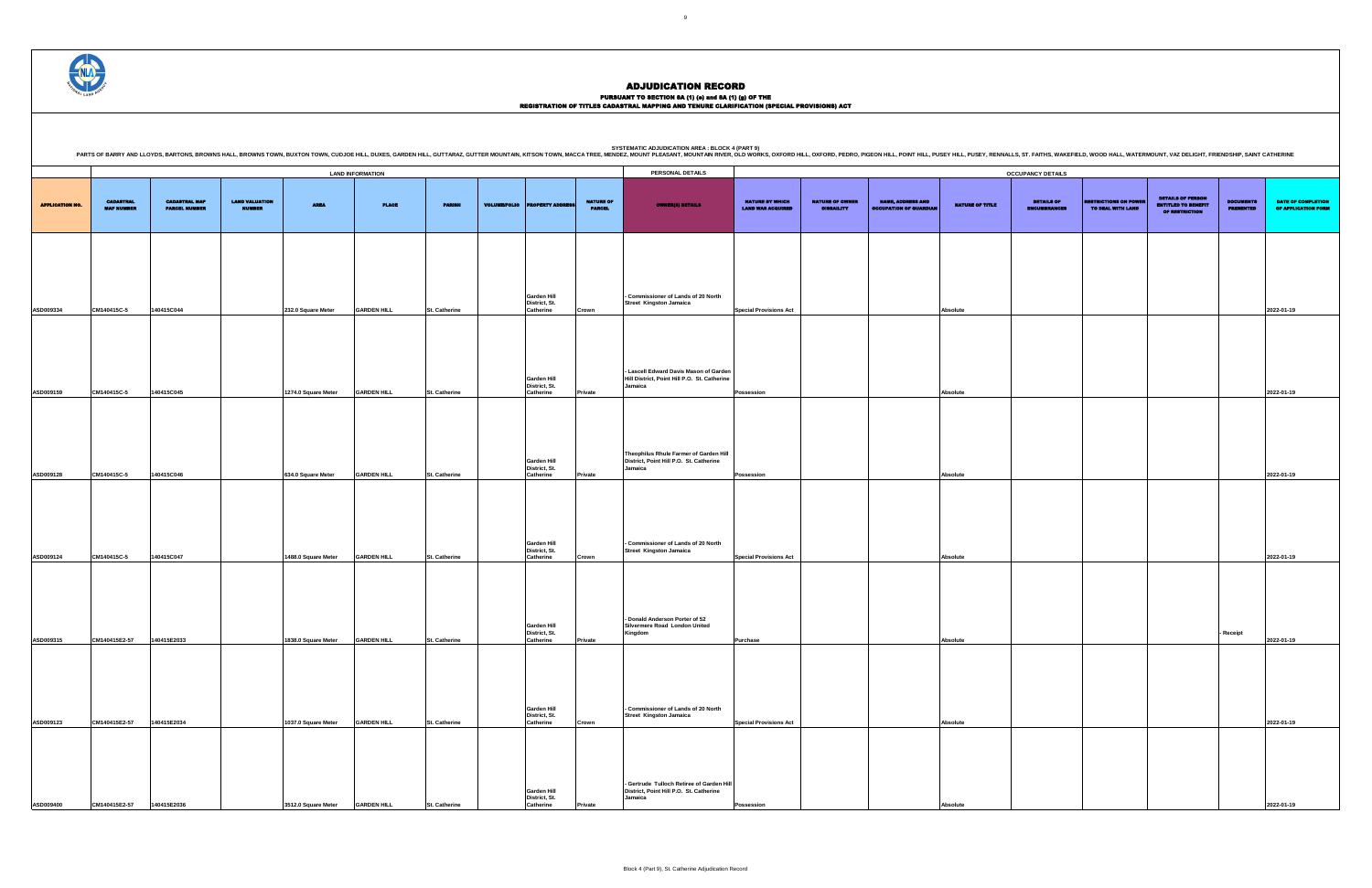PURSUANT TO SECTION 8A (1) (0) and 8A (1) (g) OF THE<br>REGISTRATION OF TITLES CADASTRAL MAPPING AND TENURE CLARIFICATION (SPECIAL PROVISIONS) ACT

|                        |                                       |                                              |                                        |                                           | <b>LAND INFORMATION</b>            |                                       |                     |                                                                    |                                   | PERSONAL DETAILS                                                                                                                 |                                                    |                                             |                                                           |                        | <b>OCCUPANCY DETAILS</b>                 |                                                   |                                                                                 |                                      |                                                  |
|------------------------|---------------------------------------|----------------------------------------------|----------------------------------------|-------------------------------------------|------------------------------------|---------------------------------------|---------------------|--------------------------------------------------------------------|-----------------------------------|----------------------------------------------------------------------------------------------------------------------------------|----------------------------------------------------|---------------------------------------------|-----------------------------------------------------------|------------------------|------------------------------------------|---------------------------------------------------|---------------------------------------------------------------------------------|--------------------------------------|--------------------------------------------------|
| <b>APPLICATION NO.</b> | <b>CADASTRAL</b><br><b>MAP NUMBER</b> | <b>CADASTRAL MAP</b><br><b>PARCEL NUMBER</b> | <b>LAND VALUATION</b><br><b>NUMBER</b> | <b>AREA</b>                               | <b>PLACE</b>                       | <b>PARISH</b>                         | <b>VOLUME/FOLIO</b> | <b>PROPERTY ADDRESS</b>                                            | <b>NATURE OF</b><br><b>PARCEL</b> | <b>OWNER(8) DETAILS</b>                                                                                                          | <b>NATURE BY WHICH</b><br><b>LAND WAS ACQUIRED</b> | <b>NATURE OF OWNER</b><br><b>DISBAILITY</b> | <b>NAME, ADDRESS AND</b><br><b>OCCUPATION OF GUARDIAN</b> | <b>NATURE OF TITLE</b> | <b>DETAILS OF</b><br><b>ENCUMBRANCES</b> | <b>RESTRICTIONS ON POWER</b><br>TO DEAL WITH LAND | <b>DETAILS OF PERSON</b><br><b>ENTITLED TO BENEFIT</b><br><b>OF RESTRICTION</b> | <b>DOCUMENTS</b><br><b>PRESENTED</b> | <b>DATE OF COMPLETION</b><br>OF APPLICATION FORM |
| ASD009163              | CM140415E2-57                         | 140415E2037                                  |                                        | 2583.0 Square Meter                       | <b>GARDEN HILL</b>                 | St. Catherine                         |                     | Garden Hill<br>District, St.<br>Catherine                          | <b>Private</b>                    | - Zipporah Elizabeth Henry Housewife of<br>Garden Hill District, Point Hill P.O., St.<br><b>Catherine Jamaica</b>                | Possession                                         |                                             |                                                           | Absolute               |                                          |                                                   |                                                                                 |                                      | 2022-01-19                                       |
|                        |                                       | 140415E2038                                  |                                        |                                           | <b>GARDEN HILL</b>                 | <b>St. Catherine</b>                  |                     | Garden Hill<br>District, St.<br><b>Catherine</b>                   |                                   | - Commissioner of Lands of 20 North<br><b>Street Kingston Jamaica</b>                                                            | <b>Special Provisions Act</b>                      |                                             |                                                           | Absolute               |                                          |                                                   |                                                                                 |                                      | 2022-01-19                                       |
| ASD009131              | CM140415E2-57                         |                                              |                                        | 1417.0 Square Meter                       |                                    |                                       |                     | Garden Hill<br>District, St.                                       | Crown                             | - Commissioner of Lands of 20 North<br><b>Street Kingston Jamaica</b>                                                            |                                                    |                                             |                                                           |                        |                                          |                                                   |                                                                                 |                                      |                                                  |
| ASD009130              | CM140415E2-57                         | 140415E2040                                  |                                        | 769.0 Square Meter                        | <b>GARDEN HILL</b>                 | St. Catherine                         |                     | <b>Catherine</b><br><b>Rennalls District,</b>                      | Crown                             | Vitella Thompson Farmer of Rennalls<br>District, Point Hill P.O. St. Catherine<br>Jamaica                                        | <b>Special Provisions Act</b>                      |                                             |                                                           | Absolute               |                                          |                                                   |                                                                                 |                                      | 2022-01-19                                       |
| ASD008828<br>ASD008891 | CM140417E-16<br>CM140417E-16          | 140417E001<br>140417E002                     |                                        | 303.0 Square Meter<br>1633.0 Square Meter | <b>RENNALLS</b><br><b>RENNALLS</b> | St. Catherine<br><b>St. Catherine</b> |                     | St. Catherine<br><b>Rennalls District,</b><br><b>St. Catherine</b> | Private<br>Private                | Clive Sylvester Anderson Farmer of<br>Rennalls District, Point Hill P.O. St.<br><b>Catherine Jamaica</b>                         | Possession<br>Possession                           |                                             |                                                           | Absolute<br>Absolute   |                                          |                                                   |                                                                                 |                                      | 2022-01-19<br>2022-01-19                         |
| ASD008909              | CM140417E-16                          | 140417E003                                   |                                        | 1307.0 Square Meter                       | <b>RENNALLS</b>                    | St. Catherine                         |                     | <b>Rennalls District,</b><br><b>St. Catherine</b>                  | Private                           | - David Anthony Anderson Alias<br><b>Blacks/Tata Farmer of Garden Hill</b><br>District, Point Hill P.O. St. Catherine<br>Jamaica | <b>Possession</b>                                  |                                             |                                                           | Absolute               |                                          |                                                   |                                                                                 |                                      | 2022-01-19                                       |
| ASD008893              | CM140417E-16                          | 140417E004                                   |                                        | 1113.0 Square Meter RENNALLS              |                                    | <b>St. Catherine</b>                  |                     | <b>Rennalls District,</b><br>St. Catherine                         | <b>Private</b>                    | William Anderson Alias Masta Willy<br>Farmer of Rennalls District, Point Hill<br>P.O. St. Catherine Jamaica                      | Possession                                         |                                             |                                                           | Absolute               |                                          |                                                   |                                                                                 |                                      | 2022-01-19                                       |



### ADJUDICATION RECORD

**SYSTEMATIC ADJUDICATION AREA : BLOCK 4 (PART 9)**

| STSTEINATIC ADJUDICATION AREA . BLOCK 4 (PART 3)                                                                                                                                                                               |
|--------------------------------------------------------------------------------------------------------------------------------------------------------------------------------------------------------------------------------|
| PARTS OF BARRY AND LLOYDS, BARTONS, BROWNS HALL, BROWNS TOWN, BUXTON TOWN, CUDJOE HILL, DUXES, GARDEN HILL, GUTTARAZ, GUTTER MOUNTAN, KITSON TOWN, MACCA TREE, MENDEZ, MOUNT PLEASANT, MOUNTAIN RIVER, OLD WORKS, OXFORD HILL, |
|                                                                                                                                                                                                                                |

.<br>NALLS, ST. FAITHS, WAKEFIELD, WOOD HALL, WATERMOUNT, VAZ DELIGHT, FRIENDSHIP, SAINT CATHERINE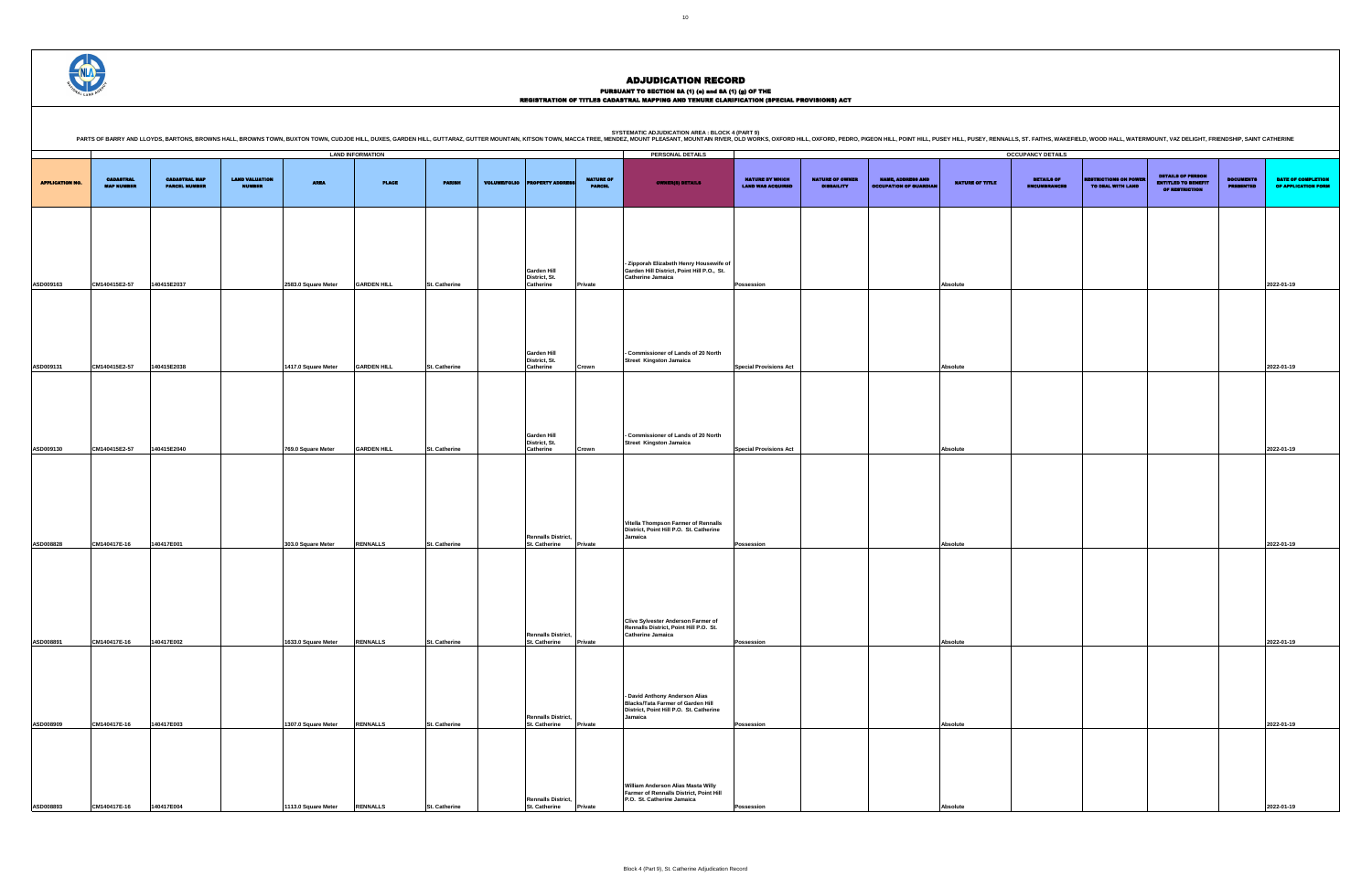### PURSUANT TO SECTION 8A (1) (0) and 8A (1) (g) OF THE<br>REGISTRATION OF TITLES CADASTRAL MAPPING AND TENURE CLARIFICATION (SPECIAL PROVISIONS) ACT

**PERSONAL DETAILS APPLICATION NO** CADASTRAL MAP NUMBER CADASTRAL MAP PARCEL NUMBER LAND VALUATION NUMBER AREA PLACE PARISH VOLUME/FOLIO PROPERTY ADDRESS NATURE OF PARCEL OWNER(S) DETAILS NATURE BY WHICH LAND WAS ACQUIRED NATURE OF OWNER DISBAILITY NAME, ADDRESS AND OCCUPATION OF GUARDIAN NATURE OF TITLE **ASD008914 CM140417E-16 140417E005 253.0 Square Meter RENNALLS St. Catherine Rennalls District, St. Catherine Enid Morgan Self Employed of Rennalls District, Point Hill P.O. St. Catherine Jamaica Purchase Absolute ASD009398 CM140417E-16 140417E008 719.0 Square Meter RENNALLS St. Catherine Rennalls District, St. Catherine Crown - Commissioner of Lands of 20 North Street Kingston Jamaica ASD008936 CM140417E-16 140417E010 1073.0 Square Meter RENNALLS St. Catherine Rennalls District, St. Catherine Private George Anthony Cameron Farmer of Rennalls District, Point Hill P.O. St. Catherine Jamaica ASD008962 CM140417E-16 140417E011 267.0 Square Meter RENNALLS St. Catherine Rennalls District, St. Catherine Private Uriah Pearson Farmer of Rennalls District, Point Hill P.O. St. Catherine Jamaica ASD008963 CM140417E-16 140417E012 345.0 Square Meter RENNALLS St. Catherine Rennalls District, St. Catherine Private Uriah Pearson Farmer of Rennalls District, Point Hill P.O. St. Catherine Jamaica ASD008906 CM140417E-16 140417E013 938.0 Square Meter RENNALLS St. Catherine Rennalls District, St. Catherine Private Noel Lloyd Thompson Farmer of Rennalls District, Point Hill P.O St. Catherine Jamaica - Sonia Delores Chambers Thompson Farmer of Rennalls District, Point Hill P.O St. Catherine Jamaica ASD009243 CM140421B-112 140421B001 968.0 Square Meter BROWNS TOWN St. Catherine Browns Town District, St. Catherine Private - Judith Andrea Gray Shop Owner of Browns Town District, Point Hill P.O. St. Catherine Jamaica - Herlene Angelia Grey Shop Owner of Browns Town District, Point Hill P.O. St. Catherine Jamaica - Andrew Steve Gray Taxi Operator of Browns Town District, Point Hill P.O. St. Catherine Jamaica - Tracy-ann Kenesha Graham Self-Employed of Browns Town District, Point Hill P.O. St. Catherine Jamaica LAND INFORMATION OCCUPANCY DETAILS**

SYSTEMATIC ADJUDICATION AREA : BLOCK 4 (PART 9)<br>PARTS OF BARRY AND LLOYDS, BARTONS, BROWNS HALL, BROWNS HALL, BROWNS TOWN, BUXTON TOWN, CUDJOE HILL, DUXES, GARDEN HILL, GUTTARAZ, GUTTER MOUNTAIN, KITSON TOWN, MACCA TREE, M

|                                                    |                                             |                                                           |                 | <b>OCCUPANCY DETAILS</b>          |                                                   |                                                                          |                                      |                                           |
|----------------------------------------------------|---------------------------------------------|-----------------------------------------------------------|-----------------|-----------------------------------|---------------------------------------------------|--------------------------------------------------------------------------|--------------------------------------|-------------------------------------------|
| <b>NATURE BY WHICH</b><br><b>LAND WAS ACQUIRED</b> | <b>NATURE OF OWNER</b><br><b>DISBAILITY</b> | <b>NAME, ADDRESS AND</b><br><b>OCCUPATION OF GUARDIAN</b> | NATURE OF TITLE | DETAILS OF<br><b>ENCUMBRANCES</b> | <b>RESTRICTIONS ON POWER</b><br>TO DEAL WITH LAND | <b>DETAILS OF PERSON</b><br><b>ENTITLED TO BENEFIT</b><br>OF RESTRICTION | <b>DOCUMENTS</b><br><b>PRESENTED</b> | DATE OF COMPLETION<br>OF APPLICATION FORM |
|                                                    |                                             |                                                           |                 |                                   |                                                   |                                                                          |                                      |                                           |
|                                                    |                                             |                                                           |                 |                                   |                                                   |                                                                          |                                      |                                           |
| Purchase                                           |                                             |                                                           | Absolute        |                                   |                                                   |                                                                          | Receipt                              | 2022-01-19                                |
|                                                    |                                             |                                                           |                 |                                   |                                                   |                                                                          |                                      |                                           |
|                                                    |                                             |                                                           |                 |                                   |                                                   |                                                                          |                                      |                                           |
| <b>Special Provisions Act</b>                      |                                             |                                                           | Absolute        |                                   |                                                   |                                                                          |                                      | 2022-01-19                                |
|                                                    |                                             |                                                           |                 |                                   |                                                   |                                                                          |                                      |                                           |
| Inheritance                                        |                                             |                                                           | Qualified       |                                   |                                                   |                                                                          |                                      | 2022-01-19                                |
|                                                    |                                             |                                                           |                 |                                   |                                                   |                                                                          |                                      |                                           |
|                                                    |                                             |                                                           |                 |                                   |                                                   |                                                                          |                                      |                                           |
| Possession                                         |                                             |                                                           | Absolute        | <b>One Holding</b>                |                                                   |                                                                          |                                      | 2022-01-19                                |
|                                                    |                                             |                                                           |                 |                                   |                                                   |                                                                          |                                      |                                           |
| Possession                                         |                                             |                                                           | Absolute        | <b>One Holding</b>                |                                                   |                                                                          |                                      | 2022-01-19                                |
|                                                    |                                             |                                                           |                 |                                   |                                                   |                                                                          |                                      |                                           |
| Possession                                         |                                             |                                                           | Absolute        |                                   |                                                   |                                                                          |                                      | 2022-01-19                                |
|                                                    |                                             |                                                           |                 |                                   |                                                   |                                                                          |                                      |                                           |
| Possession                                         |                                             |                                                           | Absolute        |                                   |                                                   |                                                                          |                                      | 2022-01-19                                |

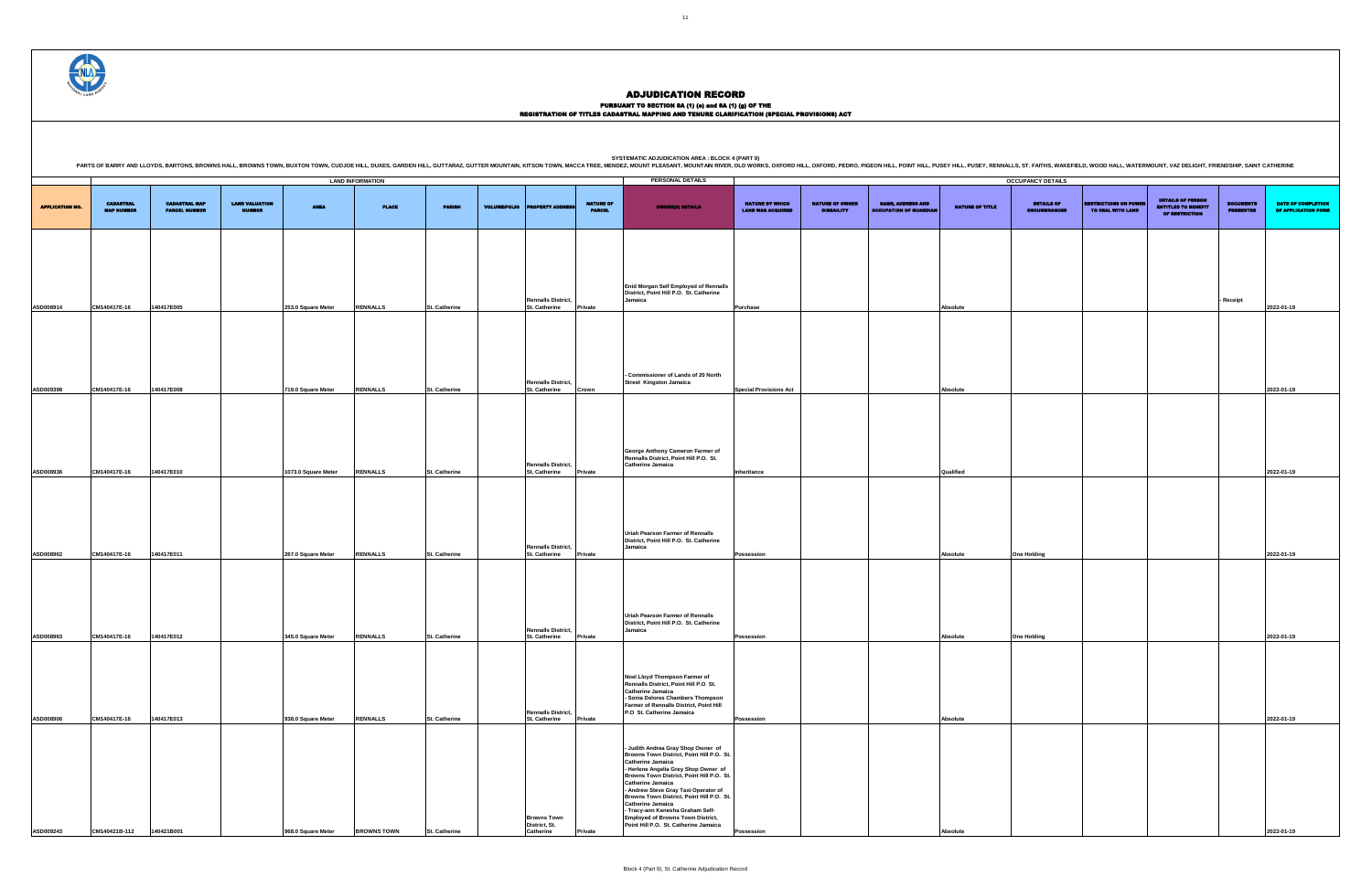PURSUANT TO SECTION 8A (1) (0) and 8A (1) (g) OF THE<br>REGISTRATION OF TITLES CADASTRAL MAPPING AND TENURE CLARIFICATION (SPECIAL PROVISIONS) ACT

SYSTEMATIC ADJUDICATION AREA : BLOCK 4 (PART 9)<br>PARTS OF BARRY AND LLOYDS, BARTONS, BROWNS HALL, BROWNS HALL, BROWNS TOWN, BUXTON TOWN, CUDJOE HILL, DUXES, GARDEN HILL, GUTTARAZ, GUTTER MOUNTAIN, KITSON TOWN, MACCA TREE, M

DETAILS OF ENCUMBRANCES RESTRICTIONS ON POWER TO DEAL WITH LAND DETAILS OF PERSON ENTITLED TO BENEFIT OF RESTRICTION DOCUMENTS PRESENTED DATE OF COMPLETION OF APPLICATION FORM **Possession Absolute 2022-01-19 Possession Absolute 2022-01-19 Special Provisions Act Absolute Right of Way 2022-01-19 Possession Qualified Right of Way 2022-01-19 - Surveyors Identification Report 2022-01-19 Possession Absolute Right of Way 2022-01-19**

|                        |                                       |                                              |                                        |                     | <b>LAND INFORMATION</b> |               |                                                         |                                   | PERSONAL DETAILS                                                                                              |                                                    |                                             |                                                           |                        | <b>OCCUPANCY DETAILS</b>                 |                                                   |                                                                                 |                                         |                                 |
|------------------------|---------------------------------------|----------------------------------------------|----------------------------------------|---------------------|-------------------------|---------------|---------------------------------------------------------|-----------------------------------|---------------------------------------------------------------------------------------------------------------|----------------------------------------------------|---------------------------------------------|-----------------------------------------------------------|------------------------|------------------------------------------|---------------------------------------------------|---------------------------------------------------------------------------------|-----------------------------------------|---------------------------------|
| <b>APPLICATION NO.</b> | <b>CADASTRAL</b><br><b>MAP NUMBER</b> | <b>CADASTRAL MAP</b><br><b>PARCEL NUMBER</b> | <b>LAND VALUATION</b><br><b>NUMBER</b> | <b>AREA</b>         | <b>PLACE</b>            | <b>PARISH</b> | <b>VOLUME/FOLIO PROPERTY ADDRESS</b>                    | <b>NATURE OF</b><br><b>PARCEL</b> | <b>OWNER(8) DETAILS</b>                                                                                       | <b>NATURE BY WHICH</b><br><b>LAND WAS ACQUIRED</b> | <b>NATURE OF OWNER</b><br><b>DISBAILITY</b> | <b>NAME, ADDRESS AND</b><br><b>OCCUPATION OF GUARDIAL</b> | <b>NATURE OF TITLE</b> | <b>DETAILS OF</b><br><b>ENCUMBRANCES</b> | <b>RESTRICTIONS ON POWER</b><br>TO DEAL WITH LAND | <b>DETAILS OF PERSON</b><br><b>ENTITLED TO BENEFIT</b><br><b>OF RESTRICTION</b> | <b>DOCUMENTS</b><br><b>PRESENTED</b>    | <b>DATE O</b><br><b>OF APPL</b> |
|                        |                                       |                                              |                                        |                     |                         |               | <b>Browns Town</b><br>District, St.                     |                                   | - Vincent Walters Retiree of Browns<br>Town District, Point Hill P.O. St.<br><b>Catherine Jamaica</b>         |                                                    |                                             |                                                           |                        |                                          |                                                   |                                                                                 |                                         |                                 |
| ASD009322              | CM140421B-112                         | 140421B002                                   |                                        | 2131.0 Square Meter | <b>BROWNS TOWN</b>      | St. Catherine | Catherine                                               | Private                           |                                                                                                               | Possession                                         |                                             |                                                           | Absolute               |                                          |                                                   |                                                                                 |                                         | 2022-01-19                      |
| ASD009362              | CM140421B-112                         | 140421B003                                   |                                        | 1895.0 Square Meter | <b>BROWNS TOWN</b>      | St. Catherine | <b>Browns Town</b><br>District, St.<br>Catherine        | Private                           | - Ivel Maud Walters-Gray Unemployed of<br>Brown's Town, Point Hill P.O. St.<br><b>Catherine Jamaica</b>       | Possession                                         |                                             |                                                           | Absolute               |                                          |                                                   |                                                                                 |                                         | 2022-01-19                      |
|                        |                                       |                                              |                                        |                     |                         |               |                                                         |                                   |                                                                                                               |                                                    |                                             |                                                           |                        |                                          |                                                   |                                                                                 |                                         |                                 |
| ASD009411              | CM140421B-112                         | 140421B004                                   |                                        | 390.0 Square Meter  | <b>BROWNS TOWN</b>      | St. Catherine | <b>Browns Town</b><br>District, St.<br>Catherine        | Crown                             | - Commissioner of Lands of 20 North<br><b>Street Kingston Jamaica</b>                                         | <b>Special Provisions Act</b>                      |                                             |                                                           | Absolute               | <b>Right of Way</b>                      |                                                   |                                                                                 |                                         | 2022-01-19                      |
| ASD009306              | CM140421B-112                         | 140421B005                                   |                                        | 966.0 Square Meter  | <b>BROWNS TOWN</b>      | St. Catherine | <b>Browns Town</b><br>District, St.<br>Catherine        | Private                           | - Letecia Lee Domestic Helper of Browns<br>Town District, Point Hill P.O. St.<br><b>Catherine Jamaica</b>     | Possession                                         |                                             |                                                           | Qualified              | <b>Right of Way</b>                      |                                                   |                                                                                 |                                         | 2022-01-19                      |
| ASD009196              | CM140421B-112                         | 140421B006                                   |                                        | 458.0 Square Meter  | <b>BROWNS TOWN</b>      | St. Catherine | <b>Browns Town</b><br>District, St.<br><b>Catherine</b> | Private                           | - Mirriam Claudia Folkes Teacher of<br>Brown's Town District, Point Hill P.O. St.<br><b>Catherine Jamaica</b> | Possession                                         |                                             |                                                           | Absolute               |                                          |                                                   |                                                                                 | Surveyors -<br>Identification<br>Report | 2022-01-19                      |
| ASD009321              | CM140421B-112                         | 140421B007                                   |                                        | 846.0 Square Meter  | <b>BROWNS TOWN</b>      | St. Catherine | Browns Town<br>District, St.<br>Catherine               | Private                           | Marline Utilda Reid Retiree of Browns<br>Town District, Point Hill P.O St.<br><b>Catherine Jamaica</b>        | Possession                                         |                                             |                                                           | Absolute               | <b>Right of Way</b>                      |                                                   |                                                                                 |                                         | 2022-01-19                      |
|                        |                                       |                                              |                                        |                     |                         |               | <b>Browns Town</b><br>District, St.                     |                                   | - Commissioner of Lands of 20 North<br><b>Street Kingston Jamaica</b>                                         |                                                    |                                             |                                                           |                        |                                          |                                                   |                                                                                 |                                         |                                 |
| ASD009406              | CM140421B-112                         | 140421B008                                   |                                        | 2751.0 Square Meter | <b>BROWNS TOWN</b>      | St. Catherine | Catherine                                               | Crown                             |                                                                                                               | <b>Special Provisions Act</b>                      |                                             |                                                           | Absolute               | <b>Right of Way</b>                      |                                                   |                                                                                 |                                         | 2022-01-19                      |

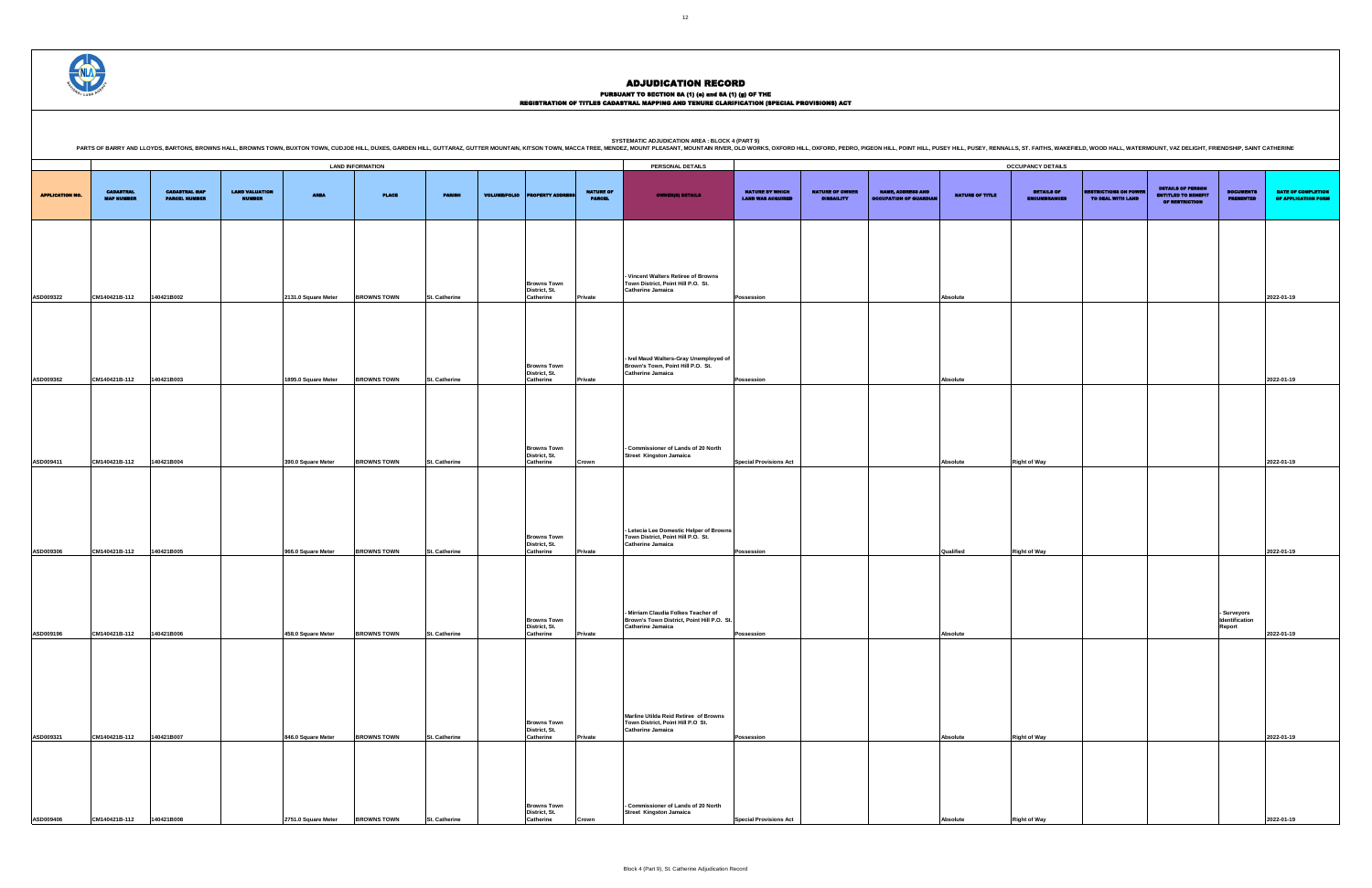PURSUANT TO SECTION 8A (1) (0) and 8A (1) (g) OF THE<br>REGISTRATION OF TITLES CADASTRAL MAPPING AND TENURE CLARIFICATION (SPECIAL PROVISIONS) ACT

**SYSTEMATIC ADJUDICATION AREA : BLOCK 4 (PART 9)** PARTS OF BARRY AND LLOYDS, BARTONS, BROWNS HALL, BROWNS TOWN, BUXTON TOWN, CUDJOE HILL, DUXES, GARDEN HILL, GUITARAZ, GUITTER MOUNTAIN, KITSON TOWN, MACCA TREE, MENDEZ, MOUNTAIN RIVER, OLD WORKS, OXFORD HILL, OXFORD HILL,

|                        |                                       |                                              |                                        |                     |                                                    |                      |                     |                                                  |                                   | PARTS OF BARRY AND LLOYDS, BARTONS, BROWNS HALL, BROWNS TOWN, BUXTON TOWN, CUDJOE HILL, DUXES, GARDEN HILL, DUXTS, GARDEN HILL, GUTTARAZ, GUTTER MOUNTAIN, KITSON TOWN, MACCA TREE, MENDEZ, MOUNTAIN RIVER, OLD WORKS, OXFORD                                                                                                 |                                                    |                                             |                                                           |                 |                                          |                                                   |                                                                                 |                                      |                                                  |
|------------------------|---------------------------------------|----------------------------------------------|----------------------------------------|---------------------|----------------------------------------------------|----------------------|---------------------|--------------------------------------------------|-----------------------------------|-------------------------------------------------------------------------------------------------------------------------------------------------------------------------------------------------------------------------------------------------------------------------------------------------------------------------------|----------------------------------------------------|---------------------------------------------|-----------------------------------------------------------|-----------------|------------------------------------------|---------------------------------------------------|---------------------------------------------------------------------------------|--------------------------------------|--------------------------------------------------|
|                        |                                       |                                              |                                        |                     | <b>LAND INFORMATION</b>                            |                      |                     |                                                  |                                   | PERSONAL DETAILS                                                                                                                                                                                                                                                                                                              |                                                    |                                             |                                                           |                 | <b>OCCUPANCY DETAILS</b>                 |                                                   |                                                                                 |                                      |                                                  |
| <b>APPLICATION NO.</b> | <b>CADASTRAL</b><br><b>MAP NUMBER</b> | <b>CADASTRAL MAP</b><br><b>PARCEL NUMBER</b> | <b>LAND VALUATION</b><br><b>NUMBER</b> | <b>AREA</b>         | <b>PLACE</b>                                       | <b>PARISH</b>        | <b>VOLUME/FOLIO</b> | <b>PERTY ADDRE</b>                               | <b>NATURE OF</b><br><b>PARCEL</b> | <b>OWNER(8) DETAILS</b>                                                                                                                                                                                                                                                                                                       | <b>NATURE BY WHICH</b><br><b>LAND WAS ACQUIRED</b> | <b>NATURE OF OWNER</b><br><b>DISBAILITY</b> | <b>NAME, ADDRESS AND</b><br><b>OCCUPATION OF GUARDIAN</b> | NATURE OF TITLE | <b>DETAILS OF</b><br><b>ENCUMBRANCES</b> | <b>RESTRICTIONS ON POWER</b><br>TO DEAL WITH LAND | <b>DETAILS OF PERSON</b><br><b>ENTITLED TO BENEFIT</b><br><b>OF RESTRICTION</b> | <b>DOCUMENTS</b><br><b>PRESENTED</b> | <b>DATE OF COMPLETION</b><br>OF APPLICATION FORM |
|                        |                                       |                                              |                                        |                     |                                                    |                      |                     |                                                  |                                   |                                                                                                                                                                                                                                                                                                                               |                                                    |                                             |                                                           |                 |                                          |                                                   |                                                                                 |                                      |                                                  |
| ASD009355              | CM140422A1-81                         | 140422A1008                                  |                                        | 7100.0 Square Meter | <b>BROWNS TOWN NOW</b><br><b>CALLED BURKE HILL</b> | <b>St. Catherine</b> |                     | <b>Browns Town</b><br>District, St.<br>Catherine | Private                           | - Prince Thompson Farmer of Burke Hill<br>District, Watermount P.O St. Catherine<br>Jamaica                                                                                                                                                                                                                                   | <b>Possession</b>                                  |                                             |                                                           | Absolute        |                                          |                                                   |                                                                                 |                                      | 2022-01-19                                       |
| ASD009126              | CM140422A1-81                         | 140422A1009                                  |                                        | 1211.0 Square Meter | <b>BROWNS TOWN NOW</b><br><b>CALLED BURKE HILL</b> | <b>St. Catherine</b> |                     | <b>Browns Town</b><br>District, St.<br>Catherine | Private                           | - Claudette Patricia Skinner Farmer of<br>Burke Hill District, Watermount P.O St.<br><b>Catherine Jamaica</b><br>- Cynthia Skinner Farmer of Burke Hill<br>District, Watermount P.O St. Catherine<br>Jamaica                                                                                                                  | <b>Possession</b>                                  |                                             |                                                           | Absolute        |                                          |                                                   |                                                                                 |                                      | 2022-01-19                                       |
|                        |                                       |                                              |                                        |                     | <b>BROWNS TOWN NOW</b>                             |                      |                     | <b>Browns Town</b><br>District, St.              |                                   | - Charline Campbell- Warmington<br>Dressmaker of Burke Hill District,<br>Watermount P.O. St. Catherine Jamaica<br>- Kevin McKoy Electrician of 931<br>Crescent Commons Way, APT 202,<br>Fayetteville, 28314 North Carolina<br><b>United States</b>                                                                            |                                                    |                                             |                                                           |                 |                                          |                                                   |                                                                                 |                                      |                                                  |
| ASD009335              | CM140422A1-81                         | 140422A1010                                  |                                        | 227.0 Square Meter  | <b>CALLED BURKE HILL</b>                           | St. Catherine        |                     | Catherine                                        | Private                           | Gerald Garfield Salmon Mechanic of                                                                                                                                                                                                                                                                                            | <b>Possession</b>                                  |                                             |                                                           | Qualified       |                                          |                                                   |                                                                                 |                                      | 2022-01-19                                       |
| ASD009292              | CM140422A1-81                         | 140422A1011                                  |                                        | 1298.0 Square Meter | <b>BROWNS TOWN NOW</b><br><b>CALLED BURKE HILL</b> | St. Catherine        |                     | <b>Browns Town</b><br>District, St.<br>Catherine | Private                           | Burke Hill District, Watermount P.O. St.<br><b>Catherine Jamaica</b><br>- Princess Minerva Vidal-Salmon<br><b>Customer Service Representative of</b><br>Burke Hill District, Watermount P.O., St.<br><b>Catherine Jamaica</b>                                                                                                 | <b>Possession</b>                                  |                                             |                                                           | Absolute        |                                          |                                                   |                                                                                 |                                      | 2022-01-19                                       |
| ASD009047              | CM140423B-161                         | 140423B002                                   |                                        | 1459.0 Square Meter | <b>CUDJOE HILL</b>                                 | St. Catherine        |                     | <b>Cudjoe Hill</b><br>District, St.<br>Catherine | Private                           | Icema Somers Retiree of Cudjoe Hill<br>District, Watermount P.O. St. Catherine<br>Jamaica<br>- Daniel Ezekiel Somers Retiree of<br>Cudjoe Hill District, Watermount P.O. St.<br><b>Catherine Jamaica</b>                                                                                                                      | <b>Possession</b>                                  |                                             |                                                           | Absolute        |                                          |                                                   |                                                                                 | - Property Tax<br><b>Receipts</b>    | 2022-01-19                                       |
|                        |                                       |                                              |                                        |                     |                                                    |                      |                     | <b>Cudjoe Hill</b><br>District, St               |                                   | Myrtle Henry-Watt Unemployed of<br>Cudioe Hill District, Point Hill P.O. St.<br><b>Catherine Jamaica</b><br>- Ernest Adolphus Henry Unemployed of<br>Fairfield Road, Spanish Town P.O. St.<br><b>Catherine Jamaica</b><br>- Olga Eugenie Henry Unemployed of<br>Cudjoe Hill District, Point Hill P.O St.<br>Catherine Jamaica |                                                    |                                             |                                                           |                 |                                          |                                                   |                                                                                 |                                      |                                                  |
| ASD009283              | CM140423B-161                         | 140423B003                                   |                                        | 1.3521 Hectare      | <b>CUDJOE HILL</b>                                 | <b>St. Catherine</b> |                     | Catherine<br><b>Cudjoe Hill</b><br>District, St. | Private                           | Lascelles Sutherland Unemployed of 262<br>Laburnum Grove, Portsmouth, Waterford<br>P.O. Portmore St. Catherine Jamaica                                                                                                                                                                                                        | Possession                                         |                                             |                                                           | Qualified       |                                          |                                                   |                                                                                 |                                      | 2022-01-19                                       |
| ASD009407              | CM140423B-161                         | 140423B005                                   |                                        | 2097.0 Square Meter | <b>CUDJOE HILL</b>                                 | <b>St. Catherine</b> |                     | Catherine                                        | Private                           |                                                                                                                                                                                                                                                                                                                               | <b>Possession</b>                                  |                                             |                                                           | Absolute        |                                          |                                                   |                                                                                 |                                      | 2022-01-19                                       |

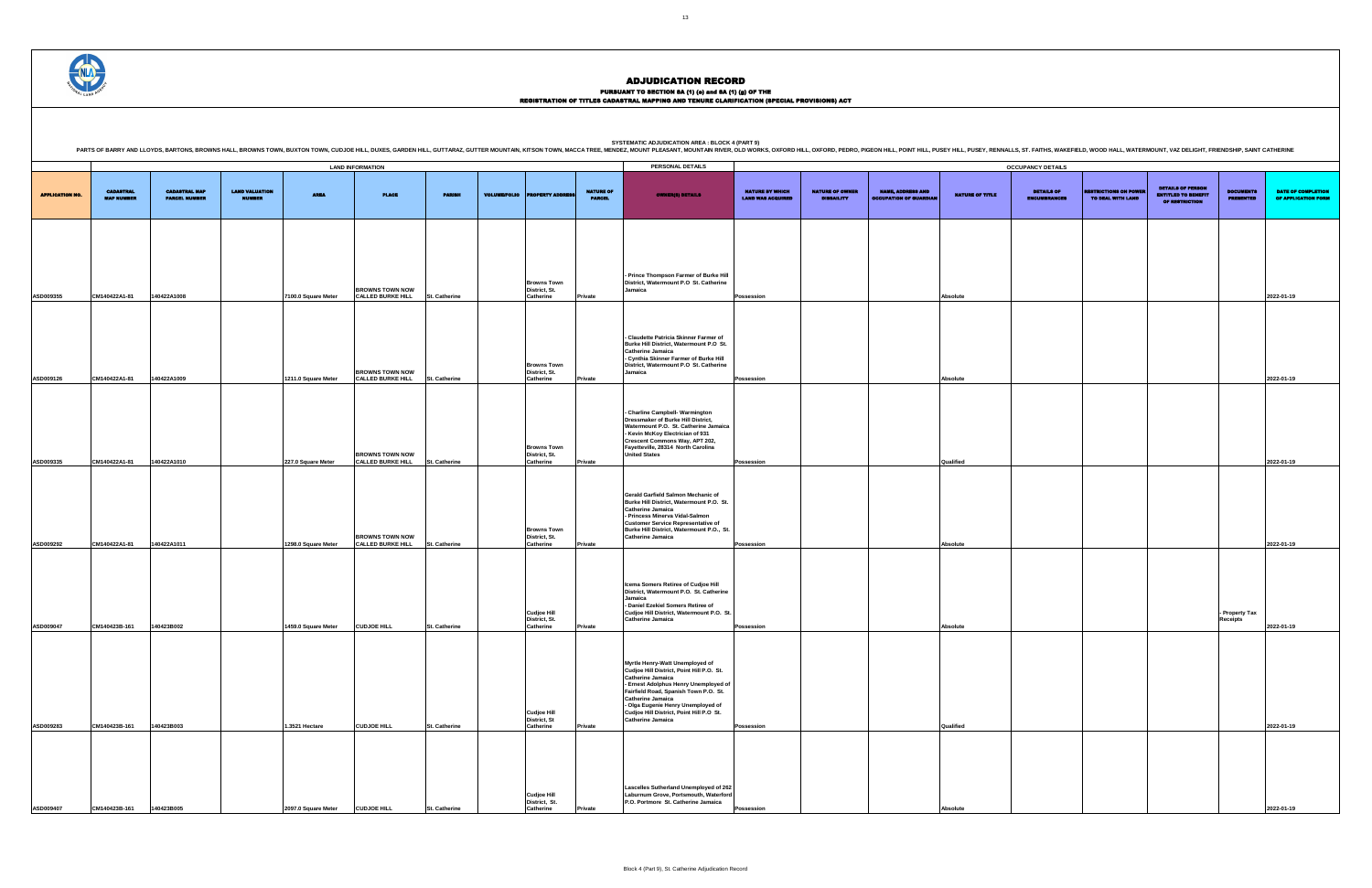### PURSUANT TO SECTION 8A (1) (0) and 8A (1) (g) OF THE<br>REGISTRATION OF TITLES CADASTRAL MAPPING AND TENURE CLARIFICATION (SPECIAL PROVISIONS) ACT

|                        |                                       |                                              |                                        |                                           | <b>LAND INFORMATION</b>                  |                                       |                     |                                                               |                                   | PERSONAL DETAILS                                                                                                                                                                                                                                                                                                                                                                                    |                                                    |                                             |                                                           |                       | <b>OCCUPANCY DETAILS</b>                 |
|------------------------|---------------------------------------|----------------------------------------------|----------------------------------------|-------------------------------------------|------------------------------------------|---------------------------------------|---------------------|---------------------------------------------------------------|-----------------------------------|-----------------------------------------------------------------------------------------------------------------------------------------------------------------------------------------------------------------------------------------------------------------------------------------------------------------------------------------------------------------------------------------------------|----------------------------------------------------|---------------------------------------------|-----------------------------------------------------------|-----------------------|------------------------------------------|
| <b>APPLICATION NO.</b> | <b>CADASTRAL</b><br><b>MAP NUMBER</b> | <b>CADASTRAL MAP</b><br><b>PARCEL NUMBER</b> | <b>LAND VALUATION</b><br><b>NUMBER</b> | <b>AREA</b>                               | <b>PLACE</b>                             | <b>PARISH</b>                         | <b>VOLUME/FOLIO</b> | <b>PROPERTY ADDRESS</b>                                       | <b>NATURE OF</b><br><b>PARCEL</b> | <b>OWNER(8) DETAILS</b>                                                                                                                                                                                                                                                                                                                                                                             | <b>NATURE BY WHICH</b><br><b>LAND WAS ACQUIRED</b> | <b>NATURE OF OWNER</b><br><b>DISBAILITY</b> | <b>NAME, ADDRESS AND</b><br><b>OCCUPATION OF GUARDIAN</b> | NATURE OF TITLE       | <b>DETAILS OF</b><br><b>ENCUMBRANCES</b> |
|                        |                                       |                                              |                                        |                                           |                                          |                                       |                     | <b>Cudjoe Hill</b><br>District, St.                           |                                   | Lonetta Adassa Peters Unemployed of<br>Cudjoe Hill District, Point Hill P.O. St.<br>Catherine Jamaica                                                                                                                                                                                                                                                                                               |                                                    |                                             |                                                           |                       |                                          |
| ASD009281<br>ASD009248 | CM140423B-161<br>CM140423B-161        | 140423B006<br>140423B007                     |                                        | 549.0 Square Meter<br>3891.0 Square Meter | <b>CUDJOE HILL</b><br><b>CUDJOE HILL</b> | <b>St. Catherine</b><br>St. Catherine |                     | Catherine<br><b>Cudjoe Hill</b><br>District, St.<br>Catherine | Private<br>Private                | - Velma Oliver Retiree of 2800 NW 55th<br>Avenue 2nd Lauderhill, 33313 Florida<br><b>United States</b><br>- Gloria Sutherland Retiree of Cudjoe<br>Hill District, Point Hill P.O St. Catherine<br>Jamaica<br>- Irene Johnson Retiree of Cudjoe Hill<br>District, Watermount P.O St. Catherine<br>Jamaica<br>- Marva Wint Farmer of Cudjoe Hill<br>District, Watermount P.O St. Catherine<br>Jamaica | Possession<br>Possession                           |                                             |                                                           | Qualified<br>Absolute |                                          |
| ASD009208              | CM140423B-161                         | 140423B008                                   |                                        | 3511.0 Square Meter                       | <b>CUDJOE HILL</b>                       | St. Catherine                         |                     | <b>Cudjoe Hill</b><br>District, St.<br>Catherine              | Private                           | - Patrice Brown Self-Employed of Cudjoe<br>Hill District, Point Hill P.O St. Catherine<br>Jamaica<br>- Susan Hunter-Johnson Housewife of<br>Cudjoe Hill District, Point Hill P.O St.<br><b>Catherine Jamaica</b>                                                                                                                                                                                    | Possession                                         |                                             |                                                           | Absolute              |                                          |
| ASD009172              | CM140423B-161                         | 140423B009                                   |                                        | 1186.0 Square Meter                       | <b>CUDJOE HILL</b>                       | St. Catherine                         |                     | <b>Cudjoe Hill</b><br>District, St.<br>Catherine              | Private                           | - Rainford Hursefield Transit Operator of<br>5443 Marbut Road, Lithonia, 30058<br><b>Georgia United States</b>                                                                                                                                                                                                                                                                                      | Possession                                         |                                             |                                                           | Absolute              |                                          |
| ASD009279              | CM140423B-161                         | 140423B012                                   |                                        | 6134.0 Square Meter                       | <b>CUDJOE HILL</b>                       | <b>St. Catherine</b>                  |                     | Cudjoe Hill<br>District, St.<br>Catherine                     | Private                           | Hazel Williams Housewife of Cudjoe Hill<br>District, Point Hill P.O. St. Catherine<br>Jamaica                                                                                                                                                                                                                                                                                                       | Possession                                         |                                             |                                                           | Qualified             |                                          |
| ASD009345              | CM140423B-161                         | 140423B032                                   |                                        | 85.0 Square Meter                         | <b>CUDJOE HILL</b>                       | St. Catherine                         |                     | <b>Cudjoe Hill</b><br>District, St.<br>Catherine              | Private                           | Hazel Williams Housewife of Cudjoe Hill<br>District, Point Hill P.O. St. Catherine<br>Jamaica                                                                                                                                                                                                                                                                                                       | Possession                                         |                                             |                                                           | Qualified             |                                          |

SYSTEMATIC ADJUDICATION AREA : BLOCK 4 (PART 9)<br>PARTS OF BARRY AND LLOYDS, BARTONS, BROWNS HALL, BROWNS HALL, BROWNS TOWN, BUXTON TOWN, CUDJOE HILL, DUXES, GARDEN HILL, GUTTARAZ, GUTTER MOUNTAIN, KITSON TOWN, MACCA TREE, M

|                                                    |                                             |                                                           |                 | <b>OCCUPANCY DETAILS</b>                 |                                                   |                                                                          |                                      |                                                  |
|----------------------------------------------------|---------------------------------------------|-----------------------------------------------------------|-----------------|------------------------------------------|---------------------------------------------------|--------------------------------------------------------------------------|--------------------------------------|--------------------------------------------------|
| <b>NATURE BY WHICH</b><br><b>LAND WAS ACQUIRED</b> | <b>NATURE OF OWNER</b><br><b>DISBAILITY</b> | <b>NAME, ADDRESS AND</b><br><b>OCCUPATION OF GUARDIAN</b> | NATURE OF TITLE | <b>DETAILS OF</b><br><b>ENCUMBRANCES</b> | <b>RESTRICTIONS ON POWER</b><br>TO DEAL WITH LAND | <b>DETAILS OF PERSON</b><br><b>ENTITLED TO BENEFIT</b><br>OF RESTRICTION | <b>DOCUMENTS</b><br><b>PRESENTED</b> | <b>DATE OF COMPLETION</b><br>OF APPLICATION FORM |
|                                                    |                                             |                                                           |                 |                                          |                                                   |                                                                          |                                      |                                                  |
| Possession                                         |                                             |                                                           | Qualified       |                                          |                                                   |                                                                          |                                      | 2022-01-19                                       |
|                                                    |                                             |                                                           |                 |                                          |                                                   |                                                                          |                                      |                                                  |
|                                                    |                                             |                                                           |                 |                                          |                                                   |                                                                          |                                      |                                                  |
| Possession                                         |                                             |                                                           | Absolute        |                                          |                                                   |                                                                          |                                      | 2022-01-19                                       |
|                                                    |                                             |                                                           |                 |                                          |                                                   |                                                                          |                                      |                                                  |
| Possession                                         |                                             |                                                           | Absolute        |                                          |                                                   |                                                                          |                                      | 2022-01-19                                       |
|                                                    |                                             |                                                           |                 |                                          |                                                   |                                                                          |                                      |                                                  |
| Possession                                         |                                             |                                                           | Absolute        |                                          |                                                   |                                                                          |                                      | 2022-01-19                                       |
|                                                    |                                             |                                                           |                 |                                          |                                                   |                                                                          |                                      |                                                  |
| Possession                                         |                                             |                                                           | Qualified       |                                          |                                                   |                                                                          |                                      | 2022-01-19                                       |
|                                                    |                                             |                                                           |                 |                                          |                                                   |                                                                          |                                      |                                                  |
| Possession                                         |                                             |                                                           | Qualified       |                                          |                                                   |                                                                          |                                      | 2022-01-19                                       |

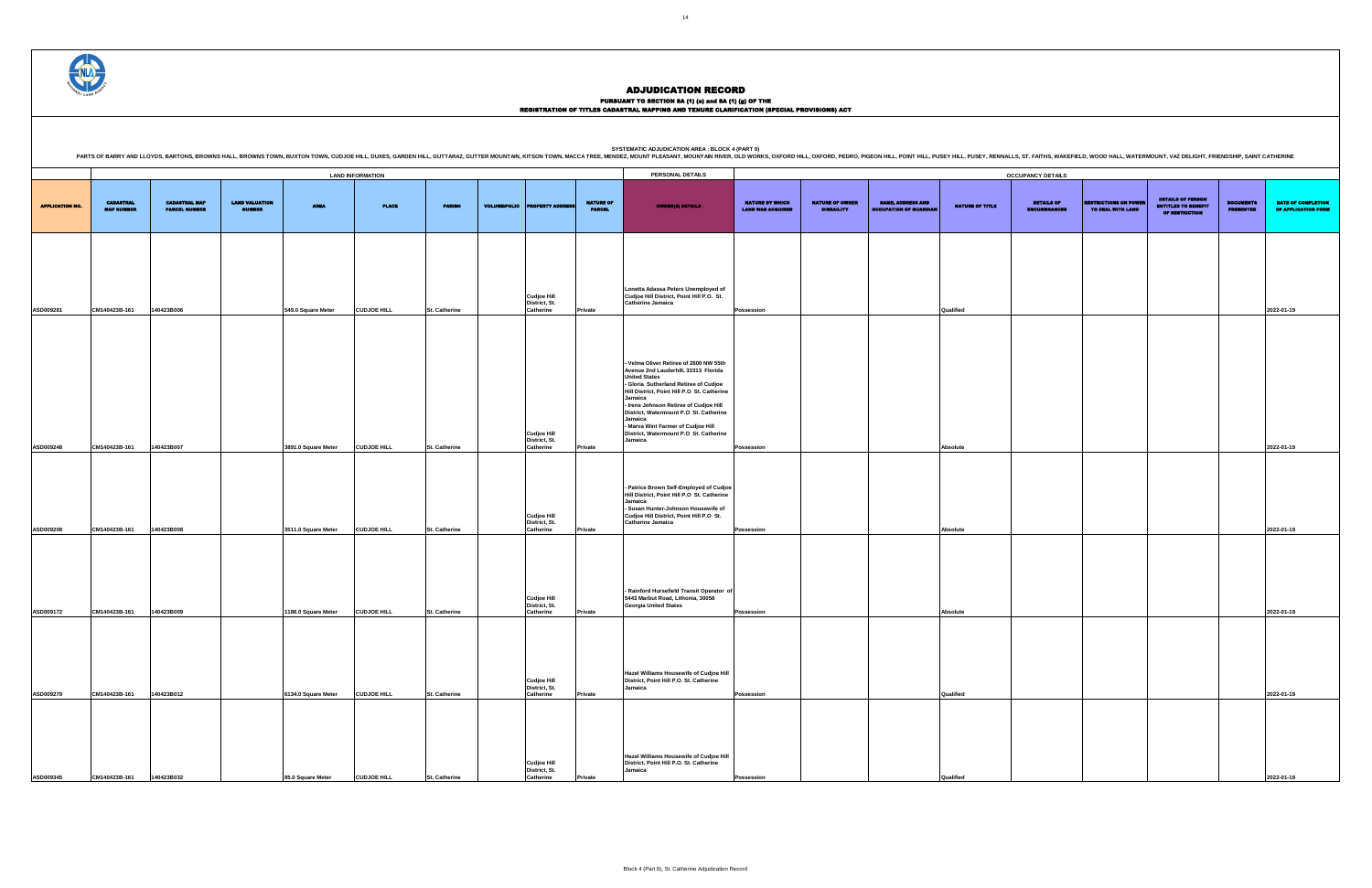|                        |                                       |                                              |                                        |                                |                                                           |                      |                     |                                                  |                                   | PARTS OF BARRY AND LLOYDS, BARTONS, BROWNS HALL, BROWNS TOWN, BUXTON TOWN, OUDJOE HILL, DUXES, GARDEN HILL, GUITTARAZ, GUITTER MOUNTAIN, KITSON TOWN, MACCA TREE, MENDEZ, MOUNTAIN RIVER, OLD WORKS, OXFORD HILL, OXFORD HILL,          |                                                    |                                             |                                                                                      |                        |                                          |                                                   |                                                                                 |                                                                                          |                                                  |
|------------------------|---------------------------------------|----------------------------------------------|----------------------------------------|--------------------------------|-----------------------------------------------------------|----------------------|---------------------|--------------------------------------------------|-----------------------------------|-----------------------------------------------------------------------------------------------------------------------------------------------------------------------------------------------------------------------------------------|----------------------------------------------------|---------------------------------------------|--------------------------------------------------------------------------------------|------------------------|------------------------------------------|---------------------------------------------------|---------------------------------------------------------------------------------|------------------------------------------------------------------------------------------|--------------------------------------------------|
|                        |                                       |                                              |                                        |                                | <b>LAND INFORMATION</b>                                   |                      |                     |                                                  |                                   | PERSONAL DETAILS                                                                                                                                                                                                                        |                                                    |                                             |                                                                                      |                        | <b>OCCUPANCY DETAILS</b>                 |                                                   |                                                                                 |                                                                                          |                                                  |
| <b>APPLICATION NO.</b> | <b>CADASTRAL</b><br><b>MAP NUMBER</b> | <b>CADASTRAL MAP</b><br><b>PARCEL NUMBER</b> | <b>LAND VALUATION</b><br><b>NUMBER</b> | <b>AREA</b>                    | <b>PLACE</b>                                              | <b>PARISH</b>        | <b>VOLUME/FOLIO</b> | <b>OPERTY ADDRES</b>                             | <b>NATURE OF</b><br><b>PARCEL</b> | OWNER(8) DETAILS                                                                                                                                                                                                                        | <b>NATURE BY WHICH</b><br><b>LAND WAS ACQUIRED</b> | <b>NATURE OF OWNER</b><br><b>DISBAILITY</b> | <b>NAME, ADDRESS AND</b><br><b>OCCUPATION OF GUARDIAL</b>                            | <b>NATURE OF TITLE</b> | <b>DETAILS OF</b><br><b>ENCUMBRANCES</b> | <b>RESTRICTIONS ON POWER</b><br>TO DEAL WITH LAND | <b>DETAILS OF PERSON</b><br><b>ENTITLED TO BENEFIT</b><br><b>OF RESTRICTION</b> | <b>DOCUMENTS</b><br><b>PRESENTED</b>                                                     | <b>DATE OF COMPLETION</b><br>OF APPLICATION FORM |
| ASD009272              | CM140424D-148                         | 140424D028                                   |                                        | 6766.0 Square Meter            | <b>MOUNTAIN RIVER</b><br>CALLED CUDJOE HILL St. Catherine |                      |                     | <b>Cudjoe Hill</b><br>District, St.<br>Catherine | Private                           | Allethea Rosalyn Gordon-Wellington<br>Farmer of Cudjoe Hill District,<br>Watermount P.O. St. Catherine Jamaica<br>- Damian Alwayne Gordon Industrial<br>Mechanic of Cudjoe Hill District, Point<br>Hill P.O. St. Catherine Jamaica      | <b>Possession</b>                                  |                                             |                                                                                      | Absolute               |                                          |                                                   |                                                                                 |                                                                                          | 2022-01-19                                       |
| ASD009336              | CM140424D-148                         | 140424D034                                   |                                        | 1.8043 Hectare                 | <b>MOUNTAIN RIVER</b><br>CALLED CUDJOE HILL St. Catherine |                      |                     | <b>Cudjoe Hill</b><br>District, St.<br>Catherine | Crown                             | - Commissioner of Lands of 20 North<br><b>Street Kingston Jamaica</b>                                                                                                                                                                   | <b>Special Provisions Act</b>                      |                                             |                                                                                      | Absolute               |                                          |                                                   |                                                                                 |                                                                                          | 2022-01-19                                       |
| ASD009183              | CM 140424D-148                        | 140424D035                                   |                                        | 6369.0 Square Meter            | <b>CUDJOE HILL</b>                                        | St. Catherine        |                     | <b>Cudjoe Hill</b><br>District, St.<br>Catherine | Crown                             | - Commissioner of Lands of 20 North<br><b>Street Kingston Jamaica</b>                                                                                                                                                                   | <b>Special Provisions Act</b>                      |                                             |                                                                                      | Absolute               |                                          |                                                   |                                                                                 | - Surveyors<br>Identification<br>Report                                                  | 2022-01-19                                       |
| ASD009184              | CM 140424D-148                        | 140424D036                                   |                                        | 4065.0 Square Meter            | <b>CUDJOE HILL</b>                                        | St. Catherine        |                     | <b>Cudjoe Hill</b><br>District St.<br>Catherine  | Crown                             | - Commissioner of Lands of 20 North<br><b>Street Kingston Jamaica</b>                                                                                                                                                                   | <b>Special Provisions Act</b>                      |                                             |                                                                                      | Absolute               |                                          |                                                   |                                                                                 | - Surveyors<br>Identification<br><b>Report</b>                                           | 2022-01-19                                       |
| ASD008008              | CM140430A-388                         | 140430A001                                   |                                        | 4385.0 Square Meter            | <b>OLD WORKS</b>                                          | St. Catherine        |                     | Old Works<br>District, St.<br>Catherine          | Private                           | - Janise Joan Bedward-Anderson<br>Businesswoman of Old Works District,<br>Point Hill P.O. St. Catherine Jamaica<br>- Kalrov Albert Anderson Artiste of 1420<br>North West, 19th Avenue, Fort<br><b>Lauderdale Florida United States</b> | Possession                                         | - Mental Disorder                           | - Janise Businesswoman<br>of Old Works District,<br>Point Hill P.O. St.<br>Catherine | Qualified              |                                          |                                                   |                                                                                 | - Survey Plan<br><b>Examination No.</b><br>: 411913<br>- Property Tax<br><b>Receipts</b> | 2022-01-11                                       |
| ASD008068              | CM140430A-388                         | 140430A002                                   |                                        | 13131.0 Square Meter OLD WORKS |                                                           | St. Catherine        |                     | Old Works<br>District, St.<br>Catherine          | Private                           | - Mike Martin Dental Technician of Old<br>Works District, Point Hill P.O. St.<br><b>Catherine Jamaica</b>                                                                                                                               | Possession                                         |                                             |                                                                                      | Absolute               |                                          |                                                   |                                                                                 |                                                                                          | 2022-01-12                                       |
| ASD008087              | CM140430A-388                         | 140430A003                                   |                                        | 15580.0 Square Meter OLD WORKS |                                                           | <b>St. Catherine</b> |                     | Old Works<br>District, St.<br>Catherine          | Crowi                             | - Commissioner of Lands of 20 North<br><b>Street Kingston Jamaica</b>                                                                                                                                                                   | <b>Special Provisions Act</b>                      |                                             |                                                                                      | Absolute               |                                          |                                                   |                                                                                 |                                                                                          | 2022-01-12                                       |

ADJUDICATION RECORD

PURSUANT TO SECTION 8A (1) (0) and 8A (1) (g) OF THE<br>REGISTRATION OF TITLES CADASTRAL MAPPING AND TENURE CLARIFICATION (SPECIAL PROVISIONS) ACT



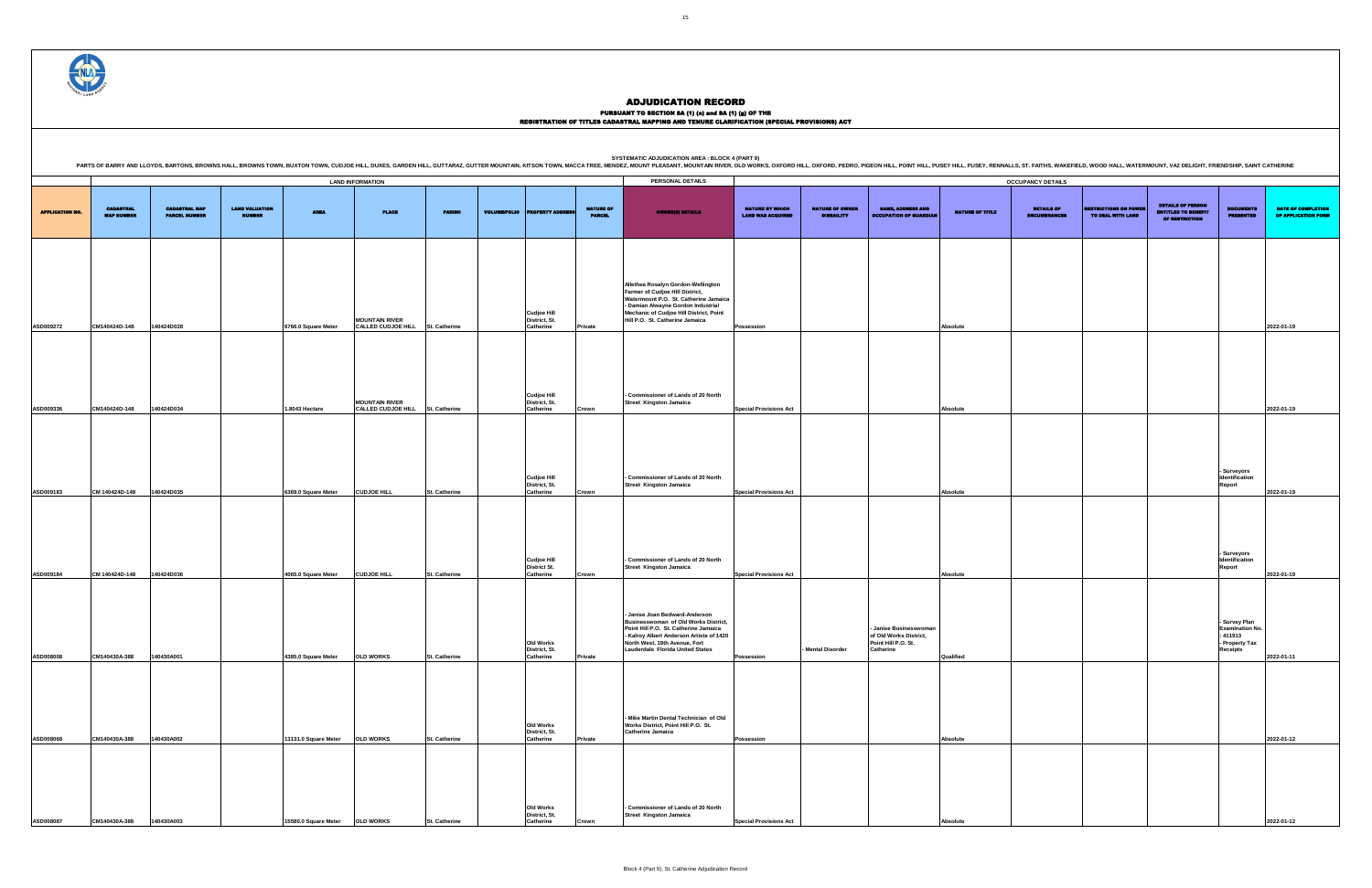|                                       |                                              |                                        |                     |                         |                      |                     |                                                |                                   | <b>SYSTEMATIC ADJUDICATION AREA : BLOCK 4 (PART 9)</b><br>PARTS OF BARRY AND LLOYDS, BARTONS, BROWNS HALL, BROWNS TOWN, BUXTON TOWN, CUDJOE HILL, DUXES, GARDEN HILL, GUITARAZ, GUITTER MOUNTAIN, KITSON TOWN, MACCA TREE, MENDEZ, MOUNTAIN, KITSON TOWN, MACCA TREE, MENDEZ, MOUNTAIN R |                                                    |                                             |                                                           |                        |                                   |                                              |                                                                                 |                                      |                                                  |
|---------------------------------------|----------------------------------------------|----------------------------------------|---------------------|-------------------------|----------------------|---------------------|------------------------------------------------|-----------------------------------|------------------------------------------------------------------------------------------------------------------------------------------------------------------------------------------------------------------------------------------------------------------------------------------|----------------------------------------------------|---------------------------------------------|-----------------------------------------------------------|------------------------|-----------------------------------|----------------------------------------------|---------------------------------------------------------------------------------|--------------------------------------|--------------------------------------------------|
|                                       |                                              |                                        |                     | <b>LAND INFORMATION</b> |                      |                     |                                                |                                   | PERSONAL DETAILS                                                                                                                                                                                                                                                                         |                                                    |                                             |                                                           |                        | <b>OCCUPANCY DETAILS</b>          |                                              |                                                                                 |                                      |                                                  |
| <b>CADASTRAL</b><br><b>MAP NUMBER</b> | <b>CADASTRAL MAP</b><br><b>PARCEL NUMBER</b> | <b>LAND VALUATION</b><br><b>NUMBER</b> | <b>AREA</b>         | <b>PLACE</b>            | <b>PARISH</b>        | <b>VOLUME/FOLIO</b> | OPERTY ADDRI                                   | <b>NATURE OF</b><br><b>PARCEL</b> | <b>OWNER(8) DETAILS</b>                                                                                                                                                                                                                                                                  | <b>NATURE BY WHICH</b><br><b>LAND WAS ACQUIRED</b> | <b>NATURE OF OWNER</b><br><b>DISBAILITY</b> | <b>NAME, ADDRESS AND</b><br><b>OCCUPATION OF GUARDIAL</b> | <b>NATURE OF TITLE</b> | DETAILS OF<br><b>ENCUMBRANCES</b> | <b>STRICTIONS ON PO</b><br>TO DEAL WITH LAND | <b>DETAILS OF PERSON</b><br><b>ENTITLED TO BENEFIT</b><br><b>OF RESTRICTION</b> | <b>DOCUMENTS</b><br><b>PRESENTED</b> | <b>DATE OF COMPLETION</b><br>OF APPLICATION FORM |
|                                       |                                              |                                        |                     |                         |                      |                     |                                                |                                   |                                                                                                                                                                                                                                                                                          |                                                    |                                             |                                                           |                        |                                   |                                              |                                                                                 |                                      |                                                  |
| CM140430A-388                         | 140430A004                                   |                                        | 7126.0 Square Meter | <b>OLD WORKS</b>        | St. Catherine        |                     | Old Works<br>District, St.<br>Catherine        | Private                           | - Carmen Mar Gonzales Alias Kate<br>Farmer of Campbell Valley, Watermount,<br>Point Hill P.O. St. Catherine Jamaica                                                                                                                                                                      | Possession                                         |                                             |                                                           | Absolute               |                                   |                                              |                                                                                 |                                      | 2022-01-19                                       |
|                                       |                                              |                                        |                     |                         |                      |                     |                                                |                                   |                                                                                                                                                                                                                                                                                          |                                                    |                                             |                                                           |                        |                                   |                                              |                                                                                 |                                      |                                                  |
| CM140430A-388                         | 140430A005                                   |                                        | 2135.0 Square Meter | <b>OLD WORKS</b>        | <b>St. Catherine</b> |                     | Old Works<br>District, St.<br>Catherine        | Crown                             | - Commissioner of Lands of 20 North<br><b>Street Kingston Jamaica</b>                                                                                                                                                                                                                    | <b>Special Provisions Act</b>                      |                                             |                                                           | Absolute               |                                   |                                              |                                                                                 |                                      | 2022-01-19                                       |
|                                       |                                              |                                        |                     |                         |                      |                     |                                                |                                   |                                                                                                                                                                                                                                                                                          |                                                    |                                             |                                                           |                        |                                   |                                              |                                                                                 |                                      |                                                  |
| CM140430A-388                         | 140430A006                                   |                                        | 3004.0 Square Meter | <b>OLD WORKS</b>        | <b>St. Catherine</b> |                     | Old Works<br>District, St.<br><b>Catherine</b> | Crown                             | - Commissioner of Lands of 20 North<br><b>Street Kingston Jamaica</b>                                                                                                                                                                                                                    | <b>Special Provisions Act</b>                      |                                             |                                                           | Absolute               |                                   |                                              |                                                                                 |                                      | 2022-01-19                                       |
|                                       |                                              |                                        |                     |                         |                      |                     |                                                |                                   |                                                                                                                                                                                                                                                                                          |                                                    |                                             |                                                           |                        |                                   |                                              |                                                                                 |                                      |                                                  |
|                                       |                                              |                                        |                     |                         |                      |                     | <b>Old Works</b><br>District, St.              |                                   | - Commissioner of Lands of 20 North<br><b>Street Kingston Jamaica</b>                                                                                                                                                                                                                    |                                                    |                                             |                                                           |                        |                                   |                                              |                                                                                 |                                      |                                                  |
| CM140430A-388                         | 140430A007                                   |                                        | 7272.0 Square Meter | <b>OLD WORKS</b>        | St. Catherine        |                     | <b>Catherine</b>                               | Crown                             |                                                                                                                                                                                                                                                                                          | <b>Special Provisions Act</b>                      |                                             |                                                           | Absolute               |                                   |                                              |                                                                                 |                                      | 2022-01-19                                       |
|                                       |                                              |                                        |                     |                         |                      |                     | <b>Old Works</b>                               |                                   | - Commissioner of Lands of 20 North                                                                                                                                                                                                                                                      |                                                    |                                             |                                                           |                        |                                   |                                              |                                                                                 |                                      |                                                  |
| CM140430A-388                         | 140430A008                                   |                                        | 4398.0 Square Meter | <b>OLD WORKS</b>        | <b>St. Catherine</b> |                     | District, St.<br><b>Catherine</b>              | Crown                             | <b>Street Kingston Jamaica</b>                                                                                                                                                                                                                                                           | <b>Special Provisions Act</b>                      |                                             |                                                           | Absolute               |                                   |                                              |                                                                                 |                                      | 2022-01-19                                       |
|                                       |                                              |                                        |                     |                         |                      |                     |                                                |                                   |                                                                                                                                                                                                                                                                                          |                                                    |                                             |                                                           |                        |                                   |                                              |                                                                                 |                                      |                                                  |
| CM140430A-388                         | 140430A010                                   |                                        | 5249.0 Square Meter | <b>OLD WORKS</b>        | <b>St. Catherine</b> |                     | Old Works<br>District, St.<br><b>Catherine</b> | Crown                             | - Commissioner of Lands of 20 North<br><b>Street Kingston Jamaica</b>                                                                                                                                                                                                                    | <b>Special Provisions Act</b>                      |                                             |                                                           | Absolute               |                                   |                                              |                                                                                 |                                      | 2022-01-06                                       |
|                                       |                                              |                                        |                     |                         |                      |                     | Old Works                                      |                                   | - Commissioner of Lands of 20 North                                                                                                                                                                                                                                                      |                                                    |                                             |                                                           |                        |                                   |                                              |                                                                                 |                                      |                                                  |
| CM140430A-388                         | 140430A011                                   |                                        | 1212.0 Square Meter | <b>OLD WORKS</b>        | <b>St. Catherine</b> |                     | District,<br><b>St.Catherine</b>               | Crown                             | <b>Street Kingston Jamaica</b>                                                                                                                                                                                                                                                           | <b>Special Provisions Act</b>                      |                                             |                                                           | Absolute               |                                   |                                              |                                                                                 |                                      | 2022-01-06                                       |
|                                       |                                              |                                        |                     |                         |                      |                     |                                                |                                   | - Oneil Donovan Woodhouse Information                                                                                                                                                                                                                                                    |                                                    |                                             |                                                           |                        |                                   |                                              |                                                                                 |                                      |                                                  |
| CM140430A-388                         | 140430A012                                   |                                        | 4593.0 Square Meter | <b>OLD WORKS</b>        | <b>St. Catherine</b> |                     | Old Works<br>District, St.<br><b>Catherine</b> | <b>Private</b>                    | <b>Technology Specialist of 13204</b><br>Crutchfield Avenue, Bowie Maryland<br><b>United States</b>                                                                                                                                                                                      | Possession                                         |                                             |                                                           | Qualified              |                                   |                                              |                                                                                 |                                      | 2022-01-19                                       |
|                                       |                                              |                                        |                     |                         |                      |                     |                                                |                                   |                                                                                                                                                                                                                                                                                          |                                                    |                                             |                                                           |                        |                                   |                                              |                                                                                 |                                      |                                                  |
| CM140430A-388                         | 140430A013                                   |                                        | 3676.0 Square Meter | <b>OLD WORKS</b>        | <b>St. Catherine</b> |                     | Old Works<br>District, St.<br><b>Catherine</b> | Private                           | - Mike Martin Dental Technician of Old<br>Works District, Point Hill P.O. St.<br><b>Catherine Jamaica</b>                                                                                                                                                                                | <b>Possession</b>                                  |                                             |                                                           | Absolute               |                                   |                                              |                                                                                 |                                      | 2022-01-19                                       |



#### ADJUDICATION RECORD

#### PURSUANT TO SECTION 8A (1) (e) and 8A (1) (g) OF THE REGISTRATION OF TITLES CADASTRAL MAPPING AND TENURE CLARIFICATION (SPECIAL PROVISIONS) ACT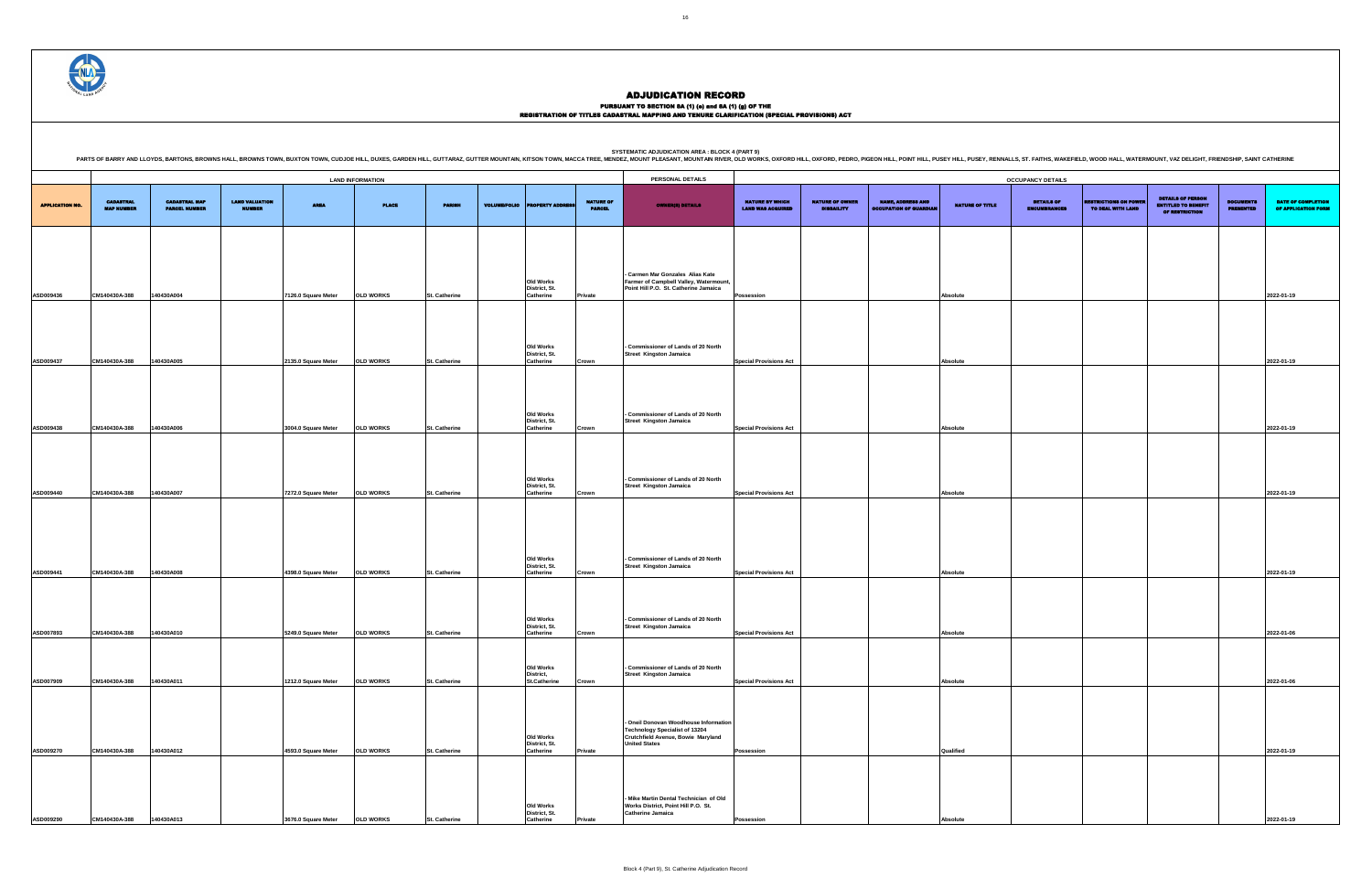PURSUANT TO SECTION 8A (1) (0) and 8A (1) (g) OF THE<br>REGISTRATION OF TITLES CADASTRAL MAPPING AND TENURE CLARIFICATION (SPECIAL PROVISIONS) ACT

|                        |                                       |                                              |                                        |                     |                         |                      |                     |                                                  |                                   | <b>SYSTEMATIC ADJUDICATION AREA : BLOCK 4 (PART 9)</b><br>PARTS OF BARRY AND LLOYDS, BARTONS, BROWNS HALL, BROWNS TOWN, BUXTON TOWN, CUDJOE HILL, DUXES, GARDEN HILL, DUXTS, GARDEN HILL, GUTTARAZ, GUITTER MOUNTAIN, KITSON TOWN, MACCA TREE, MENDEZ, MOUNT PLEASANT, MOUNTAIN RIVER, O |                                                    |                                             |                                                           |                 |                                          |                                                 |                                                                                 |                                      |                                                  |
|------------------------|---------------------------------------|----------------------------------------------|----------------------------------------|---------------------|-------------------------|----------------------|---------------------|--------------------------------------------------|-----------------------------------|------------------------------------------------------------------------------------------------------------------------------------------------------------------------------------------------------------------------------------------------------------------------------------------|----------------------------------------------------|---------------------------------------------|-----------------------------------------------------------|-----------------|------------------------------------------|-------------------------------------------------|---------------------------------------------------------------------------------|--------------------------------------|--------------------------------------------------|
|                        |                                       |                                              |                                        |                     | <b>LAND INFORMATION</b> |                      |                     |                                                  |                                   | PERSONAL DETAILS                                                                                                                                                                                                                                                                         |                                                    |                                             |                                                           |                 | <b>OCCUPANCY DETAILS</b>                 |                                                 |                                                                                 |                                      |                                                  |
| <b>APPLICATION NO.</b> | <b>CADASTRAL</b><br><b>MAP NUMBER</b> | <b>CADASTRAL MAP</b><br><b>PARCEL NUMBER</b> | <b>LAND VALUATION</b><br><b>NUMBER</b> | <b>AREA</b>         | <b>PLACE</b>            | <b>PARISH</b>        | <b>VOLUME/FOLIO</b> | <b>PROPERTY ADDR</b>                             | <b>NATURE OF</b><br><b>PARCEL</b> | <b>OWNER(8) DETAILS</b>                                                                                                                                                                                                                                                                  | <b>NATURE BY WHICH</b><br><b>LAND WAS ACQUIRED</b> | <b>NATURE OF OWNER</b><br><b>DISBAILITY</b> | <b>NAME, ADDRESS AND</b><br><b>OCCUPATION OF GUARDIAL</b> | NATURE OF TITLE | <b>DETAILS OF</b><br><b>ENCUMBRANCES</b> | <b>ESTRICTIONS ON POWE</b><br>TO DEAL WITH LAND | <b>DETAILS OF PERSON</b><br><b>ENTITLED TO BENEFIT</b><br><b>OF RESTRICTION</b> | <b>DOCUMENTS</b><br><b>PRESENTED</b> | <b>DATE OF COMPLETION</b><br>OF APPLICATION FORM |
|                        |                                       |                                              |                                        |                     |                         |                      |                     |                                                  |                                   |                                                                                                                                                                                                                                                                                          |                                                    |                                             |                                                           |                 |                                          |                                                 |                                                                                 |                                      |                                                  |
| <b>ASD007445</b>       | CM140430A-388                         | 140430A014                                   |                                        | 3301.0 Square Meter | <b>OLD WORKS</b>        | <b>St. Catherine</b> |                     | Old Works<br>District, St.<br>Catherine          | Private                           | - Dave Headley Schloss Driver of Old<br>Works District, Queens Hill P.A. St.<br><b>Catherine Jamaica</b>                                                                                                                                                                                 | Possession                                         |                                             |                                                           | Qualified       |                                          |                                                 |                                                                                 |                                      | 2021-12-23                                       |
| <b>ASD007526</b>       | CM140430A-388                         | 140430A022                                   |                                        | 6634.0 Square Meter | <b>OLD WORKS</b>        | St. Catherine        |                     | Old Works<br>District, St.<br>Catherine          | Private                           | Meadocal Nathaniel Thomas Farmer of<br>Old Works District, Watermount P.O. St.<br><b>Catherine Jamaica</b><br>- Odette Wellington-Thomas Farmer of<br>Old Works District, Watermount P.O. St.<br><b>Catherine Jamaica</b>                                                                | Possession                                         |                                             |                                                           | Absolute        |                                          |                                                 |                                                                                 | - Property Tax<br><b>Receipts</b>    | 2021-12-28                                       |
| <b>ASD009274</b>       | CM140430A-388                         | 140430A023                                   |                                        | 4613.0 Square Meter | <b>OLD WORKS</b>        | <b>St. Catherine</b> |                     | Old Works<br>District, St.<br>Catherine          | Private                           | - Evette Grant Loans Officer of Old<br>Works District, Point Hill P.O. St.<br><b>Catherine Jamaica</b><br>- Hyacinth Ellis Retired Teacher of 33<br>Offenham Covert, Kings Norton<br><b>Birmingham United Kingdom</b>                                                                    | Possession                                         |                                             |                                                           | Absolute        |                                          |                                                 |                                                                                 |                                      | 2022-01-19                                       |
| <b>ASD009271</b>       | CM140430A-388                         | 140430A034                                   |                                        | 2147.0 Square Meter | <b>OLD WORKS</b>        | St. Catherine        |                     | Old Works<br>District, St.<br>Catherine          | Crown                             | - Commissioner of Lands of 20 North<br><b>Street Kingston Jamaica</b>                                                                                                                                                                                                                    | <b>Special Provisions Act</b>                      |                                             |                                                           | Absolute        |                                          |                                                 |                                                                                 |                                      | 2022-01-19                                       |
| <b>ASD009269</b>       | CM140430A-388                         | 140430A036                                   |                                        | 8522.0 Square Meter | <b>OLD WORKS</b>        | <b>St. Catherine</b> |                     | Old Works<br>District, St.<br>Catherine          | Private                           | - Carmen Mar Gonzales Alias Kate<br>Farmer of Campbell Valley, Watermount,<br>Point Hill P.O. St. Catherine Jamaica                                                                                                                                                                      | Possession                                         |                                             |                                                           | Qualified       |                                          |                                                 |                                                                                 |                                      | 2022-01-19                                       |
| <b>ASD009301</b>       | CM140448A-122                         | 140448A032                                   |                                        | 980.0 Square Meter  | <b>WOOD HALL</b>        | St. Catherine        |                     | <b>Browns Hall</b><br>District, St.<br>Catherine | Crown                             | - Commissioner of Lands of 20 North<br><b>Street Kingston Jamaica</b>                                                                                                                                                                                                                    | <b>Special Provisions Act</b>                      |                                             |                                                           | Absolute        |                                          |                                                 |                                                                                 |                                      | 2022-01-19                                       |
| <b>ASD009285</b>       | CM140448A-122                         | 140448A034                                   |                                        | 1343.0 Square Meter | <b>WOOD HALL</b>        | <b>St. Catherine</b> |                     | <b>Browns Hall</b><br>District, St.<br>Catherine | Private                           | Alvin Pellington Farmer of Harris Pass,<br>Browns Hall P.O. St. Catherine Jamaica                                                                                                                                                                                                        | Possession                                         |                                             |                                                           | <b>Absolute</b> |                                          |                                                 |                                                                                 |                                      | 2022-01-19                                       |
| ASD009287              | CM140448A-122                         | 140448A035                                   |                                        | 2443.0 Square Meter | <b>WOOD HALL</b>        | St. Catherine        |                     | <b>Browns Hall</b><br>District, St.<br>Catherine | Private                           | Alvin Pellington Farmer of Harris Pass,<br>Browns Hall P.O St. Catherine Jamaica<br>- Collette Arlene Robinson Poultry<br>Farmer of Browns Town, Point Hill P.O.<br>St. Catherine Jamaica                                                                                                | <b>Possession</b>                                  |                                             |                                                           | Absolute        |                                          |                                                 |                                                                                 |                                      | 2022-01-19                                       |
| <b>ASD009083</b>       | CM140448A-122                         | 140448A037                                   |                                        | 629.0 Square Meter  | <b>WOOD HALL</b>        | <b>St. Catherine</b> | 961/33              | <b>Browns Hall</b><br>District, St.<br>Catherine |                                   | - Alfred Nathaniel Brown Taxi Operator<br>of Browns Hall District, Browns Hall P.O.<br>St. Catherine Jamaica                                                                                                                                                                             | <b>Purchase</b>                                    |                                             |                                                           | Absolute        |                                          |                                                 |                                                                                 | - Receipt                            | 2022-01-19                                       |

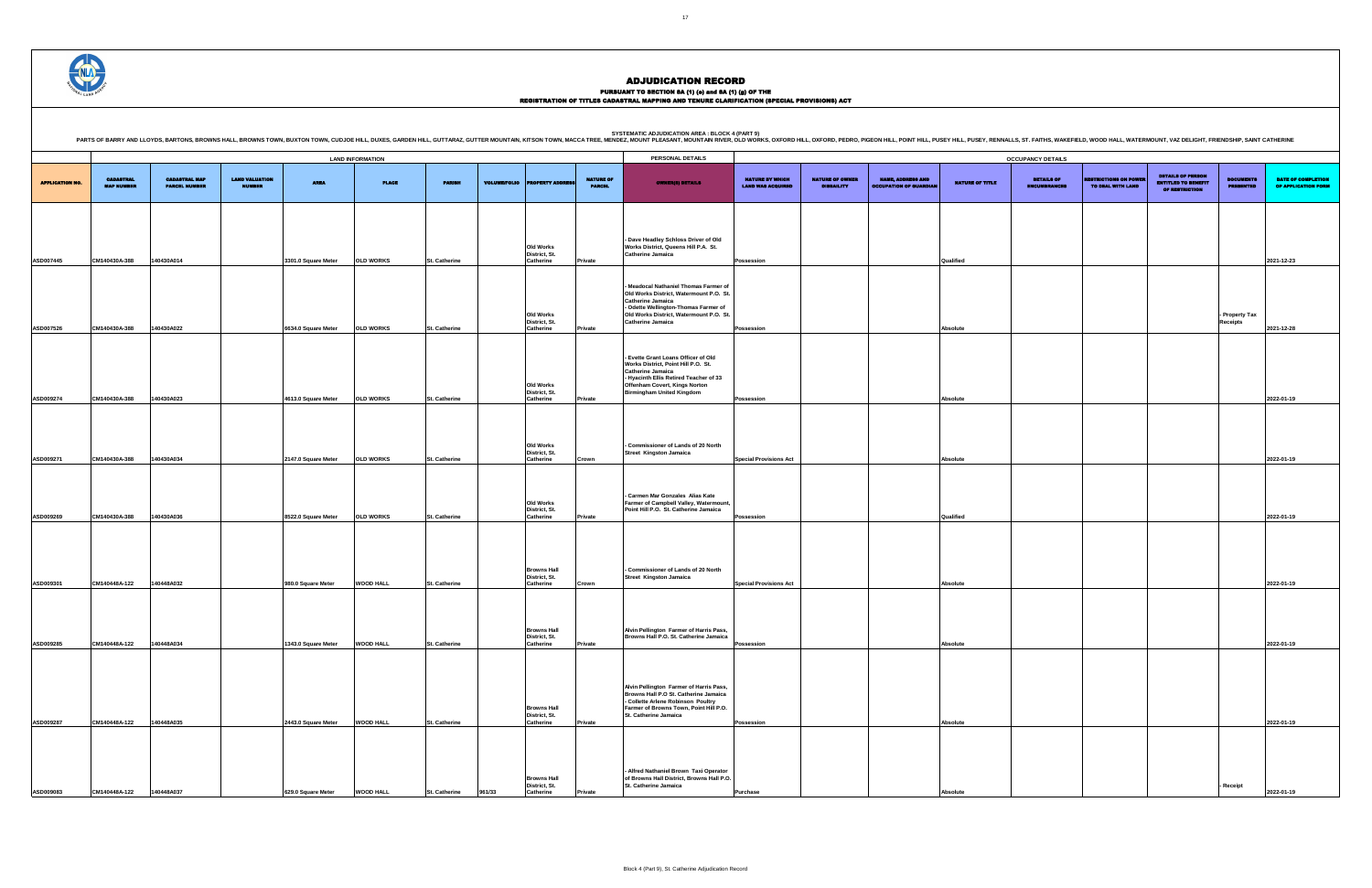DETAILS OF ENCUMBRANCES RESTRICTIONS ON POWER TO DEAL WITH LAND DETAILS OF PERSON ENTITLED TO BENEFIT OF RESTRICTION DOCUMENTS PRESENTED DATE OF COMPLETION OF APPLICATION FORM **- Surveyors Identification Report - Property Tax Receipts 2022-01-19 Possession Absolute 2022-01-19 Possession Absolute 2022-01-19 Special Provisions Act Absolute 2022-01-19 Possession Absolute 2022-01-19 Possession Qualified 2022-01-19 Special Provisions Act Absolute 2022-01-19 Possession Absolute 2022-01-19 Possession Qualified 2022-01-19**



### ADJUDICATION RECORD

### PURSUANT TO SECTION 8A (1) (0) and 8A (1) (g) OF THE<br>REGISTRATION OF TITLES CADASTRAL MAPPING AND TENURE CLARIFICATION (SPECIAL PROVISIONS) ACT

|                        |                                       |                                              |                                        |                      |                         |                      |                     |                                                   |                                   | PARTS OF BARRY AND LLOYDS, BARTONS, BROWNS HALL, BROWNS TOWN, BUXTON TOWN, CUDJOE HILL, DUXES, GARDEN HILL, DUXTS, GARDEN HILL, GUTTARAZ, GUTTER MOUNTAIN, KITSON TOWN, MACCA TREE, MENDEZ, MOUNT PLEASANT, MOUNTAIN RIVER, OL                                                                                                  |                                                    |                                             |                                                           |                        |                                          |                                                  |                                                                          |                                                                            |                                   |
|------------------------|---------------------------------------|----------------------------------------------|----------------------------------------|----------------------|-------------------------|----------------------|---------------------|---------------------------------------------------|-----------------------------------|---------------------------------------------------------------------------------------------------------------------------------------------------------------------------------------------------------------------------------------------------------------------------------------------------------------------------------|----------------------------------------------------|---------------------------------------------|-----------------------------------------------------------|------------------------|------------------------------------------|--------------------------------------------------|--------------------------------------------------------------------------|----------------------------------------------------------------------------|-----------------------------------|
|                        |                                       |                                              |                                        |                      | <b>LAND INFORMATION</b> |                      |                     |                                                   |                                   | PERSONAL DETAILS                                                                                                                                                                                                                                                                                                                |                                                    |                                             |                                                           |                        | <b>OCCUPANCY DETAILS</b>                 |                                                  |                                                                          |                                                                            |                                   |
| <b>APPLICATION NO.</b> | <b>CADASTRAL</b><br><b>MAP NUMBER</b> | <b>CADASTRAL MAP</b><br><b>PARCEL NUMBER</b> | <b>LAND VALUATION</b><br><b>NUMBER</b> | <b>AREA</b>          | <b>PLACE</b>            | <b>PARISH</b>        | <b>VOLUME/FOLIO</b> | <b>PERTY ADDRI</b>                                | <b>NATURE OF</b><br><b>PARCEL</b> | <b>OWNER(8) DETAILS</b>                                                                                                                                                                                                                                                                                                         | <b>NATURE BY WHICH</b><br><b>LAND WAS ACQUIRED</b> | <b>NATURE OF OWNER</b><br><b>DISBAILITY</b> | <b>NAME, ADDRESS AND</b><br><b>OCCUPATION OF GUARDIAN</b> | <b>NATURE OF TITLE</b> | <b>DETAILS OF</b><br><b>ENCUMBRANCES</b> | <b>ESTRICTIONS ON POWER</b><br>TO DEAL WITH LAND | <b>DETAILS OF PERSON</b><br><b>ENTITLED TO BENEFIT</b><br>OF RESTRICTION | <b>DOCUMENTS</b><br><b>PRESENTED</b>                                       | <b>DATE OF</b><br><b>OF APPLI</b> |
|                        |                                       |                                              |                                        |                      |                         |                      |                     |                                                   |                                   |                                                                                                                                                                                                                                                                                                                                 |                                                    |                                             |                                                           |                        |                                          |                                                  |                                                                          |                                                                            |                                   |
|                        |                                       |                                              |                                        |                      |                         |                      |                     | <b>Saint Faiths</b><br>District, St.              |                                   | Maxine Monica Blake-Jones Farmer of<br>Macca Tree District, Browns Hall P.O.<br>St. Catherine Jamaica<br>- Robert Peter Jones Farmer of Macca<br>Tree District, Browns Hall P.O. St.<br><b>Catherine Jamaica</b>                                                                                                                |                                                    |                                             |                                                           |                        |                                          |                                                  |                                                                          | Surveyors<br>Identification<br><b>Report</b><br>- Property Tax<br>Receipts |                                   |
| ASD009193              | CM140449B-207                         | 140449B001                                   |                                        | 15010.0 Square Meter | <b>SAINT FAITHS</b>     | St. Catherine        |                     | Catherine                                         | Private                           |                                                                                                                                                                                                                                                                                                                                 | Gift                                               |                                             |                                                           | Absolute               |                                          |                                                  |                                                                          |                                                                            | 2022-01-19                        |
|                        |                                       |                                              |                                        |                      |                         |                      |                     | <b>Saint Faiths</b><br>District, St.              |                                   | Yvonne Smith Unemployed of 28<br>Honley Road, Catford London(UK)<br><b>United Kingdom</b>                                                                                                                                                                                                                                       |                                                    |                                             |                                                           |                        |                                          |                                                  |                                                                          |                                                                            |                                   |
| ASD009356              | CM140449B-207                         | 140449B003                                   |                                        | 1758.0 Square Meter  | <b>SAINT FAITHS</b>     | <b>St. Catherine</b> |                     | Catherine                                         | Private                           |                                                                                                                                                                                                                                                                                                                                 | Possession                                         |                                             |                                                           | Absolute               |                                          |                                                  |                                                                          |                                                                            | 2022-01-19                        |
|                        |                                       |                                              |                                        |                      |                         |                      |                     | <b>Saint Faiths</b><br>District, St.              |                                   | Leonard Bowra Retired Teacher of 146<br>Nightingale Avenue, Cromarty, Spanish<br>Town P.O. St. Catherine Jamaica<br>- Ferdinal Wright Mason of Saint Faiths<br>District, Browns Hall P.O. St. Catherine<br>Jamaica<br>- Ivlena Wright Fish Vendor of Saint<br>Faiths District, Browns Hall P.O. St.<br><b>Catherine Jamaica</b> |                                                    |                                             |                                                           |                        |                                          |                                                  |                                                                          |                                                                            |                                   |
| ASD009120              | CM140449B-207                         | 140449B004                                   |                                        | 5879.0 Square Meter  | <b>SAINT FAITHS</b>     | <b>St. Catherine</b> |                     | Catherine                                         | Private                           |                                                                                                                                                                                                                                                                                                                                 | Possession                                         |                                             |                                                           | Absolute               |                                          |                                                  |                                                                          |                                                                            | 2022-01-19                        |
| ASD009121              | CM140449B-207                         | 140449B005                                   |                                        | 1854.0 Square Meter  | <b>SAINT FAITHS</b>     | St. Catherine        |                     | <b>Saint Faiths</b><br>District, St.<br>Catherine | Crown                             | - Commissioner of Lands of 20 North<br><b>Street Kingston Jamaica</b>                                                                                                                                                                                                                                                           | <b>Special Provisions Act</b>                      |                                             |                                                           | Absolute               |                                          |                                                  |                                                                          |                                                                            | 2022-01-19                        |
|                        |                                       |                                              |                                        |                      |                         |                      |                     |                                                   |                                   |                                                                                                                                                                                                                                                                                                                                 |                                                    |                                             |                                                           |                        |                                          |                                                  |                                                                          |                                                                            |                                   |
| ASD009119              | CM140449B-207                         | 140449B006                                   |                                        | 5981.0 Square Meter  | <b>SAINT FAITHS</b>     | St. Catherine        |                     | <b>Saint Faiths</b><br>District, St.<br>Catherine | Private                           | - Clinton Anthony Hayles Farmer of Saint<br>Faiths District, Browns Hall P.O. St.<br><b>Catherine Jamaica</b>                                                                                                                                                                                                                   | Possession                                         |                                             |                                                           | Absolute               |                                          |                                                  |                                                                          |                                                                            | 2022-01-19                        |
|                        |                                       |                                              |                                        |                      |                         |                      |                     |                                                   |                                   |                                                                                                                                                                                                                                                                                                                                 |                                                    |                                             |                                                           |                        |                                          |                                                  |                                                                          |                                                                            |                                   |
| ASD009378              | CM140449B-207                         | 140449B007                                   |                                        | 1599.0 Square Meter  | <b>SAINT FAITHS</b>     | St. Catherine        |                     | <b>Saint Faiths</b><br>District, St.<br>Catherine | Private                           | - Linval Altin Richards Retired Farmer of<br>Saint Faiths District, Browns Hall P.O.<br>St. Catherine Jamaica                                                                                                                                                                                                                   | Possession                                         |                                             |                                                           | Qualified              |                                          |                                                  |                                                                          |                                                                            | 2022-01-19                        |
|                        |                                       |                                              |                                        |                      |                         |                      |                     |                                                   |                                   |                                                                                                                                                                                                                                                                                                                                 |                                                    |                                             |                                                           |                        |                                          |                                                  |                                                                          |                                                                            |                                   |
| ASD009199              | CM140449B-207                         | 140449B009                                   |                                        | 7464.0 Square Meter  | <b>SAINT FAITHS</b>     | St. Catherine        |                     | <b>Saint Faiths</b><br>District, St.<br>Catherine | Crown                             | - Commissioner of Lands of 20 North<br><b>Street Kingston Jamaica</b>                                                                                                                                                                                                                                                           | <b>Special Provisions Act</b>                      |                                             |                                                           | Absolute               |                                          |                                                  |                                                                          |                                                                            | 2022-01-19                        |
|                        |                                       |                                              |                                        |                      |                         |                      |                     |                                                   |                                   |                                                                                                                                                                                                                                                                                                                                 |                                                    |                                             |                                                           |                        |                                          |                                                  |                                                                          |                                                                            |                                   |
| ASD008889              | CM140449B-207                         | 140449B010                                   |                                        | 6614.0 Square Meter  | <b>SAINT FAITHS</b>     | St. Catherine        |                     | <b>Saint Faiths</b><br>District, St.<br>Catherine | Private                           | - Fedrick Emanuel Johnson Construction<br>Worker of Saint Faiths District, Browns<br>Hall P.O. St. Catherine Jamaica                                                                                                                                                                                                            | Possession                                         |                                             |                                                           | Absolute               |                                          |                                                  |                                                                          |                                                                            | 2022-01-19                        |
|                        |                                       |                                              |                                        |                      |                         |                      |                     | <b>Saint Faiths</b><br>District, St.              |                                   | - Clifford Sylvester Clarke Farmer of<br>Saint Faiths District, Browns Hall P.A.<br>St. Catherine Jamaica                                                                                                                                                                                                                       |                                                    |                                             |                                                           |                        |                                          |                                                  |                                                                          |                                                                            |                                   |
| ASD009333              | CM140449B-207                         | 140449B011                                   |                                        | 4345.0 Square Meter  | <b>SAINT FAITHS</b>     | St. Catherine        |                     | <b>Catherine</b>                                  |                                   |                                                                                                                                                                                                                                                                                                                                 | Possession                                         |                                             |                                                           |                        |                                          |                                                  |                                                                          |                                                                            | 2022-01-19                        |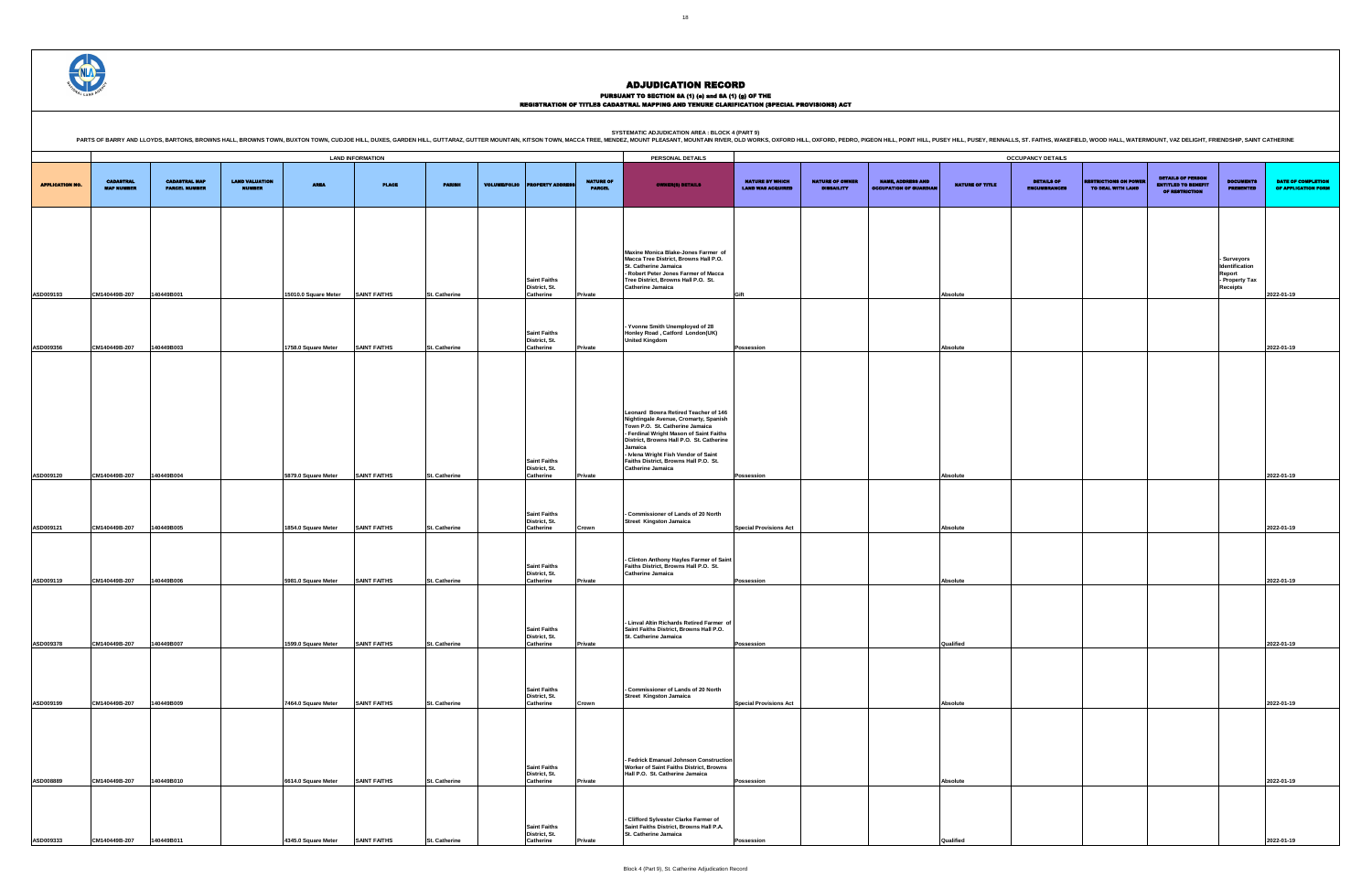

### ADJUDICATION RECORD PURSUANT TO SECTION 8A (1) (0) and 8A (1) (g) OF THE<br>REGISTRATION OF TITLES CADASTRAL MAPPING AND TENURE CLARIFICATION (SPECIAL PROVISIONS) ACT

|                        |                                       |                                              |                                        |                     |                                                  |                      |                     |                                                          |                                   | PARTS OF BARRY AND LLOYDS, BARTONS, BROWNS HALL, BROWNS TOWN, BUXTON TOWN, CUDJOE HILL, DUXES, GARDEN HILL, DUTTARAZ, GUTTER MOUNTAIN, KITSON TOWN, MACCA TREE, MENDEZ, MOUNT PLEASANT, MOUNTAIN RIVER, OLD WORKS, OXFORD HILL                                                                                                                     |                                                    |                                             |                                                           |                 |                                   |                                                 |                                                                                 |                                                                                                             |                                                  |
|------------------------|---------------------------------------|----------------------------------------------|----------------------------------------|---------------------|--------------------------------------------------|----------------------|---------------------|----------------------------------------------------------|-----------------------------------|----------------------------------------------------------------------------------------------------------------------------------------------------------------------------------------------------------------------------------------------------------------------------------------------------------------------------------------------------|----------------------------------------------------|---------------------------------------------|-----------------------------------------------------------|-----------------|-----------------------------------|-------------------------------------------------|---------------------------------------------------------------------------------|-------------------------------------------------------------------------------------------------------------|--------------------------------------------------|
|                        |                                       |                                              |                                        |                     | <b>LAND INFORMATION</b>                          |                      |                     |                                                          |                                   | PERSONAL DETAILS                                                                                                                                                                                                                                                                                                                                   |                                                    |                                             |                                                           |                 | <b>OCCUPANCY DETAILS</b>          |                                                 |                                                                                 |                                                                                                             |                                                  |
| <b>APPLICATION NO.</b> | <b>CADASTRAL</b><br><b>MAP NUMBER</b> | <b>CADASTRAL MAP</b><br><b>PARCEL NUMBER</b> | <b>LAND VALUATION</b><br><b>NUMBER</b> | <b>AREA</b>         | <b>PLACE</b>                                     | <b>PARISH</b>        | <b>VOLUME/FOLIO</b> | <b>PERTY ADDR</b>                                        | <b>NATURE OF</b><br><b>PARCEL</b> | <b>OWNER(8) DETAILS</b>                                                                                                                                                                                                                                                                                                                            | <b>NATURE BY WHICH</b><br><b>LAND WAS ACQUIRED</b> | <b>NATURE OF OWNER</b><br><b>DISBAILITY</b> | <b>NAME, ADDRESS AND</b><br><b>OCCUPATION OF GUARDIAN</b> | NATURE OF TITLE | <b>DETAILS OF</b><br>ENCUMBRANCES | <b>ESTRICTIONS ON POWE</b><br>TO DEAL WITH LAND | <b>DETAILS OF PERSON</b><br><b>ENTITLED TO BENEFIT</b><br><b>OF RESTRICTION</b> | <b>DOCUMENTS</b><br><b>PRESENTED</b>                                                                        | <b>DATE OF COMPLETION</b><br>OF APPLICATION FORM |
|                        |                                       |                                              |                                        |                     |                                                  |                      |                     |                                                          |                                   |                                                                                                                                                                                                                                                                                                                                                    |                                                    |                                             |                                                           |                 |                                   |                                                 |                                                                                 |                                                                                                             |                                                  |
|                        |                                       |                                              |                                        |                     |                                                  |                      |                     | <b>Saint Faiths</b><br>District, St.                     |                                   | - Nerissa Hyacinth Brown Maitland<br>Farmer of Macca Tree District, Browns<br>Hall P.O. St. Catherine Jamaica<br>- Deloris Elizabeth Brown Bailiff<br>Investigator of Saint Faiths District,<br>Browns Hall P.O. St. Catherine Jamaica<br>- Jane Ann Elizabeth Brown Farmer of<br>Saint Faiths District, Browns Hall P.O.<br>St. Catherine Jamaica |                                                    |                                             |                                                           |                 |                                   |                                                 |                                                                                 |                                                                                                             |                                                  |
| ASD009350              | CM140449B-207                         | 140449B031                                   |                                        | 2460.0 Square Meter | <b>SAINT FAITHS</b>                              | St. Catherine        |                     | Catherine                                                | Private                           |                                                                                                                                                                                                                                                                                                                                                    | <b>Possession</b>                                  |                                             |                                                           | Absolute        |                                   |                                                 |                                                                                 |                                                                                                             | 2022-01-19                                       |
| ASD009348              | CM140449B-207                         | 140449B032                                   |                                        | 656.0 Square Meter  | <b>SAINT FAITHS</b>                              | St. Catherine        |                     | <b>Saint Faiths</b><br>District, St.<br><b>Catherine</b> | Private                           | - Deloris Elizabeth Brown Bailiff<br>Investigator of Saint Faiths District,<br>Browns Hall P.O. St. Catherine Jamaica<br>- Jane Ann Elizabeth Brown Farmer of<br>Saint Faiths District, Browns Hall P.O.<br>St. Catherine Jamaica                                                                                                                  | <b>Possession</b>                                  |                                             |                                                           | Absolute        |                                   |                                                 |                                                                                 |                                                                                                             | 2022-01-19                                       |
|                        |                                       |                                              |                                        |                     |                                                  |                      |                     | <b>Saint Faiths</b>                                      |                                   | - Errol Johnson Farmer of Saint Faiths<br>District, Browns Hall P.O. St. Catherine                                                                                                                                                                                                                                                                 |                                                    |                                             |                                                           |                 |                                   |                                                 |                                                                                 | - Last Will and<br>Testament of:<br>Henry A.<br>Johnson and<br>Jane Johnson<br>- Grant of<br>Administration |                                                  |
| ASD009303              | CM140449B-207                         | 140449B034                                   |                                        | 5819.0 Square Meter | <b>SAINT FAITHS</b>                              | St. Catherine        |                     | District, St.<br><b>Catherine</b>                        | Private                           | Jamaica                                                                                                                                                                                                                                                                                                                                            | <b>Possession</b>                                  |                                             |                                                           | Absolute        |                                   |                                                 |                                                                                 | Henry A.<br>Johnson                                                                                         | 2022-01-19                                       |
|                        |                                       |                                              |                                        |                     | <b>GUTTER MOUNTAIN</b>                           |                      |                     | <b>Gutter Mountair</b><br>District, St.                  |                                   | - Gladstone George Morris Retiree of<br>Gutter Mountain District, Kitson Town<br>P.A. St. Catherine Jamaica                                                                                                                                                                                                                                        |                                                    |                                             |                                                           |                 |                                   |                                                 |                                                                                 |                                                                                                             |                                                  |
| ASD009175              | CM140469A-582                         | 140469A016                                   |                                        | 1003.0 Square Meter | <b>CALLED GUTTAREZ</b>                           | <b>St. Catherine</b> |                     | Catherine                                                | Private                           |                                                                                                                                                                                                                                                                                                                                                    | <b>Possession</b>                                  |                                             |                                                           | Absolute        |                                   |                                                 |                                                                                 |                                                                                                             | 2022-01-19                                       |
|                        |                                       |                                              |                                        |                     | <b>GUTTER MOUNTAIN</b>                           |                      |                     | <b>Gutter Mountain</b><br>District, St.                  |                                   | - Commissioner of Lands of 20 North<br><b>Street Kingston Jamaica</b>                                                                                                                                                                                                                                                                              |                                                    |                                             |                                                           |                 |                                   |                                                 |                                                                                 |                                                                                                             |                                                  |
| ASD009305              | CM140469B-580                         | 140469B009                                   |                                        | 1261.0 Square Meter | <b>CALLED GUTTAREZ</b>                           | <b>St. Catherine</b> |                     | Catherine                                                | Crown                             |                                                                                                                                                                                                                                                                                                                                                    | <b>Special Provisions Act</b>                      |                                             |                                                           | Absolute        |                                   |                                                 |                                                                                 |                                                                                                             | 2022-01-19                                       |
| ASD009076              | CM140469B-580                         | 140469B010                                   |                                        | 1362.0 Square Meter | <b>GUTTER MOUNTAIN</b><br><b>CALLED GUTTAREZ</b> | St. Catherine        |                     | <b>Gutter Mountair</b><br>District, St.<br>Catherine     | Private                           | - Euton Gooden Farmer of Guttarez<br>District, Kitson Town P.A St. Catherine<br>Jamaica                                                                                                                                                                                                                                                            | <b>Possession</b>                                  |                                             |                                                           | Absolute        |                                   |                                                 |                                                                                 |                                                                                                             | 2022-01-19                                       |
| ASD009202              | CM140469B-580                         | 140469B012                                   |                                        | 1224.0 Square Meter | <b>GUTTER MOUNTAIN</b><br><b>CALLED GUTTAREZ</b> | St. Catherine        |                     | <b>Gutter Mountain</b><br>District, St.<br>Catherine     | Private                           | - Sylvester Taylor Mason of 234 Seamore<br>Avenue, Newark New Jersey United<br><b>States</b>                                                                                                                                                                                                                                                       | <b>Possession</b>                                  |                                             |                                                           | Absolute        |                                   |                                                 |                                                                                 | Property Tax<br><b>Receipts</b><br>- Last Will and<br>Testament of :<br>James Taylor                        | 2022-01-19                                       |
|                        |                                       |                                              |                                        |                     | <b>GUTTER MOUNTAIN</b>                           |                      |                     | <b>Gutter Mountain</b><br>District, St.                  |                                   | - Samuel George Thomas Plumber of Old<br>Road District, Kitson Town P.A. St.<br>Catherine Jamaica                                                                                                                                                                                                                                                  |                                                    |                                             |                                                           |                 |                                   |                                                 |                                                                                 | - Receipt                                                                                                   |                                                  |
| ASD009197              | CM140469B-580                         | 140469B013                                   |                                        | 1010.0 Square Meter | <b>CALLED GUTTAREZ</b>                           | <b>St. Catherine</b> |                     | Catherine                                                | Private                           |                                                                                                                                                                                                                                                                                                                                                    | Purchase                                           |                                             |                                                           | Absolute        |                                   |                                                 |                                                                                 |                                                                                                             | 2022-01-19                                       |
| ASD009280              | CM140469B-580                         | 140469B019                                   |                                        | 1030.0 Square Meter | <b>GUTTER MOUNTAIN</b><br><b>CALLED GUTTAREZ</b> | <b>St. Catherine</b> |                     | <b>Gutter Mountain</b><br>District, St.<br>Catherine     | Private                           | - Zella Angella Brown Housekeeper of<br>Gutter Mountain District, Kitson Town<br>P.A. St. Catherine Jamaica                                                                                                                                                                                                                                        | Possession                                         |                                             |                                                           | Absolute        |                                   |                                                 |                                                                                 |                                                                                                             | 2022-01-19                                       |
|                        |                                       |                                              |                                        |                     |                                                  |                      |                     |                                                          |                                   |                                                                                                                                                                                                                                                                                                                                                    |                                                    |                                             |                                                           |                 |                                   |                                                 |                                                                                 |                                                                                                             |                                                  |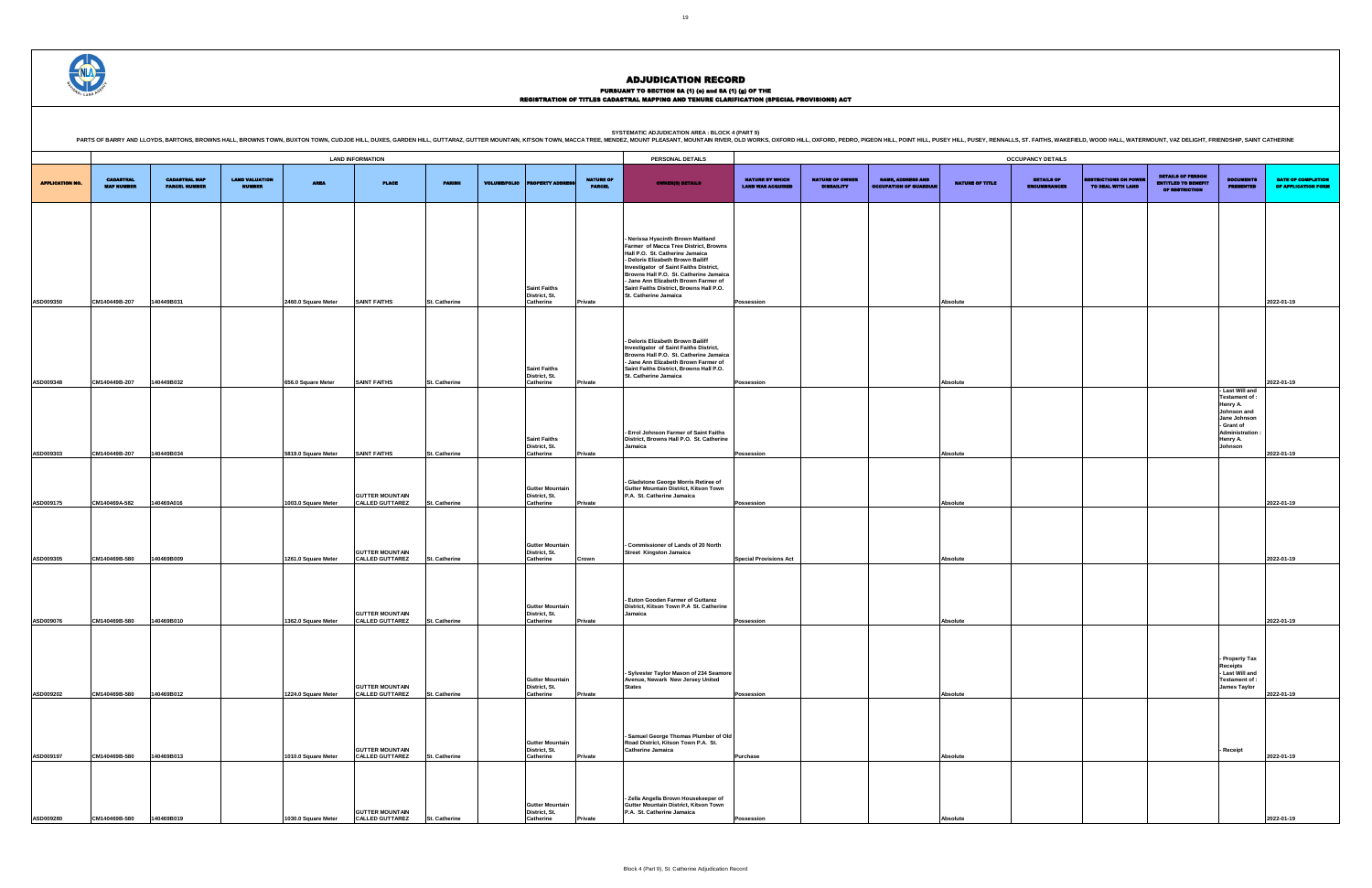PURSUANT TO SECTION 8A (1) (0) and 8A (1) (g) OF THE<br>REGISTRATION OF TITLES CADASTRAL MAPPING AND TENURE CLARIFICATION (SPECIAL PROVISIONS) ACT

DETAILS OF ENCUMBRANCES RESTRICTIONS ON POWER TO DEAL WITH LAND DETAILS OF PERSON ENTITLED TO BENEFIT OF RESTRICTION DOCUMENTS PRESENTED DATE OF COMPLETION OF APPLICATION FORM **Possession Absolute 2022-01-19 Special Provisions Act Absolute 2022-01-19 Possession Absolute 2022-01-19 Possession Absolute 2022-01-19 Possession Absolute 2022-01-19 Possession Absolute 2022-01-19 Possession Absolute 2022-01-19**

|                        |                                       |                                              |                                        |                     |                                                  |                      |                     |                                                             |                                   | PERSONAL DETAILS                                                                                                                                                                                                                                                                                                                                                                                                           |                                                    |                                             |                                                           |                 |                                                                      |                                                  |                                                        |                                      |                                   |
|------------------------|---------------------------------------|----------------------------------------------|----------------------------------------|---------------------|--------------------------------------------------|----------------------|---------------------|-------------------------------------------------------------|-----------------------------------|----------------------------------------------------------------------------------------------------------------------------------------------------------------------------------------------------------------------------------------------------------------------------------------------------------------------------------------------------------------------------------------------------------------------------|----------------------------------------------------|---------------------------------------------|-----------------------------------------------------------|-----------------|----------------------------------------------------------------------|--------------------------------------------------|--------------------------------------------------------|--------------------------------------|-----------------------------------|
| <b>APPLICATION NO.</b> | <b>CADASTRAL</b><br><b>MAP NUMBER</b> | <b>CADASTRAL MAP</b><br><b>PARCEL NUMBER</b> | <b>LAND VALUATION</b><br><b>NUMBER</b> | <b>AREA</b>         | <b>LAND INFORMATION</b><br><b>PLACE</b>          | <b>PARISH</b>        | <b>VOLUME/FOLIO</b> | <b>PERTY ADI</b>                                            | <b>NATURE OF</b><br><b>PARCEL</b> | <b>OWNER(8) DETAILS</b>                                                                                                                                                                                                                                                                                                                                                                                                    | <b>NATURE BY WHICH</b><br><b>LAND WAS ACQUIRED</b> | <b>NATURE OF OWNER</b><br><b>DISBAILITY</b> | <b>NAME, ADDRESS AND</b><br><b>OCCUPATION OF GUARDIAN</b> | NATURE OF TITLE | <b>OCCUPANCY DETAILS</b><br><b>DETAILS OF</b><br><b>ENCUMBRANCES</b> | <b>ESTRICTIONS ON POWER</b><br>TO DEAL WITH LAND | <b>DETAILS OF PERSON</b><br><b>ENTITLED TO BENEFIT</b> | <b>DOCUMENTS</b><br><b>PRESENTED</b> | <b>DATE OF</b><br><b>OF APPLI</b> |
|                        |                                       |                                              |                                        |                     |                                                  |                      |                     |                                                             |                                   |                                                                                                                                                                                                                                                                                                                                                                                                                            |                                                    |                                             |                                                           |                 |                                                                      |                                                  | OF RESTRICTION                                         |                                      |                                   |
| ASD009284              | CM140469B-580                         | 140469B020                                   |                                        | 804.0 Square Meter  | <b>GUTTER MOUNTAIN</b><br><b>CALLED GUTTAREZ</b> | St. Catherine        |                     | <b>Gutter Mountain</b><br>District, St.<br>Catherine        | Private                           | Patricia Elizabeth Brown Janitor of 26<br>Thomas Straight, Arouca San Juan<br>Trinidad and Tobago                                                                                                                                                                                                                                                                                                                          | Possession                                         |                                             |                                                           | Absolute        |                                                                      |                                                  |                                                        |                                      | 2022-01-19                        |
|                        | CM140469B-580                         | 140469B022                                   |                                        | 4924.0 Square Meter | <b>GUTTER MOUNTAIN</b>                           |                      |                     | <b>Gutter Mountain</b><br>District, St.<br><b>Catherine</b> |                                   | - Commissioner of Lands of 20 North<br><b>Street Kingston Jamaica</b>                                                                                                                                                                                                                                                                                                                                                      |                                                    |                                             |                                                           |                 |                                                                      |                                                  |                                                        |                                      |                                   |
| ASD009173              |                                       |                                              |                                        |                     | <b>CALLED GUTTAREZ</b><br><b>GUTTER MOUNTAIN</b> | St. Catherine        |                     | <b>Gutter Mountain</b><br>District, St.                     | Crown                             | - Alpheus Agustus Brown Businessman<br>of Gutter Mountain District, Kitson Town<br>P.A. St. Catherine Jamaica                                                                                                                                                                                                                                                                                                              | <b>Special Provisions Act</b>                      |                                             |                                                           | Absolute        |                                                                      |                                                  |                                                        |                                      | 2022-01-19                        |
| ASD009291              | CM140469B-580                         | 140469B023                                   |                                        | 1986.0 Square Meter | <b>CALLED GUTTAREZ</b>                           | <b>St. Catherine</b> |                     | <b>Catherine</b>                                            | Private                           |                                                                                                                                                                                                                                                                                                                                                                                                                            | Possession                                         |                                             |                                                           | Absolute        |                                                                      |                                                  |                                                        |                                      | 2022-01-19                        |
| ASD009309              | CM140469B-580                         | 140469B024                                   |                                        | 1182.0 Square Meter | <b>GUTTER MOUNTAIN</b><br><b>CALLED GUTTAREZ</b> | <b>St. Catherine</b> |                     | <b>Gutter Mountain</b><br>District, St.<br>Catherine        | Private                           | Tracy Ann Ann Marie Brown Supervisor<br>of 29 Cleaver Road, Arima San Juan<br><b>Trinidad and Tobago</b><br>Tashana Petulla Brown Businesswoman<br>of 9 Utopia Drive, Crown Street,<br>Tacarigua San Juan Trinidad and<br>Tobago<br>- Kemar Kenroy Brown Farm Worker of<br>Retreat District, Browns Town P.O. St.<br>Ann Jamaica<br>- Oral Oshane Brown Mason of Retreat<br>District, Brown's Town P.O. St. Ann<br>Jamaica | Possession                                         |                                             |                                                           | Absolute        |                                                                      |                                                  |                                                        |                                      | 2022-01-19                        |
|                        | CM140469B-580                         | 140469B025                                   |                                        |                     | <b>GUTTER MOUNTAIN</b><br><b>CALLED GUTTAREZ</b> |                      |                     | <b>Gutter Mountain</b><br>District, St.<br>Catherine        |                                   | Tracy Ann Ann Marie Brown Supervisor<br>of 29 Cleaver Road, Arima San Juan<br><b>Trinidad and Tobago</b><br>Tashana Petulla Brown Businesswoman<br>of 9 Utopia Drive, Crown Street,<br>Tacarigua San Juan Trinidad and<br>Tobago<br>- Kemar Kenroy Brown Farm Worker of<br>Retreat District, Browns Town P.O. St.<br>Ann Jamaica<br>- Oral Oshane Brown Mason of Retreat<br>District, Brown's Town P.O. St. Ann<br>Jamaica |                                                    |                                             |                                                           |                 |                                                                      |                                                  |                                                        |                                      |                                   |
| ASD009307              |                                       |                                              |                                        | 397.0 Square Meter  |                                                  | <b>St. Catherine</b> |                     |                                                             | Private                           |                                                                                                                                                                                                                                                                                                                                                                                                                            | Possession                                         |                                             |                                                           | Absolute        |                                                                      |                                                  |                                                        |                                      | 2022-01-19                        |
| ASD009277              | CM140469B-580                         | 140469B026                                   |                                        | 850.0 Square Meter  | <b>GUTTER MOUNTAIN</b><br><b>CALLED GUTTAREZ</b> | St. Catherine        |                     | <b>Gutter Mountain</b><br>District, St.<br>Catherine        | Private                           | Natasha Miriam Brown Bartender of<br>Gutter Mountain District, Kitson Town<br>P.A., St. Catherine Jamaica                                                                                                                                                                                                                                                                                                                  | Possession                                         |                                             |                                                           | Absolute        |                                                                      |                                                  |                                                        |                                      | 2022-01-19                        |
| <b>ASD009357</b>       | CM140469B-580                         | 140469B027                                   |                                        | 805.0 Square Meter  | <b>GUTTER MOUNTAIN</b><br><b>CALLED GUTTAREZ</b> | <b>St. Catherine</b> |                     | <b>Gutter Mountain</b><br>District, St.<br>Catherine        | rivate                            | Carl Wilmot Brown Businessman of<br>Gutter Mountain District, Kitson Town<br>P.A. St. Catherine Jamaica                                                                                                                                                                                                                                                                                                                    | Possession                                         |                                             |                                                           | Absolut         |                                                                      |                                                  |                                                        |                                      | 2022-01-19                        |



**ASD009357 CM140469B-580 140469B027 805.0 Square Meter**

#### ADJUDICATION RECORD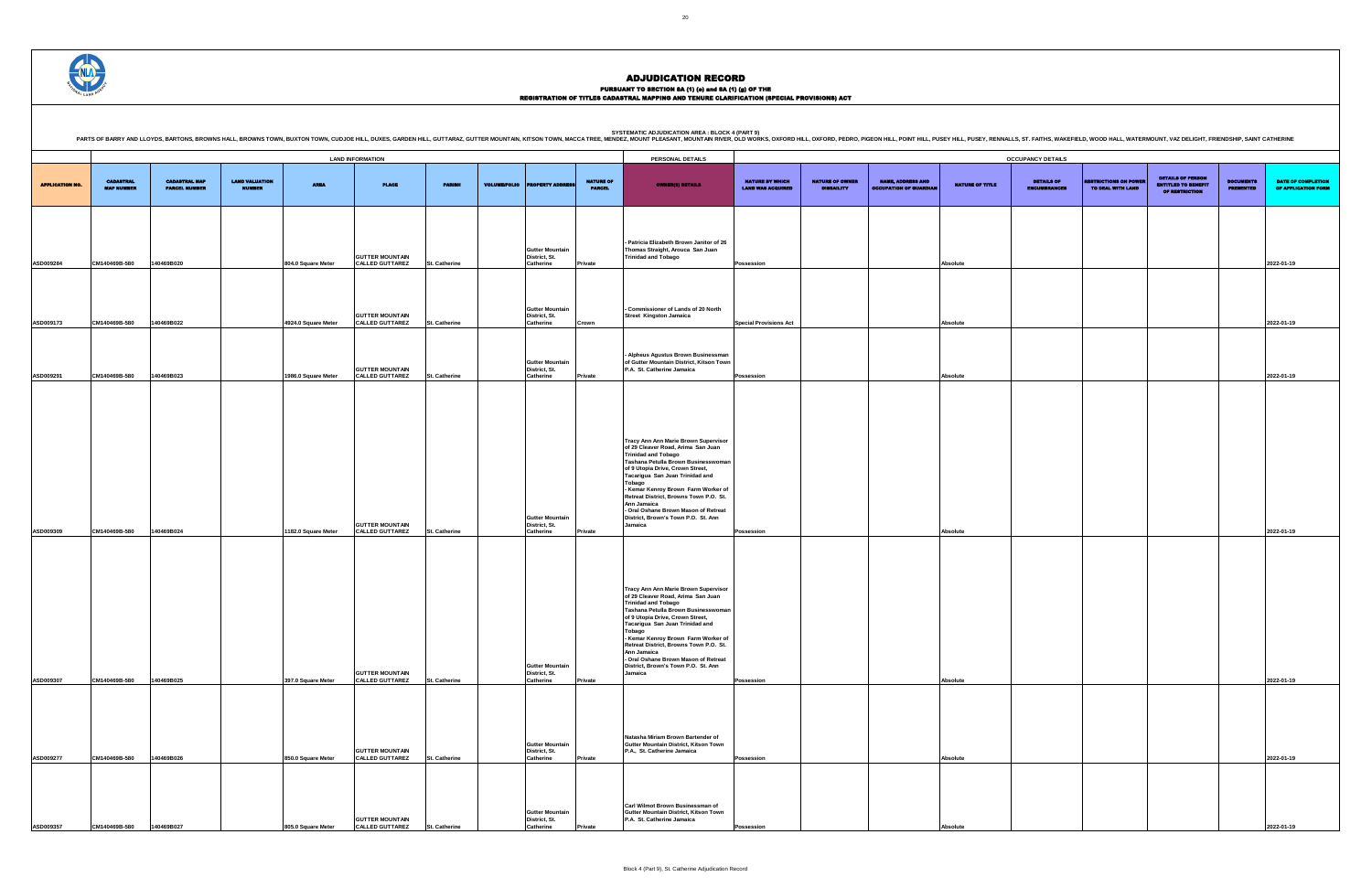PURSUANT TO SECTION 8A (1) (0) and 8A (1) (g) OF THE<br>REGISTRATION OF TITLES CADASTRAL MAPPING AND TENURE CLARIFICATION (SPECIAL PROVISIONS) ACT

SYSTEMATIC ADJUDICATION AREA : BLOCK 4 (PART 9)<br>PARTS OF BARRY AND LLOYDS, BARTONS, BROWNS HALL, BROWNS HALL, BROWNS TOWN, BUXTON TOWN, CUDJOE HILL, DUXES, GARDEN HILL, GUTTARAZ, GUTTER MOUNTAIN, KITSON TOWN, MACCA TREE, M

|                        | <b>LAND INFORMATION</b>               |                                              |                                        |                     |                                                  |                      |  |                                                      |                                   |                                                                                                                                                                         | <b>OCCUPANCY DETAILS</b>                           |                                             |                                                           |                 |                                          |                                                   |                                                                                 |                                      |                                    |
|------------------------|---------------------------------------|----------------------------------------------|----------------------------------------|---------------------|--------------------------------------------------|----------------------|--|------------------------------------------------------|-----------------------------------|-------------------------------------------------------------------------------------------------------------------------------------------------------------------------|----------------------------------------------------|---------------------------------------------|-----------------------------------------------------------|-----------------|------------------------------------------|---------------------------------------------------|---------------------------------------------------------------------------------|--------------------------------------|------------------------------------|
| <b>APPLICATION NO.</b> | <b>CADASTRAL</b><br><b>MAP NUMBER</b> | <b>CADASTRAL MAP</b><br><b>PARCEL NUMBER</b> | <b>LAND VALUATION</b><br><b>NUMBER</b> | <b>AREA</b>         | <b>PLACE</b>                                     | <b>PARISH</b>        |  | <b>VOLUME/FOLIO</b> PROPERTY ADDRE                   | <b>NATURE OF</b><br><b>PARCEL</b> | <b>OWNER(8) DETAILS</b>                                                                                                                                                 | <b>NATURE BY WHICH</b><br><b>LAND WAS ACQUIRED</b> | <b>NATURE OF OWNER</b><br><b>DISBAILITY</b> | <b>NAME, ADDRESS AND</b><br><b>OCCUPATION OF GUARDIAN</b> | NATURE OF TITLE | <b>DETAILS OF</b><br><b>ENCUMBRANCES</b> | <b>RESTRICTIONS ON POWER</b><br>TO DEAL WITH LAND | <b>DETAILS OF PERSON</b><br><b>ENTITLED TO BENEFIT</b><br><b>OF RESTRICTION</b> | <b>DOCUMENTS</b><br><b>PRESENTED</b> | <b>DATE OF</b><br><b>OF APPLIC</b> |
|                        |                                       |                                              |                                        |                     |                                                  |                      |  |                                                      |                                   |                                                                                                                                                                         |                                                    |                                             |                                                           |                 |                                          |                                                   |                                                                                 |                                      |                                    |
| ASD009282              | CM140469B-580                         | 140469B028                                   |                                        | 625.0 Square Meter  | <b>GUTTER MOUNTAIN</b><br><b>CALLED GUTTAREZ</b> | <b>St. Catherine</b> |  | <b>Gutter Mountain</b><br>District, St.<br>Catherine | Private                           | - Karram Chin Brown Janitor of 390<br>Centenary Road, Extension Pasea San<br><b>Juan Trinidad and Tobago</b>                                                            | Possession                                         |                                             |                                                           | Absolute        |                                          |                                                   |                                                                                 |                                      | 2022-01-19                         |
|                        |                                       |                                              |                                        |                     |                                                  |                      |  |                                                      |                                   |                                                                                                                                                                         |                                                    |                                             |                                                           |                 |                                          |                                                   |                                                                                 |                                      |                                    |
| ASD009343              | CM140469B-580                         | 140469B029                                   |                                        | 612.0 Square Meter  | <b>GUTTER MOUNTAIN</b><br><b>CALLED GUTTAREZ</b> | St. Catherine        |  | <b>Gutter Mountain</b><br>District, St.<br>Catherine | Private                           | - Isiah Ivan Brown Farmer of Gutter<br>Mountain District, Point Hill P.O. St.<br><b>Catherine Jamaica</b>                                                               | Possession                                         |                                             |                                                           | Absolute        |                                          |                                                   |                                                                                 |                                      | 2022-01-19                         |
|                        |                                       |                                              |                                        |                     |                                                  |                      |  |                                                      |                                   |                                                                                                                                                                         |                                                    |                                             |                                                           |                 |                                          |                                                   |                                                                                 |                                      |                                    |
| ASD009288              | CM140469B-580                         | 140469B030                                   |                                        | 725.0 Square Meter  | <b>GUTTER MOUNTAIN</b><br><b>CALLED GUTTAREZ</b> | St. Catherine        |  | <b>Gutter Mountain</b><br>District, St.<br>Catherine | Private                           | - Marlon Brown Farmer of Gutter<br>Mountain District, Kitson Town P.A., St.<br><b>Catherine Jamaica</b>                                                                 | Possession                                         |                                             |                                                           | Absolute        | Right of Way 4m wide                     |                                                   |                                                                                 |                                      | 2022-01-19                         |
|                        |                                       |                                              |                                        |                     |                                                  |                      |  |                                                      |                                   |                                                                                                                                                                         |                                                    |                                             |                                                           |                 |                                          |                                                   |                                                                                 |                                      |                                    |
|                        |                                       |                                              |                                        |                     | <b>GUTTER MOUNTAIN</b>                           |                      |  | Gutter Mountain<br>District, St.                     |                                   | - Marlon Brown Farmer of Gutter<br>Mountain District, Kitson Town P.A., St.<br><b>Catherine Jamaica</b>                                                                 |                                                    |                                             |                                                           |                 |                                          |                                                   |                                                                                 |                                      |                                    |
| ASD009275              | CM140469B-580                         | 140469B031                                   |                                        | 557.0 Square Meter  | <b>CALLED GUTTAREZ</b>                           | St. Catherine        |  | Catherine                                            | Private                           |                                                                                                                                                                         | Possession                                         |                                             |                                                           | Absolute        | Right of Way 4m wide                     |                                                   |                                                                                 |                                      | 2022-01-19                         |
|                        |                                       |                                              |                                        |                     |                                                  |                      |  |                                                      |                                   | Stevon Garfield Grant Businessman of                                                                                                                                    |                                                    |                                             |                                                           |                 |                                          |                                                   |                                                                                 |                                      |                                    |
| ASD009289              | CM140469B-580                         | 140469B035                                   |                                        | 1130.0 Square Meter | <b>GUTTER MOUNTAIN</b><br><b>CALLED GUTTAREZ</b> | St. Catherine        |  | Gutter Mountain<br>District, St.<br>Catherine        | Private                           | Emily District, Kitson Town P.A St.<br>Catherine Jamaica<br>- Marlene Adassa Irwin Businesswoman<br>of Emily District, Kitson Town P.A. St.<br><b>Catherine Jamaica</b> | Possession                                         |                                             |                                                           | Absolute        |                                          |                                                   |                                                                                 |                                      | 2022-01-19                         |
|                        |                                       |                                              |                                        |                     |                                                  |                      |  |                                                      |                                   |                                                                                                                                                                         |                                                    |                                             |                                                           |                 |                                          |                                                   |                                                                                 |                                      |                                    |
| ASD009300              | CM140475A-336                         | 140475A019                                   |                                        | 9384.0 Square Meter | <b>KITSON TOWN CALLED</b><br><b>MARYFIELD</b>    | St. Catherine        |  | Kitson Town<br>District, St.<br>Catherine            | Crown                             | - Commissioner of Lands of 20 North<br><b>Street Kingston Jamaica</b>                                                                                                   | <b>Special Provisions Act</b>                      |                                             |                                                           | Absolute        |                                          |                                                   |                                                                                 |                                      | 2022-01-19                         |

DETAILS OF ENCUMBRANCES RESTRICTIONS ON POWER TO DEAL WITH LAND DETAILS OF PERSON ENTITLED TO BENEFIT OF RESTRICTION DOCUMENTS PRESENTED DATE OF COMPLETION OF APPLICATION FORM **Possession Absolute 2022-01-19 Possession Absolute 2022-01-19 Possession Absolute Right of Way 4m wide Absolute 1 2022-01-19 Possession Right of Way 4m wide Absolute Right of Way 4m wide 2022-01-19 Possession Absolute 2022-01-19**

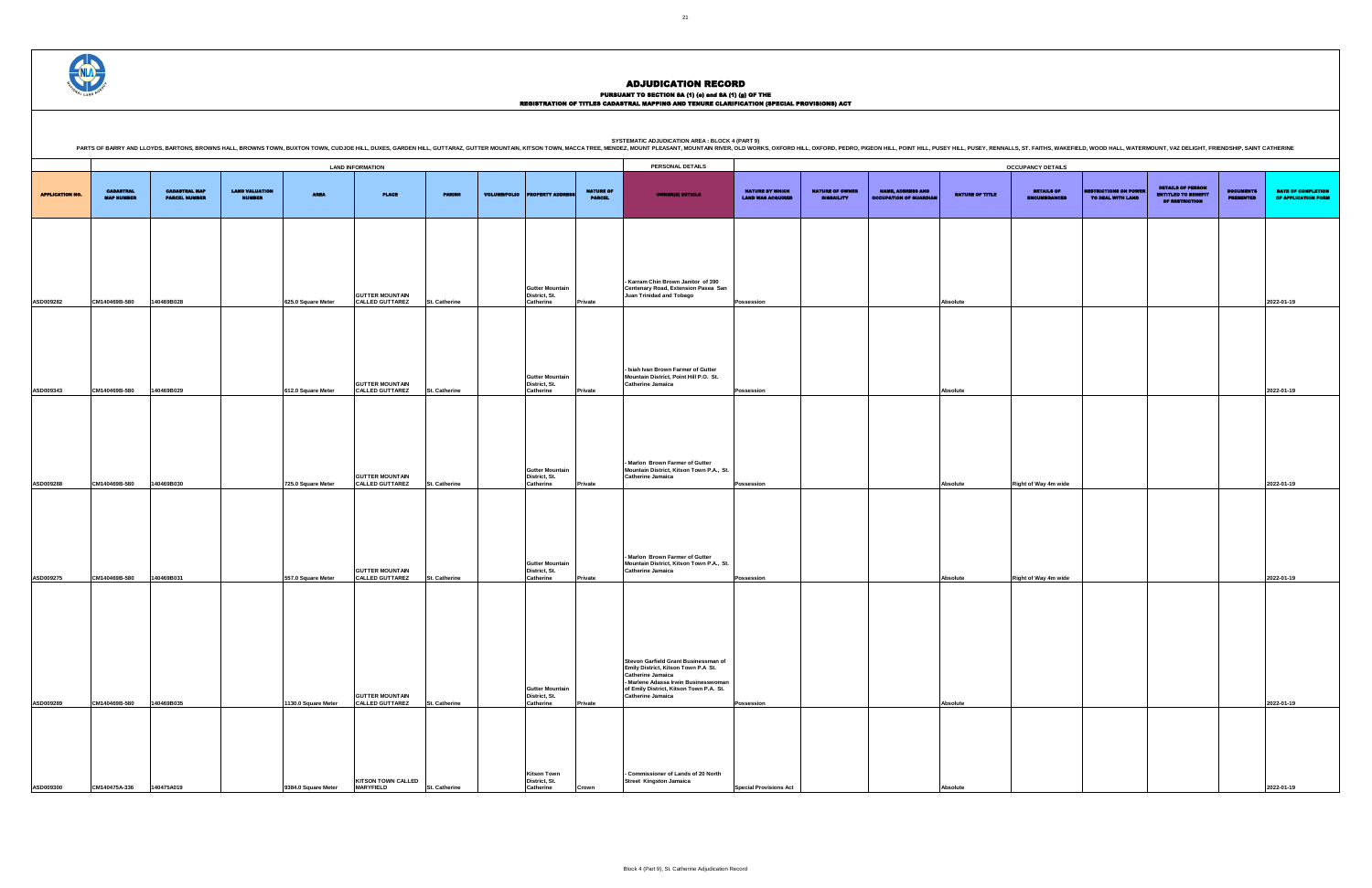|                                                    | <b>OCCUPANCY DETAILS</b>                    |                                                           |                        |                                          |                                                   |                                                                          |                                                                                                            |                                           |  |  |  |  |  |  |
|----------------------------------------------------|---------------------------------------------|-----------------------------------------------------------|------------------------|------------------------------------------|---------------------------------------------------|--------------------------------------------------------------------------|------------------------------------------------------------------------------------------------------------|-------------------------------------------|--|--|--|--|--|--|
| <b>NATURE BY WHICH</b><br><b>LAND WAS ACQUIRED</b> | <b>NATURE OF OWNER</b><br><b>DISBAILITY</b> | <b>NAME, ADDRESS AND</b><br><b>OCCUPATION OF GUARDIAN</b> | <b>NATURE OF TITLE</b> | <b>DETAILS OF</b><br><b>ENCUMBRANCES</b> | <b>RESTRICTIONS ON POWER</b><br>TO DEAL WITH LAND | <b>DETAILS OF PERSON</b><br><b>ENTITLED TO BENEFIT</b><br>OF RESTRICTION | <b>DOCUMENTS</b><br><b>PRESENTED</b>                                                                       | DATE OF COMPLETION<br>OF APPLICATION FORM |  |  |  |  |  |  |
|                                                    |                                             |                                                           |                        |                                          |                                                   |                                                                          |                                                                                                            |                                           |  |  |  |  |  |  |
|                                                    |                                             |                                                           |                        |                                          |                                                   |                                                                          |                                                                                                            |                                           |  |  |  |  |  |  |
| <b>Special Provisions Act</b>                      |                                             |                                                           | Absolute               |                                          |                                                   |                                                                          |                                                                                                            | 2022-01-19                                |  |  |  |  |  |  |
|                                                    |                                             |                                                           |                        |                                          |                                                   |                                                                          |                                                                                                            |                                           |  |  |  |  |  |  |
| <b>Special Provisions Act</b>                      |                                             |                                                           | Absolute               |                                          |                                                   |                                                                          |                                                                                                            | 2022-01-19                                |  |  |  |  |  |  |
|                                                    |                                             |                                                           |                        |                                          |                                                   |                                                                          |                                                                                                            |                                           |  |  |  |  |  |  |
|                                                    |                                             |                                                           |                        |                                          |                                                   |                                                                          |                                                                                                            |                                           |  |  |  |  |  |  |
| Possession                                         |                                             |                                                           | Absolute               |                                          |                                                   |                                                                          |                                                                                                            | 2022-01-19                                |  |  |  |  |  |  |
|                                                    |                                             |                                                           |                        |                                          |                                                   |                                                                          |                                                                                                            |                                           |  |  |  |  |  |  |
|                                                    |                                             |                                                           |                        |                                          |                                                   |                                                                          |                                                                                                            |                                           |  |  |  |  |  |  |
|                                                    |                                             |                                                           |                        |                                          |                                                   |                                                                          |                                                                                                            |                                           |  |  |  |  |  |  |
| Possession                                         |                                             |                                                           | Absolute               |                                          |                                                   |                                                                          |                                                                                                            | 2022-01-19                                |  |  |  |  |  |  |
|                                                    |                                             |                                                           |                        |                                          |                                                   |                                                                          |                                                                                                            |                                           |  |  |  |  |  |  |
|                                                    |                                             |                                                           |                        |                                          |                                                   |                                                                          | Receipt                                                                                                    |                                           |  |  |  |  |  |  |
| Possession                                         |                                             |                                                           | Qualified              |                                          |                                                   |                                                                          |                                                                                                            | 2022-01-19                                |  |  |  |  |  |  |
|                                                    |                                             |                                                           |                        |                                          |                                                   |                                                                          |                                                                                                            |                                           |  |  |  |  |  |  |
| Purchase                                           |                                             |                                                           | Absolute               |                                          |                                                   |                                                                          |                                                                                                            | 2022-01-19                                |  |  |  |  |  |  |
|                                                    |                                             |                                                           |                        |                                          |                                                   |                                                                          |                                                                                                            |                                           |  |  |  |  |  |  |
|                                                    |                                             |                                                           |                        |                                          |                                                   |                                                                          | - Surveyors<br>Identification<br>Report<br>- Property Tax<br>Receipts<br>- Affidavits/<br><b>Statutory</b> |                                           |  |  |  |  |  |  |
| Gift                                               |                                             |                                                           | Absolute               |                                          |                                                   |                                                                          | Declaration(s)<br>- Authorization<br>Letter/Form                                                           | 2022-01-19                                |  |  |  |  |  |  |

**PERSONAL DETAILS** APPLICATION NO. CADASTRAL MAP NUMBER CADASTRAL MAP PARCEL NUMBER LAND VALUATION NUMBER AREA PLACE PARISH VOLUME/FOLIO PROPERTY ADDRESS NATURE OF PARCEL OWNER(S) DETAILS NATURE BY WHICH LAND WAS ACQUIRED NATURE OF OWNER DISBAILITY NAME, ADDRESS AND OCCUPATION OF GUARDIAN NATURE OF TITLE **ASD009394 CM140475A-336 140475A020 3274.0 Square Meter KITSON TOWN CALLED MARYFIELD St. Catherine Kitson Town District, St. Catherine Crown - Commissioner of Lands of 20 North Street Kingston Jamaica ASD009164 CM140475A-336 140475A021 1758.0 Square Meter KITSON TOWN CALLED MARYFIELD St. Catherine Kitson Town District, St. Catherine Crown - Commissioner of Lands of 20 North Street Kingston Jamaica Special Provisions Act 2022-01-2023-01-1999 2022-01-2023-01-1999 2022-01-2023-01-1999 2023-01-1999 ASD009081 CM140475A-336 140475A024 689.0 Square Meter KITSON TOWN CALLED MARYFIELD St. Catherine 1040/178 Kitson Town District, St. Catherine Sheldon Euhaney Morgan Plumber of Maryfield District, Kitson Town P.A. St. Catherine Jamaica ASD009100 CM140475A-336 140475A025 648.0 Square Meter KITSON TOWN CALLED MARYFIELD St. Catherine 1040/178 Kitson Town District, St. Catherine - Desmond Morgan Taxi Driver of Maryfield District, Kitson Town P.A. St. Catherine Jamaica ASD009293 CM140475A-336 140475A026 871.0 Square Meter KITSON TOWN CALLED MARYFIELD St. Catherine 1040/178 KItson Town District, St.**   $C$ atherine **- Lloyd Dennis Businessman of Old Road District, Kitson Town P.A. St. Catherine Jamaica Possession Qualified ASD009169 CM140475A-336 140475A028 1489.0 Square Meter KITSON TOWN CALLED MARYFIELD** St. Catherine **Kitson Town District, St. Catherine Private - Zeporah Garvey Retired Dressmaker of 105 Winthrop Street 6D, Brooklyn New York United States ASD009004 CM140475A-336 140475A031 2063.0 Square Meter KITSON TOWN CALLED MARYFIELD St. Catherine Kitson Town District, St. - Mary Elizabeth Murray-Graham Retiree of 82 Broad Street, Swindon Wiltshire, SN1, 2DX United Kingdom - Carole Vendic Morgan Farmer of Kitson Town District, Kitson Town P.A. St. Catherine Jamaica LAND INFORMATION OCCUPANCY DETAILS**

**Catherine Private**

SYSTEMATIC ADJUDICATION AREA : BLOCK 4 (PART 9)<br>PARTS OF BARRY AND LLOYDS, BARTONS, BROWNS HALL, BROWNS HALL, BROWNS TOWN, BUXTON TOWN, CUDJOE HILL, DUXES, GARDEN HILL, GUTTARAZ, GUTTER MOUNTAIN, KITSON TOWN, MACCA TREE, M



#### ADJUDICATION RECORD

#### PURSUANT TO SECTION 8A (1) (e) and 8A (1) (g) OF THE REGISTRATION OF TITLES CADASTRAL MAPPING AND TENURE CLARIFICATION (SPECIAL PROVISIONS) ACT